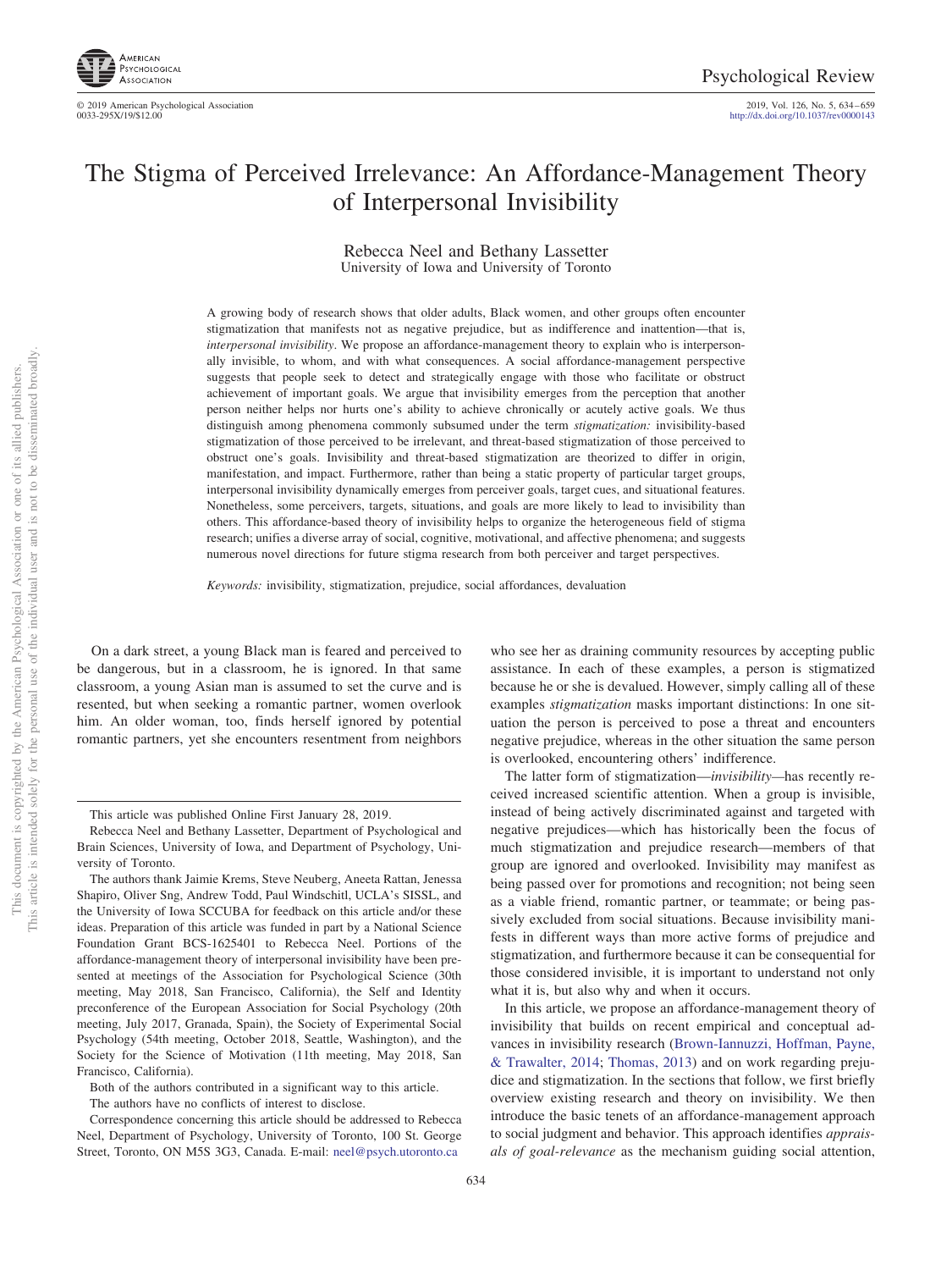social emotion, and social behavior. Appraisal that another person is irrelevant to one's goals leads to *invisibility* (inattention, lack of emotion, and behavioral indifference toward the other person), whereas appraisal that another person impedes one's goals leads to *threat-based stigmatization* (attention and monitoring, negative emotion, threat-management behavior toward the other person). We discuss implications of this theory for understanding interpersonal invisibility, and how this theory differs from others. Our affordance-management theory argues that rather than being a static property of particular target groups (as other theoretical perspectives suggest), invisibility dynamically emerges as a product of perceiver goals and target cues. Nonetheless, the theory also suggests that some perceivers, targets, situations, and goals are generally more likely to lead to invisibility than others. After this overview, to illustrate the theory's utility for understanding and synthesizing existing evidence and for generating novel predictions about when specific groups will be invisible, we use the theory to discuss the invisibility of three specific groups: Black women, people with disabilities, and older adults. Finally, we address related concepts and theories, situating our theory within related literatures and pointing to directions for future research.

#### **Defining Invisibility**

Past research in psychology, sociology, and other fields has invoked the concept of invisibility to describe a range of stigmaand stereotyping-related phenomena, from having one's words attributed to someone else [\(Schug, Alt, & Klauer, 2015;](#page-24-1) [Sesko &](#page-24-2) [Biernat, 2010\)](#page-24-2), to seeing few or only negative cultural representations of one's own group [\(Fryberg & Townsend, 2008;](#page-19-0) [Purdie-](#page-23-0)[Vaughns & Eibach, 2008\)](#page-23-0), to experiencing stereotyping or discrimination [\(Franklin, 1999;](#page-19-1) [Sun & Starosta, 2006\)](#page-24-3), or to being perceived as contributing little to a social group beyond one's presence [\(Clifford, 1963\)](#page-18-0). *Invisibility* has thus been used to refer to a broad set of phenomena. We suggest distinguishing between two forms of invisibility: representational invisibility and interpersonal invisibility. *Representational invisibility* refers to a group's lack of representation in cultural, historical, legal, and political domains [\(Fryberg & Townsend, 2008;](#page-19-0) [Purdie-Vaughns & Eibach, 2008;](#page-23-0) [Schug, Alt, Lu, Gosin, & Fay, 2017\)](#page-24-4). For example, popular culture may include few representations of Native Americans [\(Fryberg &](#page-19-0) [Townsend, 2008\)](#page-19-0); histories of Black Americans' civil rights movements may fail to mention contributions of Black lesbian, gay, bisexual, and transgender people [\(Purdie-Vaughns & Eibach,](#page-23-0) [2008\)](#page-23-0); and popular magazines in the United States may feature fewer images of Asian men than Asian women [\(Schug et al.,](#page-24-4) [2017\)](#page-24-4). In each of these cases, cultural products omit, fail to represent, and/or do not acknowledge a group or specific members of a group. By contrast, interpersonal invisibility manifests in perceivers' responses to particular targets—specifically, perceivers' inattention, indifference, and behavioral neglect of specific people (rather than cultural products representing entire groups). For example, when a Black woman's statements are attributed to others [\(Sesko & Biernat, 2010\)](#page-24-2), an older adult fails to receive others' attention [\(Rodin, 1987\)](#page-23-1), and a Black man escapes the notice of White women who are thinking about a romantic partner [\(Brown-Iannuzzi et al., 2014\)](#page-17-0), they are targets of interpersonal invisibility. Because they are distinguishable phenomena, interpersonal invisibility may be produced via different mechanisms than representational invisibility. In this article, we focus on explaining and understanding interpersonal invisibility.

#### **Prototypicality-Based Approaches to Invisibility**

Existing theoretical accounts of interpersonal invisibility have often adopted prototypicality-based approaches. These accounts propose that certain groups are invisible by virtue of their multiple nonprototypicality—they experience *intersectional invisibility* [\(Purdie-Vaughns & Eibach, 2008;](#page-23-0) [Sesko & Biernat, 2010;](#page-24-2) [Schug](#page-24-1) [et al., 2015;](#page-24-1) [Thomas, Dovidio, & West, 2014\)](#page-24-5). As an example of a multiply nonprototypical group, in the United States, Black women are considered the prototype of neither the category "Black" nor the category "woman" (the perceived prototypes of each group are Black men and White women, respectively; [Cren](#page-18-1)[shaw, 1989/1993;](#page-18-1) [hooks, 1981;](#page-20-0) [King, 1988;](#page-21-0) [Schug et al., 2015;](#page-24-1) [Thomas et al., 2014\)](#page-24-5). A prototypicality-based approach to invisibility predicts that prototypical group members will experience active forms of prejudice and discrimination (e.g., Black men receive the brunt of anti-Black discrimination), whereas multiply nonprototypical group members escape others' notice, receiving little attention or recognition, while also escaping active discrimination [\(Purdie-Vaughns & Eibach, 2008;](#page-23-0) though see [Thomas,](#page-24-0) [2013\)](#page-24-0). Studies testing predictions from this perspective have generated empirical support, with nonprototypical group members' faces more likely to be forgotten, and their statements more likely to be misattributed to others, than prototypical group members (e.g., [Schug et al., 2015;](#page-24-1) [Sesko & Biernat, 2010\)](#page-24-2). But studies directly testing nonprototypicality as a mechanism of interpersonal invisibility have produced mixed results (e.g., [Sesko & Biernat,](#page-24-6) [2018\)](#page-24-6). Our affordance-based theory proposes a different mechanism for interpersonal invisibility: appraisals of irrelevance. Toward the conclusion of this article, we explicitly compare prototype-based theories of invisibility to our affordance-based theory.

# **An Affordance-Management Theory of Interpersonal Invisibility**

#### **Theoretical Approach**

As highly social, interdependent organisms, humans are consequential for one another's ability to achieve important goals. For example, people depend on one another and their broader social groups to acquire shelter and food, to stay safe, and to obtain knowledge for navigating the environment. Our strong interdependence has shaped motivations to form friendships, gain status, and belong to social groups [\(Baumeister & Leary, 1995;](#page-17-1) [Kenrick,](#page-21-1) [Griskevicius, Neuberg, & Schaller, 2010\)](#page-21-1), and engaging with other people is necessary should we wish to find and form romantic relationships or to care for family members.

Because others are essential to achieving a wide array of goals, failing to recognize who is relevant to which goals can exact significant costs. For example, misperceiving that others afford protection when in fact they intend to attack would be a costly mistake [\(Haselton & Nettle, 2006\)](#page-20-1). Likewise, failing to detect others carrying contagious illnesses and engaging them in close contact increases the risk of infection [\(Schaller & Park, 2011\)](#page-24-7). Trusting someone can be costly if he intends to cheat you [\(Delton,](#page-18-2)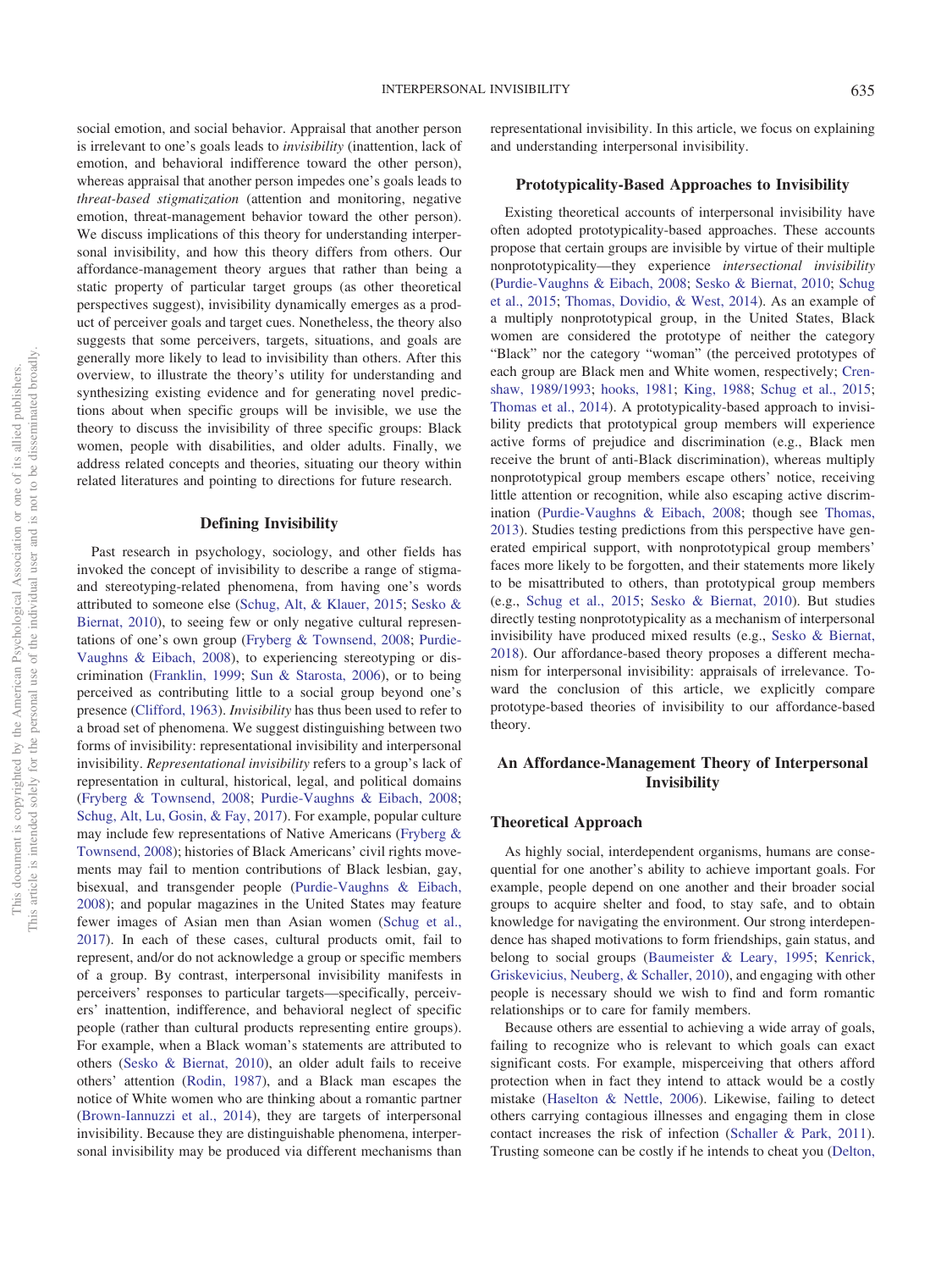[Cosmides, Guemo, Robertson, & Tooby, 2012\)](#page-18-2). And failing to recognize that someone would be a potential friend in a time of need would constitute a missed opportunity [\(Maner, DeWall,](#page-22-0) [Baumeister, & Schaller, 2007\)](#page-22-0). It is thus important to detect, with sufficient (if often imperfect) accuracy, who affords what goalrelevant threats and opportunities.

The idea that we seek to detect social threats and opportunities draws from affordance-management theories in cognitive and social psychology (e.g., [Gibson, 1979;](#page-20-2) [McArthur & Baron, 1983\)](#page-22-1). These theories emphasize that our senses encounter a potentially overwhelming amount of information [\(S. T. Fiske, 1992;](#page-19-2) [James,](#page-20-3) [1890/1983\)](#page-20-3). Because the mind's ultimate purpose is to produce functional behavior, it focuses on the possibilities the environment offers for acting or being acted upon (i.e., environmental affordances; [Gibson, 1979\)](#page-20-2), with goals and needs shaping the environment's perceived affordances. For example, for a person looking to relax, a chair affords sitting. For a person seeking to defend herself from a home intruder, however, the same chair may be thrown in self-defense. And for a person hosting a dinner party, the chair affords the opportunity to demonstrate hospitality as it is offered to guests. Decades of evidence demonstrate that goal-relevance can shape perception<sup>1</sup> and evaluation of objects (e.g., [Bruner, 1957;](#page-17-2) [Bruner & Goodman, 1947;](#page-17-3) [Ferguson & Bargh, 2004;](#page-19-3) [Fishbach &](#page-19-4) [Ferguson, 2007;](#page-19-4) [Gibson, 1979;](#page-20-2) [Lewin, 1935;](#page-21-2) [Markman & Brendl,](#page-22-2) [2000;](#page-22-2) [Rosenberg, 1956\)](#page-23-2). [McArthur and Baron \(1983\)](#page-22-1) brought this affordance-management approach to the domain of social cognition, arguing that just as with the perception of the physical environment, other people are likewise perceived and judged in ways that function to help us to navigate the social environment (see also [Neuberg & Cottrell, 2008;](#page-23-3) [Neuberg, Kenrick, & Schaller,](#page-23-4) [2010;](#page-23-4) [Zebrowitz & Collins, 1997;](#page-25-0) [Zebrowitz & Montepare, 2006\)](#page-25-1). As with perception and evaluation of objects, affordances shape perception and evaluation of people (e.g., [Dietze & Knowles,](#page-18-3) [2016;](#page-18-3) [Eitam, Miele, & Higgins, 2013;](#page-19-5) [Fitzsimons & Shah, 2009;](#page-19-6) [Hilton & Darley, 1991;](#page-20-4) [Maner et al., 2003;](#page-22-3) [Maner, Miller, Moss,](#page-22-4) [Leo, & Plant, 2012;](#page-22-4) [Neuberg & Schaller, 2014;](#page-23-5) [Orehek & Forest,](#page-23-6) [2016;](#page-23-6) [Zebrowitz & Montepare, 2006\)](#page-25-1). An affordance-management approach is thus closely tied to the idea that goals and needs shape social perception and behavior. In this article, for simplicity, we use the terms "goal relevance" and "motivational relevance" to describe whether and how people pose affordances to others.

#### **The Theoretical Model**

A conceptual schematic of our affordance-management theory of interpersonal invisibility appears in [Figure 1.](#page-3-0) This theory posits that relevance appraisals are the central mechanism through which goals and target cues guide social attention, emotion, and behavior. These appraisals are made along two independent dimensions of opportunity and threat. Different relevance appraisals lead to differential attention, emotion, and behavior that functions to manage perceived affordances. This analysis highlights a distinction between invisibility of those appraised as irrelevant, and threat-based stigmatization of those appraised to threaten one's goals. We next discuss each component of the proposed theory.

#### **Theorized Mechanism: Relevance Appraisals**

Because perceivers need to detect who will be consequential for their goals, and then act to manage those perceived affordances in

ways that will facilitate goal attainment, *relevance appraisals* are the primary mechanism through which goals guide social behavior [\(Cunningham & Brosch, 2012;](#page-18-4) [Ellsworth & Scherer, 2003;](#page-19-7) [Frijda,](#page-19-8) [1987;](#page-19-8) [Maner et al., 2012;](#page-22-4) [Neuberg & Cottrell, 2008\)](#page-23-3). [Moors,](#page-22-5) [Ellsworth, Scherer, and Frijda \(2013\)](#page-22-5) define appraisal as "a process that detects and assesses the significance of the environment for well-being" (p. 120). Relevance appraisals, then, are assessments of environmental affordances that could either threaten one's goals, or act as opportunities to facilitate goals. For example, the goal to protect yourself from danger leads you to appraise who may pose a goal-relevant threat, which would include those who seek to harm you (e.g., a dangerous, angry person) and those who would increase your vulnerability to harm (e.g., a naïve relative who allows dangerous people into the house). At the same time, this goal should attune you to detect who may offer a goal-relevant opportunity, for example in the form of protection (e.g., a physically formidable ally) or relevant skills (e.g., a selfdefense class instructor).

One might assume that perceivers appraise social agents along a single dimension stretching from "threat" to "opportunity." In this case, a person concerned with self-protection while walking down a dark street would be appraising whether the people they see—a man in a suit, an older woman, a young boy, a police officer, and so forth—are more likely to help versus hurt the goal of staying safe. We propose a different view. Rather than being two ends of a spectrum, we posit that threats and opportunities form independent dimensions of social judgment (see Relevance Appraisal Matrix in [Figure 1\)](#page-3-0). This Matrix identifies four possible appraisals. As in the unidimensional model described in the preceding text, some people will be seen as threats, but not opportunities, and others will be seen as opportunities, but not threats. In addition, some people will be perceived to pose both an opportunity and a threat to self-protection (e.g., a police officer who could provide protection from a dangerous situation but also has the power to harm you), and some people will be perceived to neither facilitate nor impede self-protection, and therefore would be motivationally irrelevant (e.g., a physically weak person). We argue that a perceiver assesses separate probabilities that a target poses a threat *and* an opportunity to current goals, producing these four possible forms of appraised relevance.

The Relevance Appraisal Matrix can be used to consider social judgment from the vantage point of any goal, not just selfprotection (see [Table 1](#page-4-0) for additional examples). Consider a person who is single and looking to find a new romantic partner. She would assess who is likely to facilitate her mate-seeking goal (e.g., desirable potential romantic partners, friends who set up dates with potential romantic partners), to threaten that goal (e.g., competitors who seek to date those same desirable people), to pose both a threat and an opportunity (e.g., friends who might help to facilitate

<sup>&</sup>lt;sup>1</sup> Recent work questions whether many effects deemed "perceptual" (e.g., motivation-based differences in social judgments) in fact reflect more cognitive, rather than strictly perceptual, effects [\(Firestone & Scholl,](#page-19-9) [2015\)](#page-19-9). Because of the tradition within the intergroup and stigma literatures of using the terms *perceiver* and *target* to refer to those who stigmatize/feel prejudice and those who are stigmatized/targeted with prejudice, respectively, we maintain this usage here; the perceiver effects we describe may be broadly construed as judgment, cognition, emotion, et cetera about and towards others.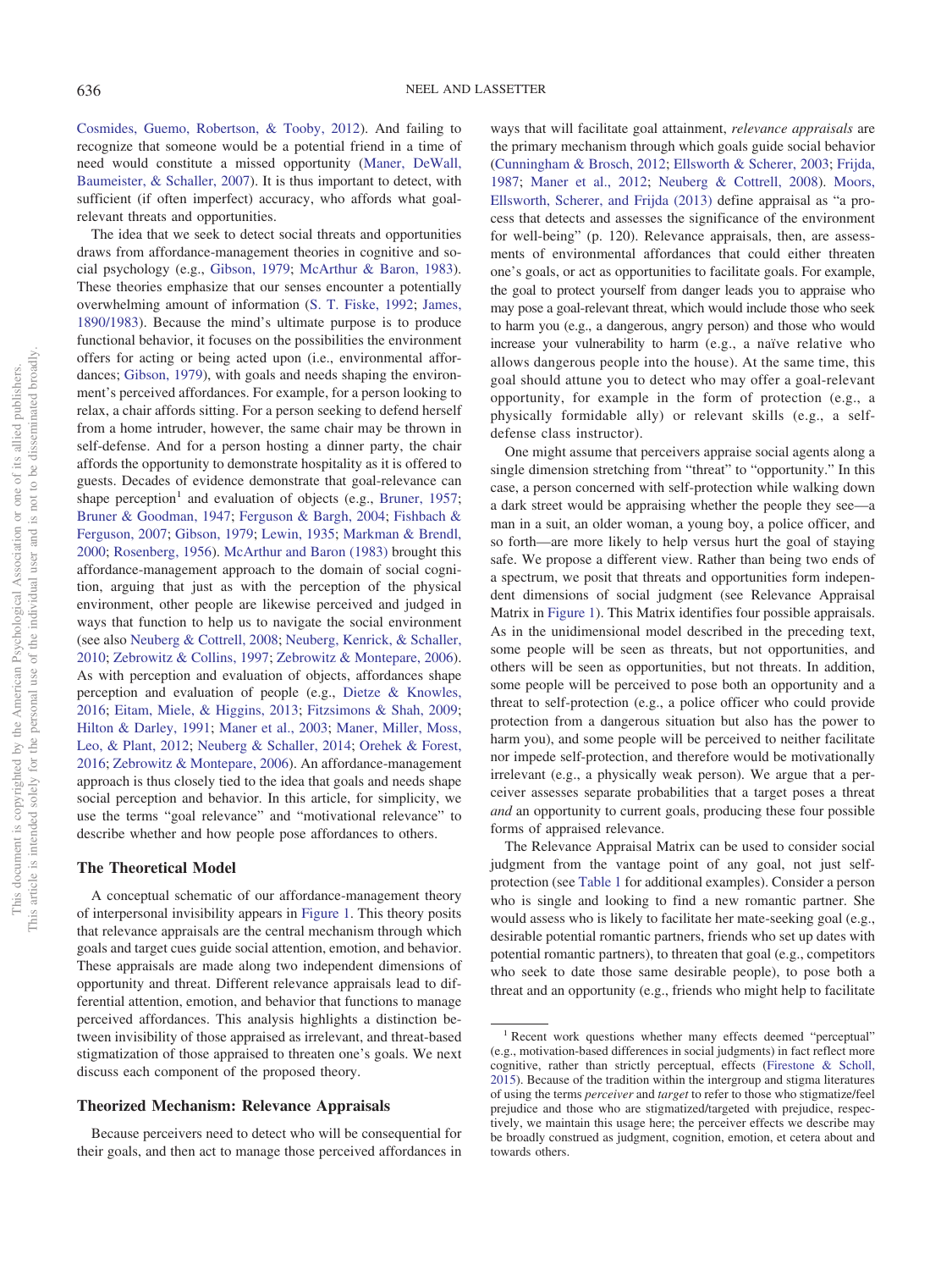

<span id="page-3-0"></span>*Figure 1.* Theorized model of the relevance appraisal process and stigmatization outcomes.

meeting desirable people, but also could be romantic rivals), or to be goal irrelevant (e.g., people not considered desirable potential mates who also do not obstruct finding a mate).

Work from several different areas of psychology similarly converges on goal relevance as a central mechanism guiding social judgment and behavior. For example, classic models of impression formation propose that upon detecting a target (which may occur outside conscious awareness), perceivers initially assess whether the target is relevant or interesting [\(Brewer, 1988;](#page-17-4) [Fiske & Neu-](#page-19-10) [berg, 1990\)](#page-19-10). If so, further processing of the target occurs, but if not, the perceiver stops forming an impression of the target and may retain only the initially extracted, basic category information—if they retain any information about the target at all. A more recent social– cognitive model of mental representation argues that relevance is the central mechanism shaping which mental representations become accessible, reach conscious awareness, and subsequently guide behavior [\(Eitam & Higgins, 2010\)](#page-19-11). Most appraisal theories of emotion also posit a central, initial role of relevance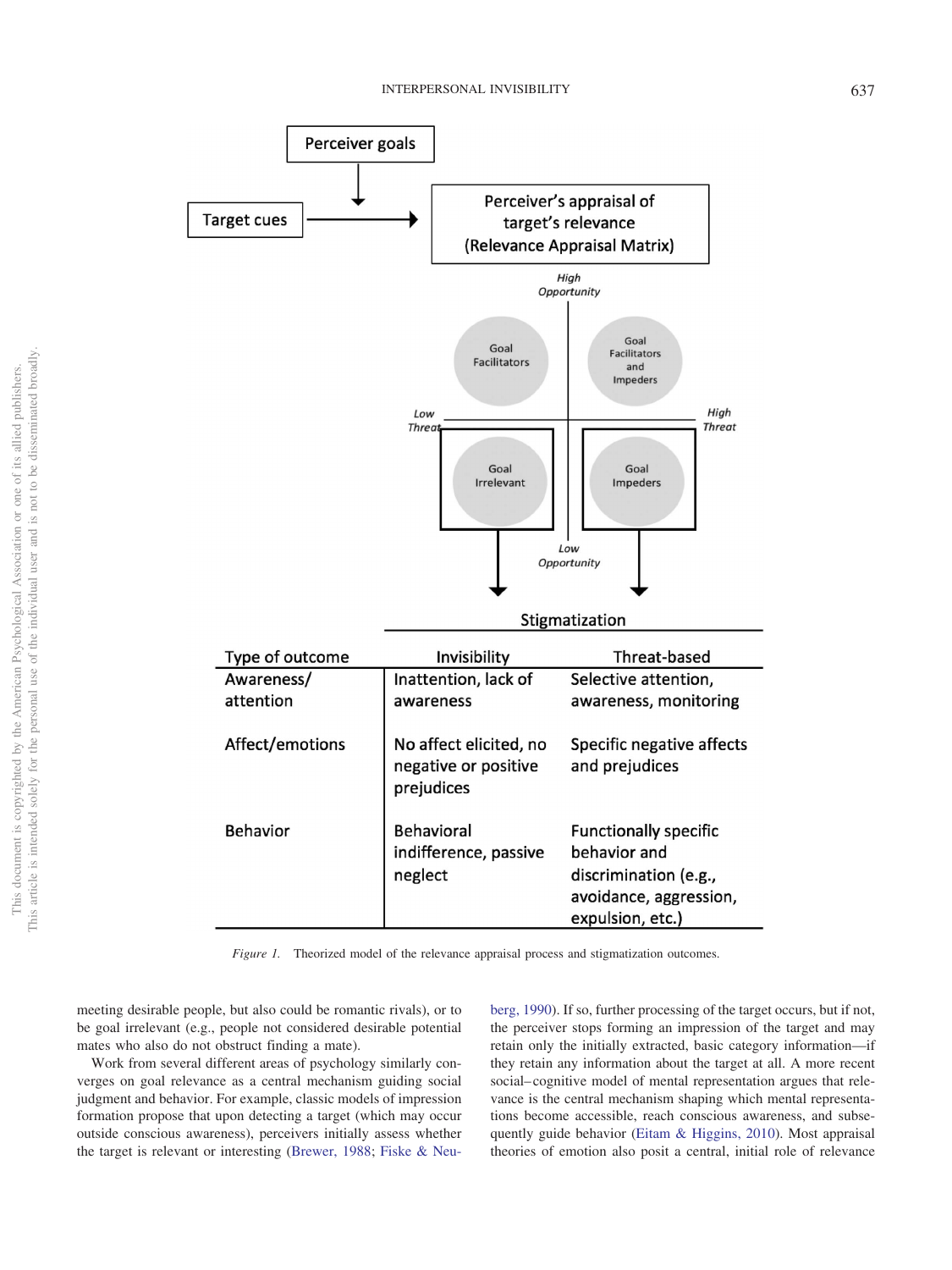<span id="page-4-0"></span>Table 1

| Goal/Motive                             | Category of social affordance                                                                          |                                                                                  |                                                                                                                                  |                                                                                                    |
|-----------------------------------------|--------------------------------------------------------------------------------------------------------|----------------------------------------------------------------------------------|----------------------------------------------------------------------------------------------------------------------------------|----------------------------------------------------------------------------------------------------|
|                                         | Facilitator                                                                                            | Impeder                                                                          | Facilitator/Impeder                                                                                                              | Irrelevant                                                                                         |
| Self-protection from<br>physical danger | Physically formidable ally;<br>self-defense class<br>instructor                                        | Dangerous, strong, angry<br>person; naïve ally who<br>might put you in<br>danger | Strong outgroup male who<br>shows signs of being an<br>ally                                                                      | Weak person from conflict-<br>irrelevant group                                                     |
| Mate-seeking                            | Desirable romantic partners;<br>friends who might set up<br>initial meetings with<br>prospective dates | Competitors who seek to<br>date desirable people                                 | Friends who help facilitate<br>meeting partners but<br>may also be competitors                                                   | People not considered<br>desirable potential mates<br>who also won't obstruct<br>mate seeking      |
| Disease-avoidance                       | Doctors/medical<br>professionals                                                                       | Sick people within close<br>proximity; people with<br>poor hygiene               | Sick doctor/medical<br>professional                                                                                              | People outside of close<br>proximity                                                               |
| Affiliation                             | Someone who will<br>introduce you to others; a<br>well-connected friend                                | A social enemy; someone<br>who might exclude you                                 | "Frenemy" – someone<br>who might connect you<br>with others but might<br>also exclude you or aim<br>to damage your<br>reputation | Those deemed poor<br>prospects for friendship<br>who also do not obstruct<br>finding other friends |

*Examples of Targets From the Four Quadrants of the Relevance Appraisal Matrix (Facilitator, Impeder, Facilitator/Impeder, and Irrelevant) Across Four Goals (Self-Protection, Mate-Seeking, Disease Avoidance, and Affiliation)*

appraisal when evaluating a stimulus (see [Moors et al., 2013\)](#page-22-5). For example, [Scherer \(2001\)](#page-24-8) proposes that after an initial relevance assessment, in-depth processing is reserved for relevant targets, with those deemed irrelevant escaping further attention and processing. Relevance appraisals likewise form the crux of our theory of stigmatization: It is these appraisals that catalyze both threatbased stigmatization and invisibility. Although we focus the current article on perceived irrelevance, an affordance-management approach can inform social judgments and behavior across all quadrants of the Relevance Appraisal Matrix (see Future Directions and Implications). We next discuss the components that produce relevance appraisals, and then discuss how relevance appraisals act as the mechanism producing stigmatization.

# **Predictors of Relevance Appraisals: Perceiver Goals and Target Affordance Cues**

The current theory focuses on two interactive predictors of relevance appraisals: perceiver goals and target cues (see [Figure 1\)](#page-3-0).

**Perceiver goals.** Central to this theory is the proposition that relevance judgments are not made in some absolute, context-free fashion, but rather are made in reference to perceivers' goals; different perceivers, with different goals, may see exactly the same target and appraise the target's relevance quite differently. For example, a White person walking down a dark street and feeling acutely concerned with physical safety may appraise a young Black man as a threat (because of stereotypes that Black men are aggressive; [Devine, 1989\)](#page-18-5). In contrast, if that White person is a student in a classroom concerned with getting a good grade, that same young Black man may be appraised as neither a threat nor an opportunity for this goal (because of stereotypes that Black people are not intelligent or hardworking; [Fiske, Cuddy, Glick, & Xu,](#page-19-12) [2002\)](#page-19-12).

Perceiver goals thus play a central role in relevance appraisals, and in the downstream psychological consequences that relevance appraisals produce. Note that we use the term "goal" in the broad

sense, to capture a range of motivational constructs ranging from needs like surviving and reproducing, to specific concerns and tasks like catching a bus or ordering lunch (see [Austin & Vancou](#page-17-5)[ver, 1996;](#page-17-5) [Emmons, 1995\)](#page-19-13). The Relevance Appraisal Matrix (see [Figure 1\)](#page-3-0) can be considered in reference to *any* goal or motivational concern, at any level of specificity: performing well on an exam, making a positive impression, maintaining one's romantic relationship, caring for children, leaving a legacy to future generations, and so forth. For parsimony, we focus in the current article on a select few goals that have been identified as fundamental social goals, so-called because they constitute several major tasks humans face in managing the costs and benefits of sociality: self-protection from physical danger, mate-seeking, avoiding disease, and affiliation [\(Kenrick et al., 2010;](#page-21-1) [Schaller, Kenrick, Neel,](#page-24-9) [& Neuberg, 2017;](#page-24-9) see [Table 1\)](#page-4-0).

A perceiver's goals in any particular situation can come from several sources. First, people differ in the extent to which they are chronically concerned with particular goals. For example, some people think a lot about how to stay safe from dangerous people, whereas others are relatively unconcerned about safety [\(Alte](#page-17-6)[meyer, 1988;](#page-17-6) [Neel, Kenrick, White, & Neuberg, 2016\)](#page-22-6). Second, a person's goals vary over time and across situations. For example, darkness heightens concerns about safety, leading to greater stereotyping of social groups associated with danger [\(Schaller, Park,](#page-24-10) [& Mueller, 2003\)](#page-24-10). Third, sometimes merely seeing a target who is closely associated with a particular goal will activate that goal (e.g., [Kruglanski et al., 2002;](#page-21-3) [Shah & Kruglanski, 2003\)](#page-24-11), as encountering a desirable person of one's preferred sex can activate mate-seeking goals (e.g., [Miller & Maner, 2011\)](#page-22-7), or seeing that someone is running toward you with a weapon and an angry expression on their face can activate a self-protection goal.

**Target affordance cues.** To assess another person's relevance to a particular goal, perceivers may often rely on static and easily perceptible cues that are a traditional focus of much stereotyping and prejudice research, such as apparent age, attractiveness, and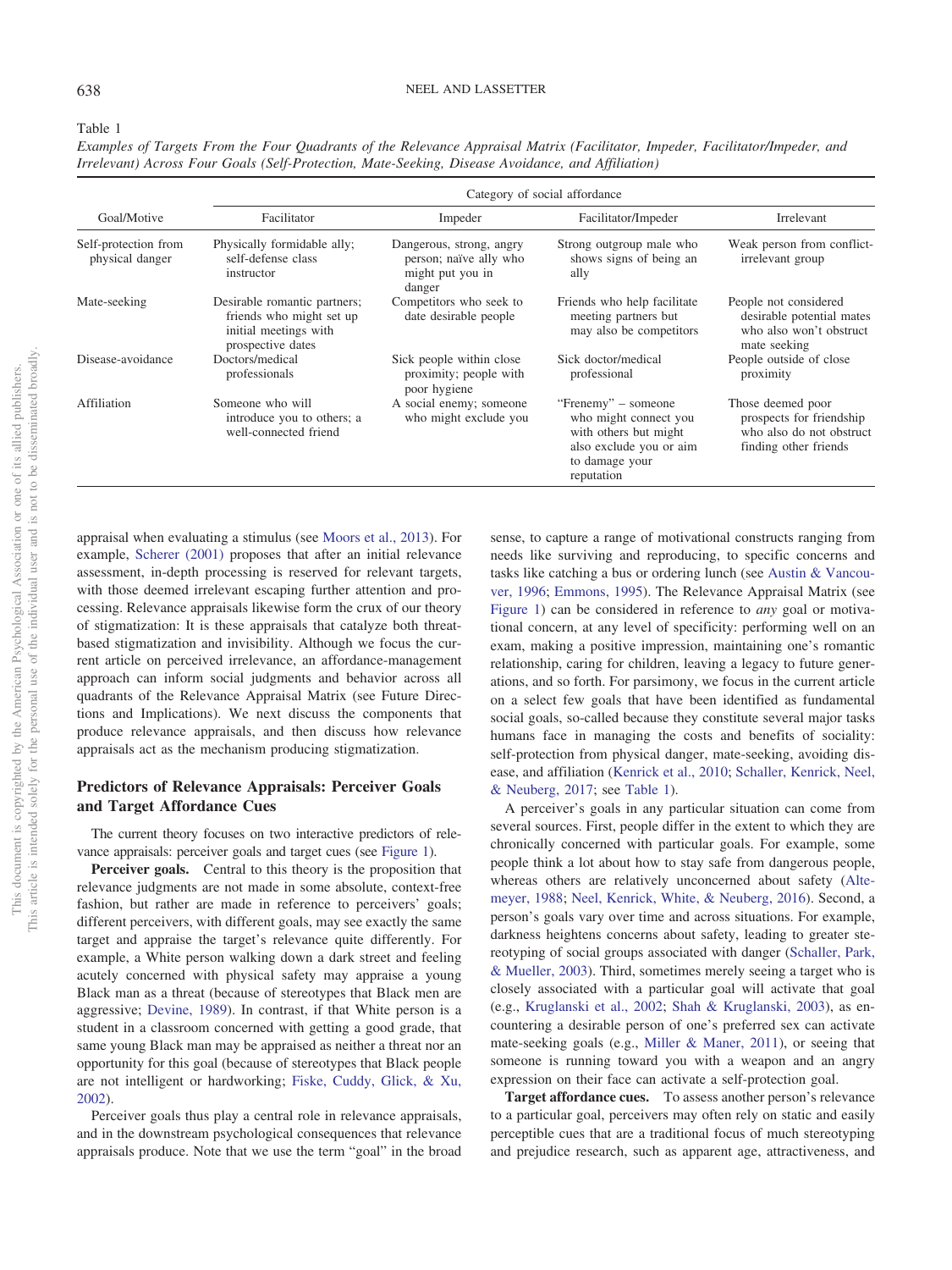race. However, they also may use cues that are dynamic, such as emotional expressions, eye gaze, and direction of movement; those that are not always immediately obvious such as relationship status and sexual orientation; and those operating outside conscious awareness such as chemical signals. For example, work on perceptions of dangerousness shows that men are considered more likely than women to pose a threat of physical aggression [\(Becker,](#page-17-7) [Kenrick, Neuberg, Blackwell, & Smith, 2007\)](#page-17-7), and evidence suggests that a man is more likely to be perceived as threatening when he is from a racial outgroup [\(Correll, Park, Judd, & Wittenbrink,](#page-18-6) [2002;](#page-18-6) [Duncan, 1976;](#page-19-14) [Navarrete, McDonald, Molina, & Sidanius,](#page-22-8) [2010;](#page-22-8) [Payne, 2001;](#page-23-7) [Plant, Goplen, & Kunstman, 2011\)](#page-23-8), bears an angry expression [\(Kubota & Ito, 2014\)](#page-21-4), is moving toward the perceiver [\(S. L. Miller, Maner, & Becker, 2010\)](#page-22-9), is looking directly at the perceiver [\(Richeson, Todd, Trawalter, & Baird, 2008;](#page-23-9) [Trawalter, Todd, Baird, & Richeson, 2008\)](#page-25-2), and/or is holding weapons [\(Fessler, Holbrook, & Snyder, 2012;](#page-19-15) [Holbrook et al.,](#page-20-5) [2014\)](#page-20-5). For any particular target, a perceiver integrates an array of cues in a dynamic, ongoing fashion [\(Freeman & Ambady, 2011;](#page-19-16) [Johnson & Freeman, 2010;](#page-20-6) [Van Bavel, Xiao, & Cunningham,](#page-25-3) [2012\)](#page-25-3) to assess the likelihood that the target poses different threats and opportunities. Which cues are seen as meaningful will of course vary across goals—seeing that someone wears a wedding ring could be highly useful for appraising their relevance to a mate-seeking goal, but less useful for relevance to a self-protection goal.

Fully outlining the process by which perceivers integrate cues to appraise others' goal-relevance is beyond the scope of the current article (see, e.g., [Brewer, 1988;](#page-17-4) [Cunningham, Zelazo, Packer, &](#page-18-7) [Van Bavel, 2007;](#page-18-7) [Fiske & Neuberg, 1990;](#page-19-10) [Freeman & Ambady,](#page-19-16) [2011;](#page-19-16) [Kawakami, Amodio, & Hugenberg, 2017;](#page-21-5) [Kunda & Thag](#page-21-6)[ard, 1996;](#page-21-6) [Macrae & Bodenhausen, 2000\)](#page-22-10), but we do note a few important points here. First, cues do not inherently have meaning; an interpretation process is required to infer relevance from target cues. Stereotypes are one source of information that can contribute to appraised relevance, as stereotypes often describe a group as posing particular affordances (e.g., stereotypes that Black men and Muslims are dangerous; that Asians are hardworking and capable and thus will outcompete others for high-status jobs). But individuating or idiosyncratic cues also provide information used to assess affordances (e.g., someone expressing anger and holding a weapon is perceived as dangerous; a particularly ambitious coworker is perceived as a threat to one's job). Both are integrated when appraising whether a particular person poses a particular affordance (see [Freeman & Ambady, 2011;](#page-19-16) [Kunda & Thagard,](#page-21-6)  $1996$ .<sup>2</sup> Furthermore, for any cue, there are individual differences between perceivers in the meaning they attach to the cue, and in the extent to which they rely on that cue. For example, some men rely on the cue of a woman's emotion expression to determine whether she would be interested in a sexual relationship, whereas others rely more heavily on the woman's attractiveness [\(Treat,](#page-25-4) [Church, & Viken, 2017\)](#page-25-4). Because cues are imperfect indicators of relevance, and because people differ in their interpretation and use of cues, relevance appraisals can reflect bias and/or be inaccurate.

will be physically dangerous than the target's age and race. As another example, wearing a wedding ring is an easy cue to detect, and is commonly considered a relatively diagnostic indicator that the target is unlikely to enter a new long-term relationship (and thus unlikely to afford others a new romantic opportunity). Other information may even more accurately indicate potential affordances—for example, the target's expression of wishes to leave their marriage— but be unexpressed or undetectable in a particular situation. Perceivers thus integrate available cues to make a best guess as to affordances.

Third, just as comparison shapes numerous aspects of cognition and judgment (e.g., [Cogan, Parker, & Zellner, 2013;](#page-18-8) [Kenrick &](#page-21-7) [Gutierres, 1980;](#page-21-7) [Mussweiler, 2003;](#page-22-11) [Wedell, Parducci, & Geisel](#page-25-5)[man, 1987\)](#page-25-5), a particular cue's meaning and weight may change with comparisons across targets in the social environment. For example, a target who is generally considered a reasonably attractive potential mate may be less preferred in the presence of a highly desirable person. Relevance appraisals thus can change dynamically with the social ecology and the *relative* likelihood that a particular target will help and/or hurt the perceiver's goal.

Fourth, a variety of findings suggest that target relevance can be appraised from cues very quickly and without perceiver attention to, or even awareness of, the target (e.g., [Eitam & Higgins, 2010;](#page-19-11) [Gawronski, Cunningham, LeBel, & Deutsch, 2010;](#page-20-8) [McCormick,](#page-22-12) [1997;](#page-22-12) [Simons & Rensink, 2005;](#page-24-12) [Wolfe, 1999\)](#page-25-6). That said, if the target presents salient cues whose meaning is unknown (e.g., an unusual facial expression or body posture, distinctive clothing, etc.), that are perceived to conflict (e.g., female scientist), or if available cues are not sufficient for determining relevance, perceivers will likely continue to attend to the target to assess potential relevance [\(Brewer, 1988;](#page-17-4) [Cunningham et al., 2007;](#page-18-7) [Fiske &](#page-19-10) [Neuberg, 1990\)](#page-19-10). Perceivers may thus pay attention to a target that they ultimately deem irrelevant, and it is important to distinguish between this initial attention that serves to facilitate relevance appraisal, and subsequent attention that is an outcome of relevance appraisal (i.e., attention to relevant targets, discussed in the next section).

In sum, we propose that relevance appraisals—assessments of others' affordances relative to one's goals—are the key mechanism linking perceiver goals and target cues to downstream outcomes such as attention, emotion, and behavior. Perceivers assess

Second, we expect that those cues that are most detectable and considered to be most diagnostic will most strongly influence relevance appraisals (e.g., [Funder, 2012;](#page-20-7) [Rubinstein, Jussim, &](#page-23-10) [Stevens, 2018\)](#page-23-10). Many perceivers would treat an expression of rage and brandishing a weapon as more diagnostic of whether someone

<sup>&</sup>lt;sup>2</sup> It is important to clarify that some past research has defined interpersonal invisibility as being stereotyped or perceived as a member of a category rather than as an individual. For example, [Gamson \(1995\)](#page-20-9) defined invisibility in terms of deindividuation and category-based perception:

<sup>&</sup>quot;Individuals have their names, their hair, and other distinguishing characteristics taken from them as they are turned into a number. In the more subtle and indirect version, others do not see a person in their individuality, but see only a personification of some collective. This is the sense in which the late Ralph Ellison called his protagonist 'The Invisible Man.'" (p. 10)

We adopt a different approach. Stereotyping can be distinguished from other stigma-related processes [\(Biernat & Dovidio, 2000\)](#page-17-8), and our model posits that stereotypes help give meaning to targets' affordance cues. That said, the literature on the experience of prejudice often equates feeling not individuated by others to feeling invisible and describes feelings of depersonalization, as in the preceding Ralph Ellison quote. We do not dispute that that feeling occurs, nor do we minimize its importance to the individual, but simply argue that stereotyping is an ingredient in the relevance appraisal process, rather than evidence of a particular outcome of that process (i.e., interpersonal invisibility).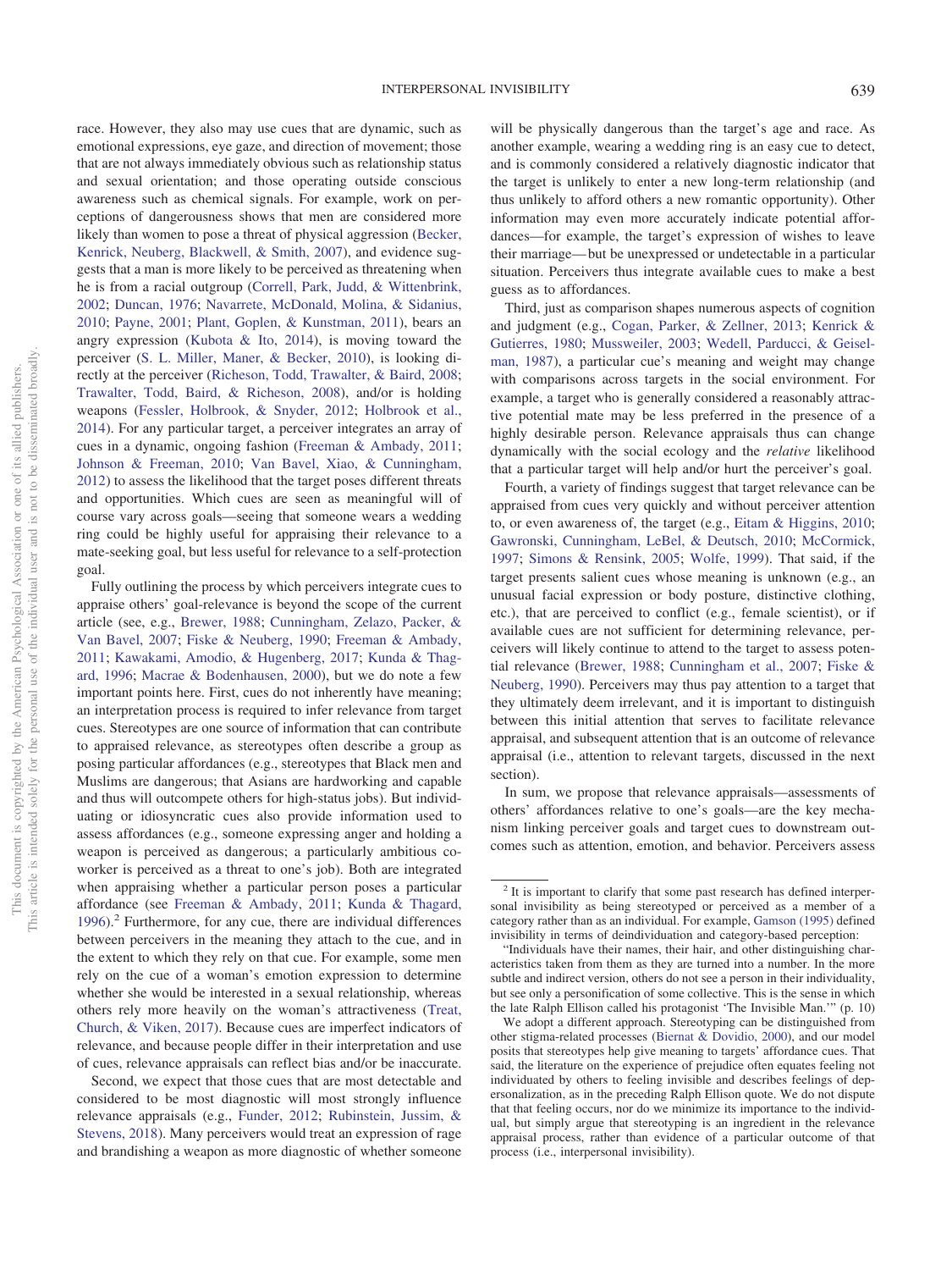targets on two independent dimensions of relevance—threat and opportunity—in reference to their goals. These judgments are made on the basis of the targets' available cues, but the meaning and use of particular cues will be assessed in reference to the perceiver's goal, and will depend on the perceiver's interpretation of the meaning of those cues. Relevance appraisals are thus an emergent product of both perceiver goals and target cues.

# **Outcomes of Relevance Appraisal: Distinguishing Between Invisibility-Based and Threat-Based Stigmatization**

We can now turn to the primary focus of this article, which is to use the affordance-management approach outlined in the preceding text to understand stigmatization. Stigmatization is a broad term that can encompass numerous prejudice- and discriminationrelated phenomena (see [Link & Phelan, 2001\)](#page-22-13), but the most widely accepted definitions typically describe stigmatization in terms of devaluation. For example, [Crocker, Major, and Steele \(1998\)](#page-18-9) define stigma as "some attribute, or characteristic, that conveys a social identity that is devalued in a particular social context," and [Jones et al. \(1984\)](#page-21-8) define someone who is stigmatized as "the bearer of a 'mark' that defines him or her as deviant, flawed, spoiled, or generally undesirable" (see also [Dovidio, Major, &](#page-19-17) [Crocker, 2000;](#page-19-17) [Goffman, 1963\)](#page-20-10). Following these predominant definitions, we define stigmatization as devaluation. Because perceivers assign positive value to those who facilitate goals [\(Brendl,](#page-17-9) [Markman, & Messner, 2003;](#page-17-9) [Ferguson & Bargh, 2004;](#page-19-3) [Kruglanski](#page-21-3) [et al., 2002;](#page-21-3) [Lewin, 1935;](#page-21-2) [Orehek & Forest, 2016\)](#page-23-6), those not seen to facilitate one's goals are devalued and, therefore, stigmatized. In the Relevance Appraisal Matrix (see [Figure 1\)](#page-3-0), targets in the top two cells (who can pose goal-relevant opportunities) are valued, whereas targets in the bottom two cells (who do not pose goalrelevant opportunities) are devalued and stigmatized.

The Relevance Appraisal Matrix makes clear, however, that knowing the target is devalued is insufficient for precisely predicting the perceiver's behavior toward the target. The specific form stigmatization will take depends on whether or not the target is also seen to pose a threat. If a devalued target is appraised to pose threats (i.e., they are a goal impeder), they will be subjected to *threat-based stigmatization*. Many perspectives on stigmatization and prejudice focus on the role of perceived threat [\(Blascovich,](#page-17-10) [Mendes, Hunter, & Lickel, 2000;](#page-17-10) [Jones et al., 1984;](#page-21-8) [Kurzban &](#page-21-9) [Leary, 2001;](#page-21-9) [Neuberg, Smith, & Asher, 2000;](#page-23-11) [Phelan, Link, &](#page-23-12) [Dovidio, 2008;](#page-23-12) [Sherif, 1958;](#page-24-13) [Stangor & Crandall, 2000;](#page-24-14) [Stephan](#page-24-15) [& Stephan, 1985\)](#page-24-15). Affordance-management approaches to threatbased prejudice propose that targets seen to pose a threat are actively stigmatized in ways that aim to manage the perceived threat [\(Cottrell & Neuberg, 2005;](#page-18-10) [Schaller & Neuberg, 2012\)](#page-24-16). Threat-based stigmatization can manifest as monitoring or paying close attention to the target, holding and/or expressing negative attitudes toward the target, explicit prohibition or expulsion from physical spaces and social domains, physical attack, and so forth, with different manifestations tailored to manage different threats. Threat-based stigmatization has traditionally been the focus of the intergroup and prejudice literatures, and much of the stigmatization literature as well.

In contrast, if a target is devalued and also seen to pose no threats, this appraisal of irrelevance precipitates *interpersonal in-*

*visibility*. Once an appraisal of irrelevance is reached, the perceiver's awareness, attention, emotion, and behavior toward the target will be minimized. Targets appraised as irrelevant will be ignored and overlooked, elicit no negative prejudice, and experience behavioral neglect. Our theory thus draws on and extends previous evidence for goal-irrelevance as the source of interpersonal invisibility (e.g., [Brown-Iannuzzi et al., 2014\)](#page-17-0). In this vein, [Rodin](#page-23-13) [\(1982,](#page-23-13) [1987\)](#page-23-1) proposes that we "cognitively disregard" those people deemed irrelevant to our "social purpose," and [Clifford \(1963\)](#page-18-0) proposes that an invisible person is one who "occupies space . . . but is perceived by others as contributing little other than his own presence." Like other theoretical approaches to invisibility (e.g., [Purdie-Vaughns & Eibach, 2008;](#page-23-0) [Sesko & Biernat, 2010\)](#page-24-2), we are not proposing that irrelevant targets are completely unperceived by others, as some initial processing is required to appraise the target's affordances. Rather we propose that a syndrome of perceiver's inattention, lack of affect, and lack of behavior toward the target constitutes interpersonal invisibility, and that this syndrome is the outcome of appraised irrelevance.

The specific contrast our theory makes between threat-based stigmatization and invisibility echoes [Rodin's \(1982,](#page-23-13) [1987\)](#page-23-1) distinction between dislike and disregard, work on being rejected versus being ignored as distinct forms of social exclusion [\(Molden,](#page-22-14) [Lucas, Gardner, Dean, & Knowles, 2009\)](#page-22-14), and ostracism motivated by punishment or defense versus "oblivious" ostracism that occurs because the target is viewed as unworthy of attention [\(Williams, Shore, & Grahe, 1998\)](#page-25-7). Whereas many theories of stigmatization and prejudice have focused on explaining only threatbased stigmatization or only interpersonal invisibility, our theory provides a single integrative approach to predicting when these different forms of stigmatization will occur. We next discuss the specific categories of outcomes that distinguish invisibility from threat-based stigmatization—attention, awareness, and memory; emotion; and behavior—as well as evidence that these different outcomes are caused by appraisals of irrelevance or of threat (see Stigmatization Outcomes in [Figure 1\)](#page-3-0).

**Attention, awareness, and memory.** The affordance management theory of interpersonal invisibility predicts that after detection and appraisal of goal-relevance (which can involve some initial attention, as discussed in the preceding text), those people judged to be goal irrelevant will escape perceivers' ongoing attention, awareness, and memory. Abundant evidence supports this notion. Goals can strongly guide attention to relevant stimuli [\(Dijksterhuis & Aarts, 2010\)](#page-18-11). For example, when feeling disgust, people attend more to images both of disgusting objects and of potential opportunities to mitigate disease threats than to neutral images [\(Vogt, Lozo, Koster, & De Houwer, 2011\)](#page-25-8). Likewise, a mating goal renders both potential romantic competitors (threats) and potential mates (opportunities) more likely to hold attention [\(Maner et al., 2007\)](#page-22-0). Implicit in these findings is that, in comparison to these goal-relevant targets, those who are seen to pose neither a threat nor an opportunity garner significantly less attention. Indeed, stimuli that are neither dangerous nor rewarding lose perceivers' interest and attention [\(Bornstein, 1989\)](#page-17-11).

Goal-relevance strongly guides not only which targets are attended to, but also which targets reach perceiver's awareness [\(Eitam et al., 2013;](#page-19-5) [Koivisto & Revonsuo, 2007;](#page-21-10) [Most, Scholl,](#page-22-15) [Clifford, & Simons, 2005;](#page-22-15) [Simons & Chabris, 1999\)](#page-24-17). As one example using an inattentional blindness paradigm [\(Mack & Rock,](#page-22-16)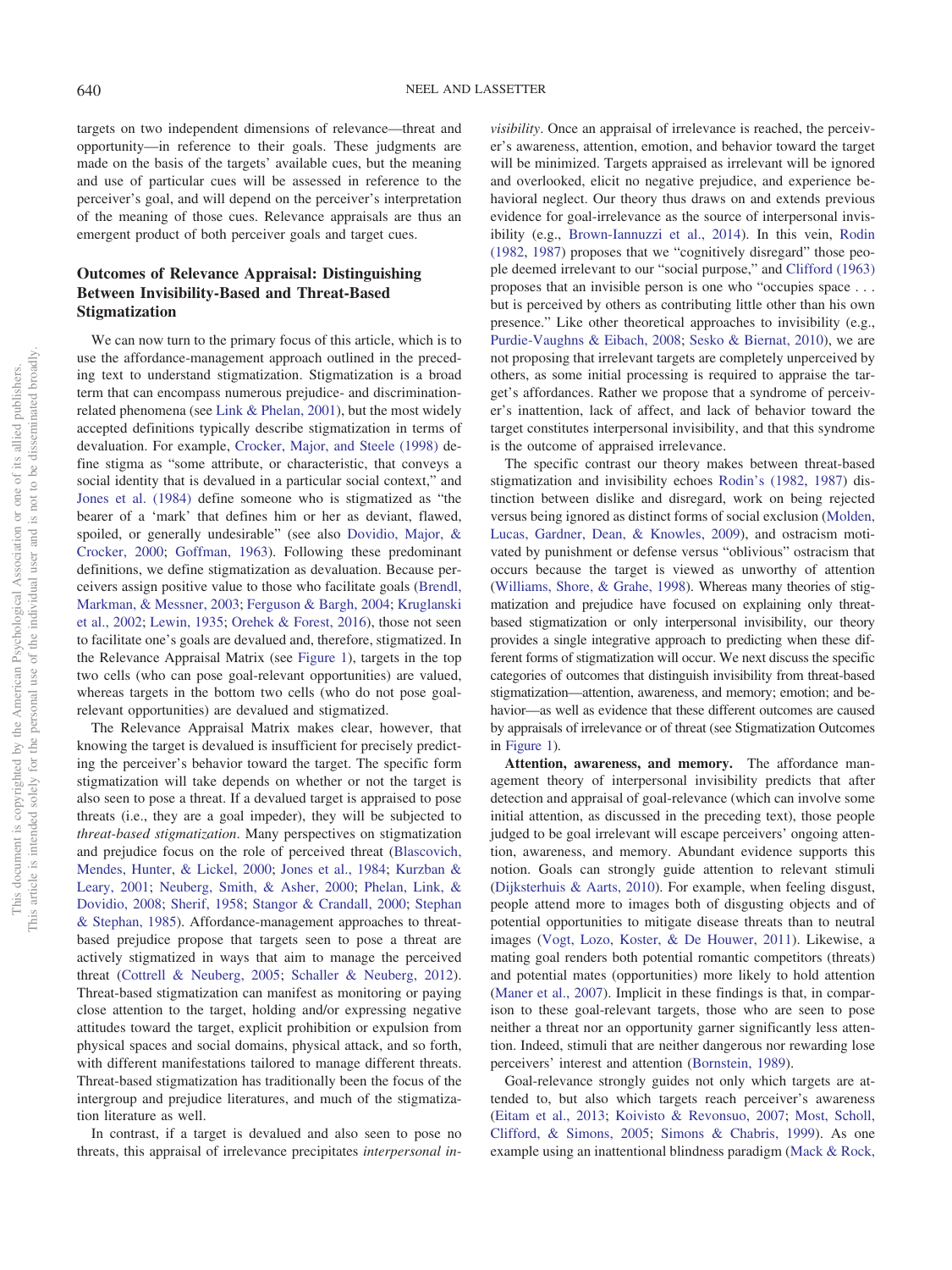[1998;](#page-22-16) [Neisser & Becklen, 1975\)](#page-22-17), [Brown-Iannuzzi and colleagues](#page-17-0) [\(2014\)](#page-17-0) found that when primed with a friendship or romance goal, White women are less likely to report seeing a Black man walk across a scene. [Eitam and colleagues \(2013\)](#page-19-5) posit, "the primary effect that motivational relevance has on cognitive functioning is to determine the degree to which the represented information is accessible and, thus, how likely it is to become active. As a result, only sufficiently relevant information becomes available for use by other mental processes" (p. 467).

What aspects of an irrelevant target are "invisible" – that is, what aspects of a person do perceivers fail to be aware of, pay attention to, and remember? Because perceivers process targets initially to appraise goal-relevance, they will be more likely to be aware of and remember those aspects of the target that aided in the relevance assessment. Recall that the aspects of a target that inform relevance will vary across different goals. A perceiver concerned with avoiding disease would attend to a target's cues of disease (e.g., skin characteristics, body posture, etc.), whereas a perceiver concerned with protecting him or herself from danger would attend to indicators of capacity and intent to harm (e.g., body size, direction of eye gaze, approach behaviors, etc.). Because categorization of a target along basic dimensions like sex, age, and race occurs rapidly and informs relevance appraisals for many goals [\(Fiske & Neuberg, 1990;](#page-19-10) [Ito & Urland, 2003;](#page-20-11) [Kawakami et al.,](#page-21-5) [2017;](#page-21-5) [Macrae & Quadflieg, 2010;](#page-22-18) [Neuberg & Sng, 2013;](#page-23-14) [Stangor,](#page-24-18) [Lynch, Duan, & Glas, 1992\)](#page-24-18), categorical information may be remembered even about irrelevant targets (e.g., that the target was a young Asian woman). However, once a target is determined to be irrelevant, there is no need for the perceiver to further process or attend to the target. Thus, we expect that a range of attributes of irrelevant targets—from targets' individuating physical characteristics, to their statements, to their likely thoughts and feelings will not be attended to or remembered if they were not used to appraise relevance.

Irrelevant targets may be individuated if individuation is required to determine relevance, or if the target is already familiar to the perceiver, as with a coworker or relative. Outside these circumstances, however, irrelevant targets are unlikely to be individuated and will be poorly recognized in tasks where identification of specific individuals is required (e.g., [Chance & Goldstein, 1996;](#page-18-12) [Taylor, Fiske, Etcoff, & Ruderman, 1978\)](#page-24-19). Along these lines, [Rodin \(1987\)](#page-23-1) showed that older people tend to be "cognitively disregarded" – nonindividuated and forgotten— by younger people; [Sesko and Biernat \(2010\)](#page-24-2) found that Black women are more likely to be misremembered and to have their statements misattributed to others than are Black men or Whites; and [Schug and](#page-24-1) [colleagues \(2015\)](#page-24-1) found that this misremembering and misattribution extends to Asian men. These studies did not explicitly manipulate perceiver goals (suggesting, perhaps, chronic irrelevance of these targets for these particular perceivers, or else unmeasured goals at work for these perceivers). We expect that this failure of recognition memory will be reduced when the target is relevant to current perceiver goals. Indirectly supporting this possibility is evidence from the cross-group effect. Outgroup members are typically more poorly remembered than ingroup members [\(Hugen](#page-20-12)[berg, Young, Bernstein, & Sacco, 2010;](#page-20-12) [Meissner & Brigham,](#page-22-19) [2001\)](#page-22-19), but making outgroup members more relevant (e.g., via perceiver dependence on or anticipated interaction with the target) improves memory for these outgroup faces [\(Baldwin, Keefer,](#page-17-12)

[Gravelin, & Biernat, 2013;](#page-17-12) [Van Bavel & Cunningham, 2012;](#page-25-9) [Wilson, See, Bernstein, Hugenberg, & Chartier, 2014\)](#page-25-10). Conversely, cues that would render an otherwise socially relevant target irrelevant should also reduce individuation of that target. Indeed, averted eye gaze, which may act as a cue to social irrelevance (see [Young, Slepian, Wilson, & Hugenberg, 2014\)](#page-25-11), diminishes preferential memory for ingroup members [\(Adams,](#page-17-13) [Pauker, & Weisbuch, 2010\)](#page-17-13).

Evidence from other paradigms also demonstrates that targets commonly considered irrelevant to goals are nonetheless more likely to receive perceiver attention and awareness in contexts where they are appraised as relevant. [Eberhardt, Goff, Purdie, and](#page-19-18) [Davies \(2004,](#page-19-18) Studies 2 and 4) found that in the absence of contextual cues, Black male faces capture Whites' attention less than do White male faces. However, when exposed briefly to images of crime-relevant objects, faces of Black men—stereotypically considered to be violent and criminal [\(Devine, 1989\)](#page-18-5) – captured White participants' attention *more* than did White male faces. The subtle activation of a self-protection goal appears to, in the words of Eberhardt and colleagues, "render these faces more perceptually relevant and therefore worthy of gaze" (p. 883). In the language of affordance-management, White participants appear to have moved from invisibility-based stigmatization of Black men to threat-based stigmatization of those same targets—simply by changing their goals to one for which Black men are perceived to be relevant (see also [Rattan & Eberhardt, 2010\)](#page-23-15).

Note that even though target irrelevance produces poor attention and memory for many aspects of a person, target relevance does not necessarily produce excellent attention and memory for all aspects of a person. As with irrelevant targets, in the process of relevance appraisal perceivers may attend to and subsequently remember those cues that suggest relevance (that the person was "Black" and "male," for example). Once a target is appraised as relevant, perceivers should attend to those aspects of the target that allow the perceiver to effectively manage the interaction with the target, given the perceiver's goal and the constraints of the situation. Because this attention is selective, even when perceivers appraise a target as relevant, they may forget or not be aware of target attributes that are irrelevant to the goal (see [Eitam, Shoval,](#page-19-19) [& Yeshurun, 2015\)](#page-19-19). Indeed, targets who are perceived to pose opportunities or threats can be confused with others in the same social category and nonindividuated (e.g., [A. P. Fiske, Haslam, &](#page-19-20) [S. T. Fiske, 1991\)](#page-19-20), as for example, friends who are seen as instrumental for the goal of being healthy and fit are more likely to be confused with one another [\(Fitzsimons & Shah, 2009\)](#page-19-6). As another example, even as people with a chronic goal to avoid disease have their attention captured by people with heuristic cues of disease threat (e.g., facial disfigurement; see [Ryan, Oaten,](#page-24-20) [Stevenson, & Case, 2012\)](#page-24-20), they fail to accurately recognize these individual targets in a later task [\(Ackerman et al., 2009\)](#page-17-14).<sup>3</sup> Not all

<sup>&</sup>lt;sup>3</sup> Curiously, women fail to recognize individual attractive men they have recently seen, even when a mating goal is currently active [\(U. S. Anderson](#page-17-15) [et al., 2010;](#page-17-15) [Maner et al., 2003\)](#page-22-3). There are multiple possible explanations for this finding that await empirical test. For example, straight women may pay attention to attractive men but fail to remember them if there is no further engagement from the man (i.e., women's threshold for mating relevance may require more than simply attractiveness).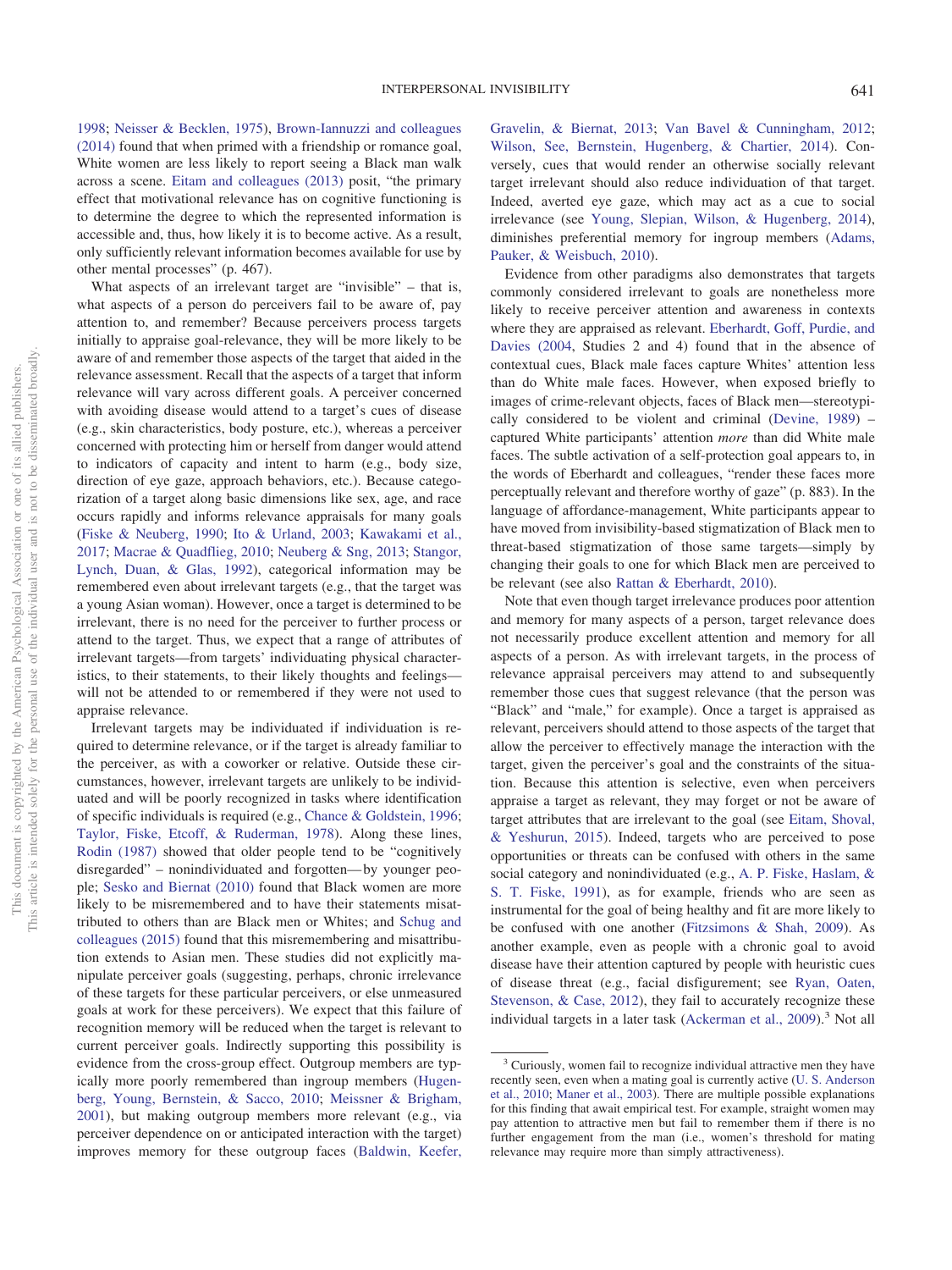evidence of poor memory for target attributes is necessarily evidence of invisibility.

In sum, our theory predicts lack of attention, awareness, and memory for most aspects of people appraised as irrelevant. However, we also expect that perceivers will fail to recognize relevant targets, despite attending to them, when individuating cues are not seen as relevant to managing the targets' threats and/or opportunities. The best evidence for invisibility will thus come from a convergence of poor memory with evidence of inattention, lack of emotion, and behavioral indifference.

**Emotion and affect.** Many theoretical approaches to emotion closely link emotional experiences to the process of goal pursuit [\(Carver, 2004;](#page-18-13) [Frijda, 1987;](#page-19-8) [Lench, Bench, Darbor, & Moore,](#page-21-11) [2015;](#page-21-11) [Levine, 1996;](#page-21-12) [Moors, 2017;](#page-22-20) [Moors, Boddez, & De Houwer,](#page-22-21) [2017;](#page-22-21) [Roseman, Antoniou, & Jose, 1996\)](#page-23-16), and highlight the role of relevance appraisal in producing emotional experience, which in turn facilitates functional responses to the emotion-eliciting stimulus [\(Nesse & Ellsworth, 2009;](#page-23-17) [Scherer, 2005\)](#page-24-21). Emotions experienced as a result of relevance appraisals potentiate behavior that could help the perceiver to manage goal-relevant threats and opportunities. A perceiver may run away from a dangerous person, motivated by fear; avoid and reject someone who bears cues to disease, motivated by disgust; woo a potential mate, motivated by sexual desire; attend to someone with skills that could provide help, motivated by respect and awe [\(Cosmides & Tooby, 2000\)](#page-18-14). Some theories of prejudice apply this relevance-based perspective on emotions to understand prejudicial emotions toward other people (e.g., [Cottrell & Neuberg, 2005;](#page-18-10) [Dasgupta, DeSteno, Williams,](#page-18-15) [& Hunsinger, 2009\)](#page-18-15). For example, numerous recent studies show that people report negative prejudices such as fear and disgust toward those groups seen to pose threats of physical violence or contamination, respectively (see [Schaller & Neuberg, 2012,](#page-24-16) for an overview), and these reports of prejudice predict functional responses toward those groups [\(Cottrell, Richards, & Nichols, 2010\)](#page-18-16).

To the extent that emotional experiences result from or reflect relevance appraisal, and serve to motivate functional action toward relevant targets, perceivers should be unlikely to feel any negative or positive emotion toward targets perceived to pose no threats or opportunities. People or groups who are appraised as irrelevant, then, will elicit little emotional experience—that is, no experienced prejudice—in perceivers. This indifference can be operationalized as neutral valence and low arousal affect [\(Russell,](#page-24-22) [2003\)](#page-24-22), and as experienced neutrality (the lack of both positive and negative emotion, e.g., [Cacioppo & Berntson, 1994\)](#page-18-17).<sup>4</sup> Note that bipolar measures of emotion (i.e., negative to positive, as in a feeling thermometer) are not ideal for assessing indifference, as perceivers may choose the same scale point to indicate ambivalence (simultaneous positive and negative emotion; [Cacioppo &](#page-18-17) [Berntson, 1994;](#page-18-17) [Kaplan, 1972;](#page-21-13) [Olson & Zanna, 1993\)](#page-23-18), which our model anticipates will be felt toward targets appraised to pose both threats and opportunities. To our knowledge, work on invisibility has not yet directly measured the affective and emotional components of interpersonal invisibility, making this an important direction for future research. Examining indifference versus negative prejudice may be particularly useful for distinguishing instances of interpersonal invisibility from threat-based stigmatization.

Our analysis suggests that when measuring either indifference or prejudicial emotions, research needs to take into account how the perceiver's goals fit with the specific threats a target may be seen to pose. Given different goals, a single perceiver may feel fear, pity, or indifference toward a single target. Explicitly asking perceivers to self-report how they feel in general toward the group could lead participants to mentally average the feelings they might experience toward the target group, to report how they typically feel toward a target group, or else to consider how they feel toward a group when that group is relevant to their concerns. For this reason, measuring emotional experience and affect in a way that is sensitive to perceiver goals will be particularly important for assessing the indifference component of interpersonal invisibility.

**Behavior.** As with attention and emotion, target relevance should guide a perceiver's behavior toward a target. Importantly, what constitutes "functional behavior" toward those deemed relevant will often differ across different goals, and discriminatory behavior toward targets stigmatized as a threat will be tailored to manage the specific threat the group is perceived to pose [\(Cottrell](#page-18-10) [& Neuberg, 2005\)](#page-18-10). For example, the perceiver concerned with self-protection needs to effectively elicit protection and alliances from those who would pose these opportunities, and minimize the threat posed by those who would harm him; the perceiver concerned with mate seeking needs to effectively engage with potential mates and manage those others who might compete for her desired mate.

If active discriminatory behavior is tailored to managing perceived affordances, then people will not actively discriminate toward those seen as irrelevant. This is not to say that their behavior will not affect people perceived to be irrelevant, but rather that the perceiver's behavior will not be caused by, shaped by, or intended to manage their relation to the irrelevant person. We may therefore detect invisibility by observing *behavioral indifference* toward a person, as when they are passed over as an interaction partner for a particular context [\(Clifford, 1963;](#page-18-0) [Cottrell,](#page-18-18) [Neuberg, & Li, 2007\)](#page-18-18), excluded via unintentional neglect, or when a perceiver simply does not alter their behavior in the presence of the person perceived to be irrelevant.

# **Target, Perceiver, Goal, and Situational Factors That Produce Interpersonal Invisibility**

Like many other approaches to stigmatization [\(Crocker et al.,](#page-18-9) [1998;](#page-18-9) [Goffman, 1963;](#page-20-10) [Jones et al., 1984;](#page-21-8) [Major & O'Brien, 2005\)](#page-22-22), at its core, an affordance management approach is an interactionist approach. It proposes that interpersonal invisibility is not a static property of particular groups, but rather emerges dynamically from a target's affordance cues and a perceiver's goals. Nevertheless, the theory also suggests certain target, perceiver, goal, and situational variables that make a target more or less likely to be interpersonally invisible.

#### **Target Factors: Who Is Invisible?**

**Anyone can be interpersonally invisible.** Everyone has the potential to be irrelevant to *someone* else's outcomes. Unlike

<sup>4</sup> Targets who have been initially appraised as irrelevant, but who demand attention from the perceiver—for example by interrupting conversation—may elicit irritation and annoyance. But this is because they are now seen as impeding the perceiver's goal pursuit and are thus no longer purely irrelevant to the perceiver.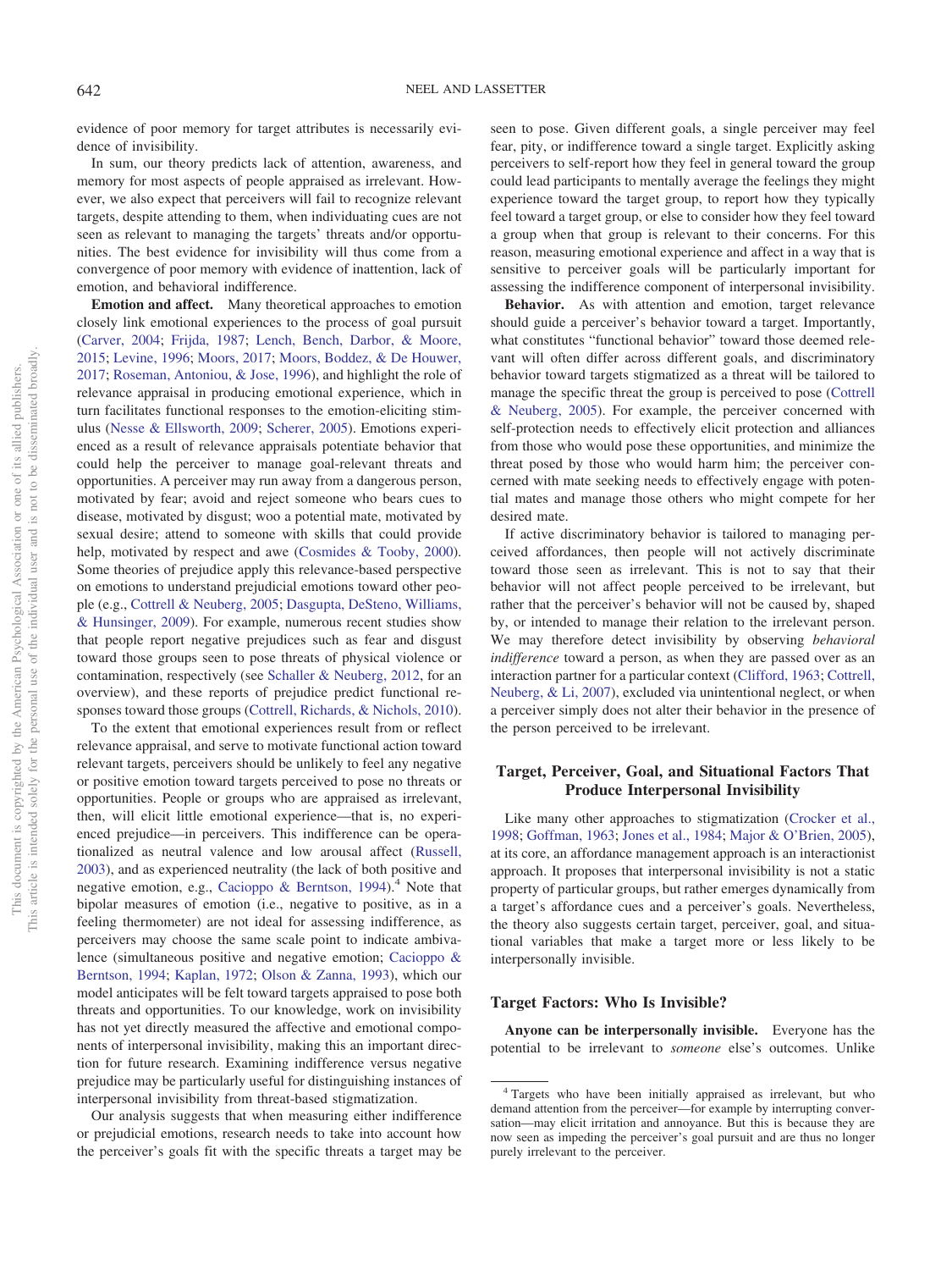prototypicality-based approaches to invisibility, our theory explicitly anticipates that invisibility is not a property of only some people or groups, but could (and at times, will) occur for anyone. Of course, hypothetically there could be classes of people who would be always invisible because they are considered irrelevant to all others' goals. Conversely, if a target were considered relevant to all others' goals, they would never be invisible. In reality, any person will fall somewhere between these two poles by being irrelevant, and therefore invisible, to some people at some times. Therefore, our theory predicts that in all likelihood no one is *always* invisible.

The current theory predicts that even normally threatening targets will become invisible when they bear overriding cues of goal-irrelevance. For example, Black men's faces, which often grab White perceivers' attention, are less likely to do so when there is a cue—averted eye gaze—that suggests they are not a threat [\(Trawalter et al., 2008\)](#page-25-2). Similarly, having a goal that renders those otherwise threatening stimuli irrelevant can lead perceivers to attend elsewhere [\(Vogt, De Houwer, Crombez, & Van Damme,](#page-25-12) [2013\)](#page-25-12). In other words, even those targets generally considered threatening, and who would typically draw attention, might nonetheless be invisible when acutely goal-irrelevant.

**Some people are more likely to be frequently socially invisible than others.** Despite the potential for anyone to be invisible, we predict that some targets are especially likely to be invisible: those seen as having little general ability to impact others' goals. Factors that indicate a low likelihood of goal relevance should be particularly likely to produce invisibility. These factors may be either goal-specific or generic. As a goal-specific example, people who are considered unattractive or romantically undesirable would be appraised to pose neither a threat nor an opportunity to those seeking a mate. We would expect that for perceivers concerned with mating, unattractive targets will be invisible—and that in social environments or life stages where mating is an ongoing concern, unattractive others will be especially likely to be invisible. Indeed, undergraduates—who on average are at a stage of life and in a social context in which finding a mate is likely to be a particularly active and chronic concern (e.g., [Kenrick et al., 2010;](#page-21-1) [Neel et al., 2016\)](#page-22-6) – do not attend to or remember very well relatively unattractive people [\(Maner et al., 2003\)](#page-22-3). Likewise, those groups stereotyped in ways that suggest they will be perceived as poor mating prospects—for example, people with certain disabilities [\(Hanna & Rogovsky, 1991;](#page-20-13) [Howland & Rintala, 2001;](#page-20-14) [Phil](#page-23-19)[lips, 1990\)](#page-23-19) – may be invisible in life stages and social contexts where mating is a particular concern.

Certain cues may act to signal irrelevance to most goals, and in doing so produce invisibility across many social contexts. Abundant work has identified the ways that power, status, and hierarchy can contribute to the stigmatization process (e.g., [S. T. Fiske, 1993,](#page-19-21) [2010;](#page-19-22) [Link & Phelan, 2001;](#page-22-13) [Sidanius & Pratto, 2001\)](#page-24-23). Status, also known as prestige [\(Cheng, Tracy, Foulsham, Kingstone, & Hen](#page-18-19)[rich, 2013;](#page-18-19) [Henrich & Gil-White, 2001\)](#page-20-15), is conferred on those who appear to possess instrumental social value—those who have the ability to facilitate one's goals [\(C. Anderson, Hildreth, & How](#page-17-16)[land, 2015;](#page-17-16) [C. Anderson, Kraus, Galinsky, & Keltner, 2012;](#page-17-17) [Benoit-Smullyan, 1944;](#page-17-18) [Leary, Jongman-Sereno, & Diebels, 2014;](#page-21-14) although note that precise definitions of these constructs often differ). Power is a related but distinct construct, and has been defined as "an individual's relative capacity to modify others'

states by providing or withholding resources or administering punishments" [\(Keltner, Gruenfeld, & Anderson, 2003\)](#page-21-15) or "the ability to control one's own outcomes, as well as the outcomes of others" [\(Lammers, Galinsky, Gordijn, & Otten, 2012;](#page-21-16) [Magee &](#page-22-23) [Galinsky, 2008\)](#page-22-23). We expect, then, that people with power and/or status will be seen as able to impose costs (goal impeders), benefits (goal facilitators), or both (ambivalently goal-relevant targets).

Note that we do not equate invisibility with low power and low status; even those low in power and status may still impede others' goals, for example via negligence. However, it seems plausible that those seen to be very low in power and status in any particular interaction will be more likely to be temporarily invisible than high-power, high-status people. Indeed, compared with high power or status people, those with low power or status are less attended to and less well remembered [\(Cheng et al., 2013;](#page-18-19) [S. T. Fiske, 1993;](#page-19-21) [Foulsham, Cheng, Tracy, Henrich, & Kingstone, 2010;](#page-19-23) [Maner,](#page-22-24) [DeWall, & Gailliot, 2008;](#page-22-24) [Ratcliff, Hugenberg, Shriver, & Bern](#page-23-20)[stein, 2011\)](#page-23-20), providing some evidence of their invisibility. In contrast, people perceived to have only the power to negatively influence others' outcomes (i.e., to pose threats), while simultaneously appearing unable to provide opportunities, may be subjected to threat-based stigmatization rather than invisibility-based stigmatization.

In addition to low status and power predicting invisibility, factors that inform assessments of low power and status, such as perceived lack of competence (see [Leary et al., 2014\)](#page-21-14) may likewise lead to invisibility. For example, people stereotyped as unathletic may be invisible to those seeking to put together a winning soccer team, and people stereotyped as unintelligent may be invisible to someone searching for prospective members of a high-achieving work group (assuming those stereotyped as low in athleticism and intelligence, respectively, are not perceived as threats to group functioning). Further, a lack of specific competencies may result in someone being invisible in one context but not another; for example, a very physically strong yet less intelligent person may be considered an opportunity to the person putting together a soccer team, and considered irrelevant to the person forming a work group [\(Cottrell et al., 2007\)](#page-18-18). If older adults are generally perceived as low on competence [\(S. T. Fiske et al., 2002\)](#page-19-12), they may be invisible across many contexts (though note that older adults are sometimes seen as high status and power, which would reduce their invisibility, e.g., [Hummert, Garstka, Shaner, & Strahm, 1994;](#page-20-16) see "Predictions for Three Target Groups" section). Still other characteristics that suggest low likelihood of having an impact on others' goals—such as having few tangible goods or resources (e.g., money) that could benefit others, or appearing disinterested in helping to facilitate others' goals [\(Leary et al., 2014\)](#page-21-14)—should also lead to a target's interpersonal invisibility.

Because irrelevance to others' goals should lead to invisibility, targets who are relevant to multiple goals—for example, by facilitating multiple goals and thus being "multifinal" [\(Kruglanski et](#page-21-3) [al., 2002,](#page-21-3) [2013\)](#page-21-17)—should be particularly *unlikely* to be interpersonally invisible. For example, close others (parents, children, siblings, close friends, romantic partners) typically are seen as able to serve and/or obstruct multiple goals—securing food and protection, finding a romantic partner, achieving status, affiliating with others, and so forth—and this cross-situational relevance should render them less likely to be interpersonally invisible (e.g., [Eitam & Higgins, 2010\)](#page-19-11).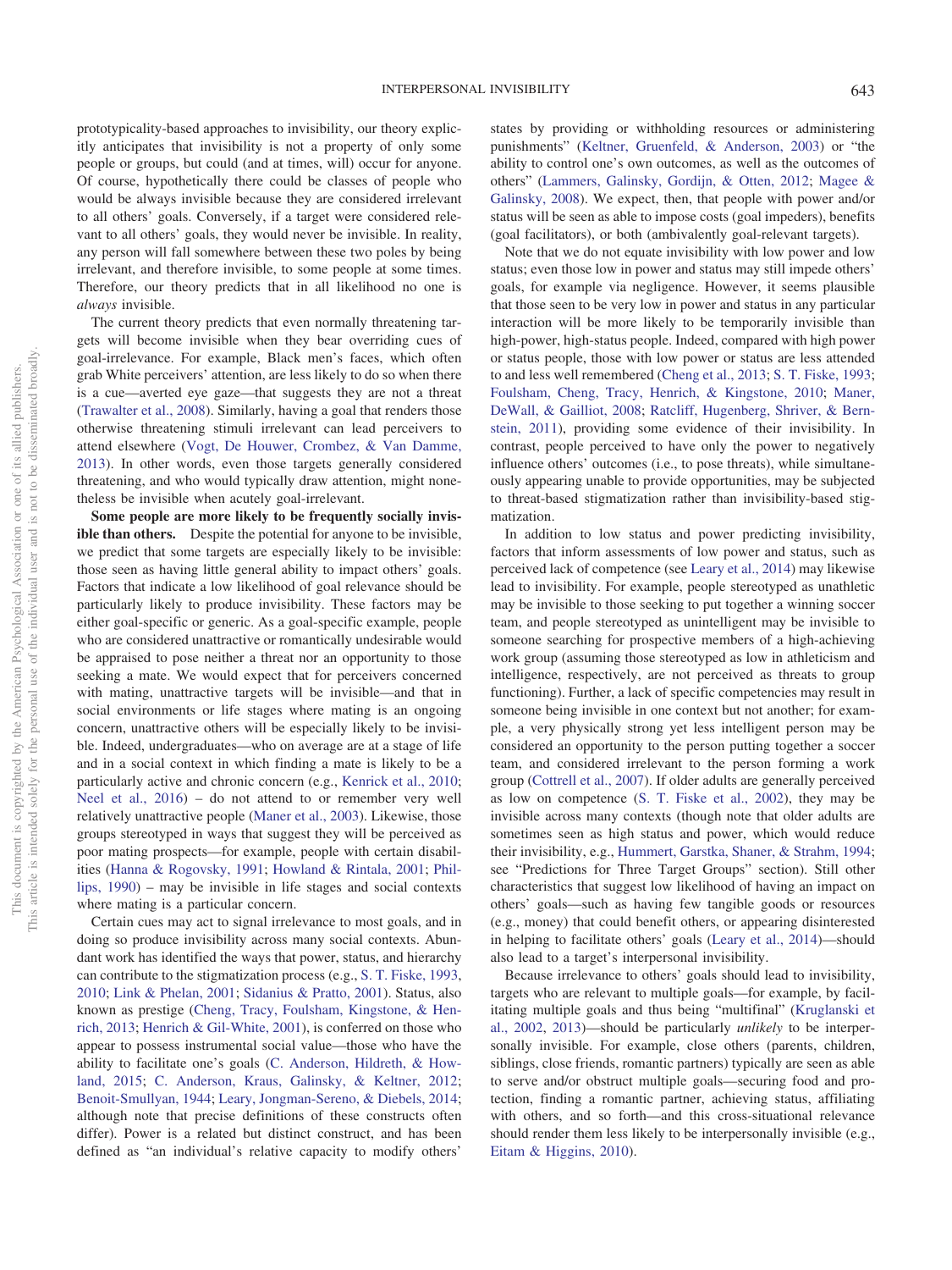**When invisible targets become visible.** Importantly, our affordance-based theory proposes that invisibility is not a static property of certain people or groups; those who have in the past been invisible may not always remain so. For example, after September 11, 2001, Arab Americans were especially likely to be seen as threatening in the United States. Whereas in the past they may often have been invisible [\(Naber, 2000;](#page-22-25) [Salaita, 2005\)](#page-24-24), we would expect that increasingly prevalent stereotypes of Arab Americans as threatening render them less often invisible (e.g., [Jamal, 2008\)](#page-20-17). Even historically invisible groups will become less so when they are newly perceived to pose threats or opportunities.

Our theory predicts at least two routes by which a target may become goal-relevant to a perceiver, and thus no longer invisible. The first route to a target becoming noninvisible is for the target's cues to change to make them goal-relevant, as either an opportunity or threat. For example, as children grow up they become perceived as opportunities and threats to a number of goals for which they were previously considered irrelevant. As boys grow into young men, they become more physically formidable and will newly be perceived as relevant to others' self-protection goals by posing either increased likelihood of threat (e.g., greater likelihood of aggression and violence; [Wilson & Daly, 1985\)](#page-25-13), or by posing a greater ability to protect others from dangers. As people go through puberty and develop secondary sex characteristics, they will be perceived as possible mating threats and opportunities where before they typically were not. Change in goal-relevant cues can also take place on a smaller timescale, as when a passenger on a plane—likely invisible to many—may become perceived as a threat (e.g., by bursting out in anger at a flight attendant, by becoming violently ill) or an opportunity (e.g., by revealing she's a doctor when another passenger becomes ill). Likewise, people can choose to conceal or reveal many affordance-implying cues like sexual orientation, religion, mental health status, nationality, and so forth, and in doing so change to become goal-relevant where they were previously invisible. We discuss concealing and revealing in greater detail in the section on "Related Concepts and Theoretical Perspectives."

#### **Perceiver Factors: Who Sees Others as Invisible?**

Our approach identifies several person factors that should predict who is likely to see others as invisible. As with target factors, some of these operate across goals. First, if a person doesn't need to rely on others to achieve his or her goals, more people will be invisible. Power and status may insulate a person from the threats that others could pose, and/or generally allow her to be less dependent on others to achieve her goals (see [S. T. Fiske, 2010;](#page-19-22) [Keltner, Gruenfeld, & Anderson, 2003\)](#page-21-15). This suggests that those with high power and/or status will have fewer people who are potentially goal-relevant, leading more people to be invisible. Conversely, those with low status or power may be less likely to see others as irrelevant, because many others have the potential to influence their own goal achievement. Supporting this contention, those who identify as higher social class gaze at other people for less time, and are slower to detect that a face has changed, than are those who identify as lower social class [\(Dietze & Knowles, 2016\)](#page-18-3). In addition, powerful people act in ways that facilitate their own goal pursuit [\(Galinsky, Gruenfeld, & Magee, 2003;](#page-20-18) [Guinote,](#page-20-19) [2007a\)](#page-20-19), and direct attention to goal-relevant targets [\(Guinote,](#page-20-20)

[2007b\)](#page-20-20), suggesting that powerful people may be more likely to ignore goal-irrelevant targets than do those with low power.

Second, all else being equal, a person who typically encounters many other people (a worker at a company with thousands of employees, a politician) will be more likely to appraise some people as goal-irrelevant than a person who encounters few other people. Also in this vein, once one's limited "friendship niches" are filled (see [Kurzban & Leary, 2001;](#page-21-9) [Tooby &](#page-25-14) [Cosmides, 1996\)](#page-25-14), one may be more likely to see others as irrelevant to affiliation concerns. Relatedly, people who feel socially connected are less likely to attribute minds to a variety of social targets (Waytz & Epley,  $2012$ ) – potentially because those social targets are less relevant when belonging needs are met. Third, having strong commitment to a single goal, rather than pursuing multiple goals, renders fewer people potentially goal-relevant. We therefore expect that a person intensely focused on a single goal will be more likely to see some others as invisible. Fourth, people vary in the extent to which they chronically care about particular goals (e.g., [Baumeister &](#page-17-1) [Leary, 1995;](#page-17-1) [Neel et al., 2016;](#page-22-6) [Roberts & Robins, 2000;](#page-23-21) [Winter,](#page-25-16) [John, Stewart, Klohnen, & Duncan, 1998\)](#page-25-16). For someone generally concerned with physical safety, groups stereotyped as dangerous may rarely be seen as irrelevant (e.g., [Schaller et al.,](#page-24-10) [2003\)](#page-24-10), whereas someone unconcerned with physical safety may often see members of those groups as irrelevant. Fifth, a perceiver's goals and life situations change over the life span (e.g., [Carstensen, 2006\)](#page-18-20), producing commensurate changes over time in who perceivers appraise as irrelevant. A target who would have been irrelevant to a perceiver at one life stage may be newly relevant when that perceiver is at another life stage; a perceiver may see older adults as irrelevant when young and concerned with mate-seeking and friendship with peers, but when they become a new parent, that same perceiver may see older adults as opportunities for providing grandparent-like care.

# **Goals and Situations: When Is Invisibility Especially Likely to Occur?**

**Specific goals.** Independent of perceivers and targets, goals themselves may vary in the extent to which they tend to produce invisibility. For some goals, there may be very few people who could facilitate or obstruct that goal, rendering many people invisible to a perceiver. For example, the desire to find a mate may only be facilitated by a select number of people (e.g., desirable others) and obstructed by few people (e.g., potential competitors). For this kind of goal, many people may be invisible as the goal narrows one's social focus to those few who could affect goal achievement. Further, goals that typically require only one person to fulfill them, such as mating goals, may be more likely to render invisible not only those irrelevant to the goal, but also those who are simply *less* relevant to the goal (e.g., those seen as relatively less desirable).

Other goals may have a much higher limit, or even no limit, on the number of people who may be goal-relevant. For these goals, very few people should be invisible. For example, a pressing goal to affiliate with others may lower the threshold for who may be a sufficient social agent for interaction, increasing the number of people perceived to be potential affiliation opportunities. Numer-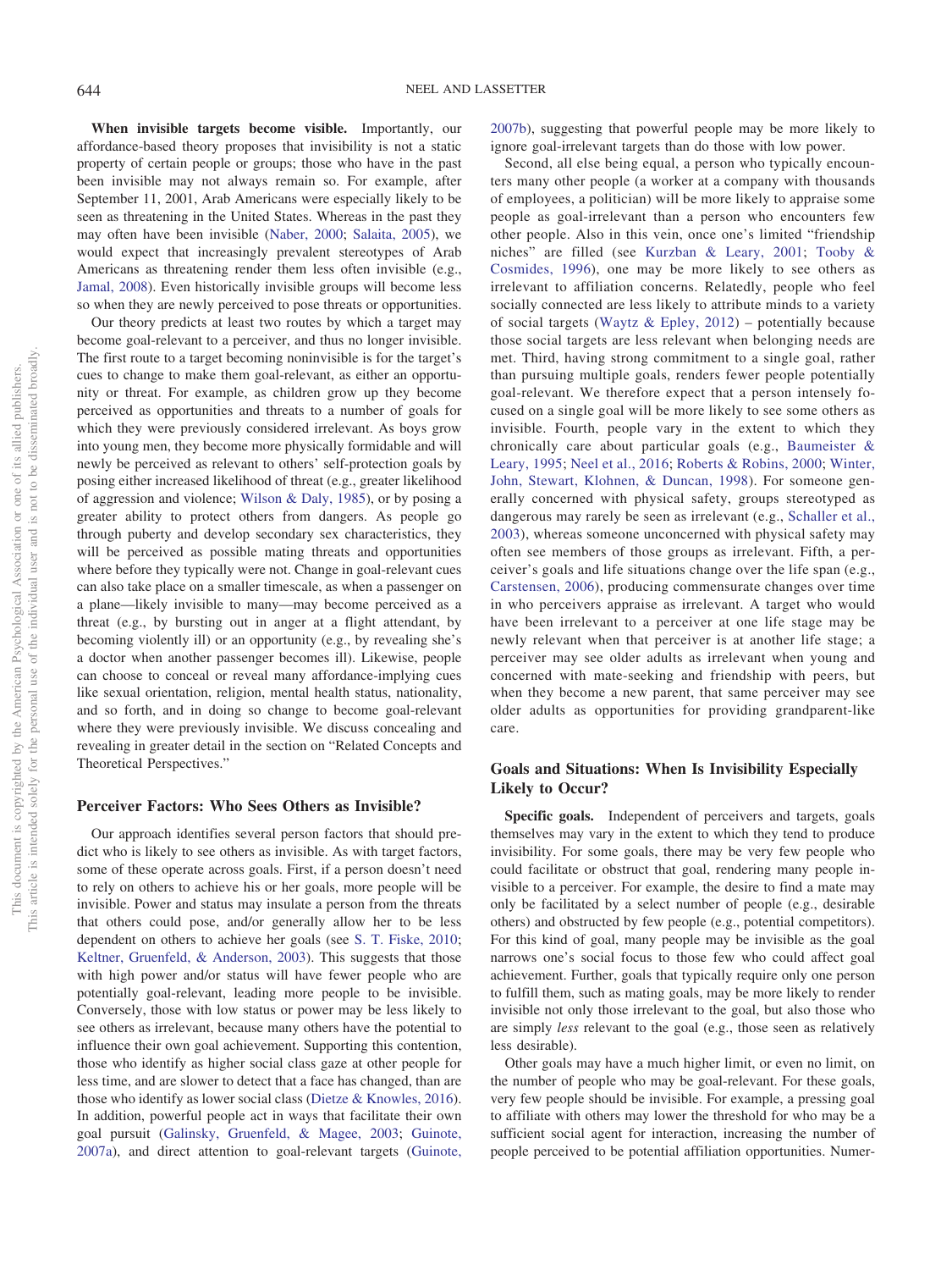# **Predictions for the Invisibility of Three Target Groups**

ous findings support this possibility. Being excluded induces desire to affiliate with others with whom one has a reasonable chance of interaction, and to view those people more positively [\(Maner et](#page-22-0) [al., 2007\)](#page-22-0). Lonely people are more likely to extend their circle of potential affiliates, feeling connected to TV characters [\(Gardner &](#page-20-21) [Knowles, 2008\)](#page-20-21) and anthropomorphizing pets [\(Epley, Waytz, Aka](#page-19-24)[lis, & Cacioppo, 2008;](#page-19-24) [Epley, Waytz, & Cacioppo, 2007\)](#page-19-25). People who have either a strong need to belong or who are temporarily socially excluded are also more likely to individuate outgroup members, reducing the typical outgroup homogeneity effect [\(Van](#page-25-17) [Bavel, Swencionis, O'Connor, & Cunningham, 2012\)](#page-25-17). In addition to seeing more people as potential affiliation opportunities, lonely people are also more vigilant to social threats [\(Cacioppo & Hawk](#page-18-21)[ley, 2009\)](#page-18-21). Affiliation goals appear to lead perceivers to consider more people as both potential opportunities and potential threats, reducing the overall likelihood of invisibility.

**Goal gradients.** Invisibility may vary depending not only on the content of a perceiver's goal, but how close the perceiver is to achieving that goal. Many theories suggest that the more a person expects a valued goal to be attainable, and the closer one gets to achieving a goal, the more motivated a person will be to pursue the goal [\(Eccles & Wigfield, 2002;](#page-19-26) [Hull, 1932;](#page-20-22) [Kivetz, Urminsky, &](#page-21-18) [Zheng, 2006\)](#page-21-18). This greater motivation should in turn lead to a greater likelihood of seeing others as invisible. In turn, once a goal is fulfilled, means of attaining that goal lose value [\(Ferguson &](#page-19-3) [Bargh, 2004\)](#page-19-3). This suggests that those who were once relevant (i.e., a potential mate for a short-term sexual relationship) can become invisible once the goal has been attained.

**Variability between situations.** To the extent that particular situations activate certain goals or make particular concerns more salient, targets' invisibility will shift. Ambient cues (e.g., darkness and bad smells) can activate goals that lead to the stigmatization of groups perceived to pose relevant threats (e.g., men from racial outgroups [\[Schaller et al., 2003\]](#page-24-10) and gay men [\[Dasgupta et al.,](#page-18-15) [2009\]](#page-18-15), respectively). These cues should likewise lead to the invisibility of those seen as irrelevant to self-protection or disease avoidance goals, respectively.

Aspects of the social ecology, too, may shape invisibility. Situations in which there are many social targets and therefore greater competition for any one perceiver's limited attention may be particularly likely to produce invisibility. A perceiver with the goal of finding someone to talk to will be more likely to treat someone as invisible in a room with 50 people than in a room with four. We might find, then, that members of some groups are especially likely to be subjected to invisibility-based stigmatization when in large groups of people. Building from this point, social markets with many people (e.g., big cities) may be more likely to produce invisibility than social markets with few people (e.g., small towns). However, this may depend on one or more conditions being met, such as consensus about who provides relevant affordances. For example, imagine that all the single people in a particular city see the same few people as the most desirable mates. This could render many potential (but slightly less desirable) mates invisible. However, if these single people's mate preferences are idiosyncratic, or else determined simply by proximity, then large social markets may be no more likely to produce invisibility as people assort to find mates of their liking.

In practice, how might the perceiver's goals and the target's affordance cues interact to lead to invisibility? What specific predictions does our affordance-management theory generate about when someone will be invisible? We argue that this theory helps to organize existing findings on the stigmatization of different groups, and allows for the generation of novel predictions about which groups will be invisible to whom. In the following text, we illustrate the utility of our approach for examining three target groups: Black women, people with disabilities, and older adults. We selected these three target groups as examples because of the heterogeneous (and even conflicting) stereotypes associated with each group, as well as past research suggesting that each group experiences interpersonal invisibility (e.g., Black women: [Purdie-Vaughns & Eibach, 2008;](#page-23-0) [Sesko & Biernat, 2010;](#page-24-2) people with disabilities: [Witkin, 1998;](#page-25-18) older adults: [Rodin, 1987\)](#page-23-1). Because specific stereotypes about Black women, people with disabilities, and older adults inform their perceived affordances, we examine specific stereotype content to generate predictions about when members of these groups will be invisible. However, note that dynamic and individuating cues may also be used when seen as diagnostic of a person's affordances (see section on Predictors of Relevance Appraisals).

### **Black Women**

As noted in the preceding text, an emerging body of research identifies Black women as a group that experiences interpersonal invisibility (e.g., [Purdie-Vaughns & Eibach, 2008;](#page-23-0) [Sesko & Bier](#page-24-2)[nat, 2010\)](#page-24-2). The affordance management theory of stigmatization suggests new predictions about when Black women are less likely to be seen as goal-relevant, and therefore less likely to garner others' attention, affect, and behavior. Cultural scholars as well as researchers of African American women's experiences describe three common stereotypes about Black women in the U.S.: Jezebel, Mammy, and Sapphire [\(Collins, 2000;](#page-18-22) [Harris-Perry, 2011;](#page-20-23) [West, 1995\)](#page-25-19). [Thomas \(2013\)](#page-24-0) proposed that a Black woman's invisibility may vary depending on which of these stereotypes is situationally salient. Because these stereotypes correspond to different perceived affordances, we can predict those goals for which Black women might be considered irrelevant and thus be invisible. Although we focus here on stereotypes of Black women that may inform perceived relevance to particular goals, stereotypes are only one type of information about a target and we expect variability among Black women's experiences of invisibility on the basis of other cues that perceivers use to infer goal-relevance or irrelevance (e.g., emotion expression, skin color, apparent wealth, relation to the perceiver, etc.).

The Jezebel stereotype characterizes Black women as sexually promiscuous and unrestrained. To the extent that people seek long-term relationships with committed and dependable others (e.g., [Fletcher, Simpson, Thomas, & Giles, 1999;](#page-19-27) [Jonason, Garcia,](#page-20-24) [Webster, Li, & Fisher, 2015\)](#page-20-24), the sexually loose, licentious Jezebel stereotype would lead Black women to be considered undesirable for long-term relationships. On the basis of this stereotype we predict that Black women often will be invisible to straight men seeking a long-term mate, and more generally in social situations or stages of life in which long-term mating goals dominate. However, because the Jezebel subtype describes sexual availability,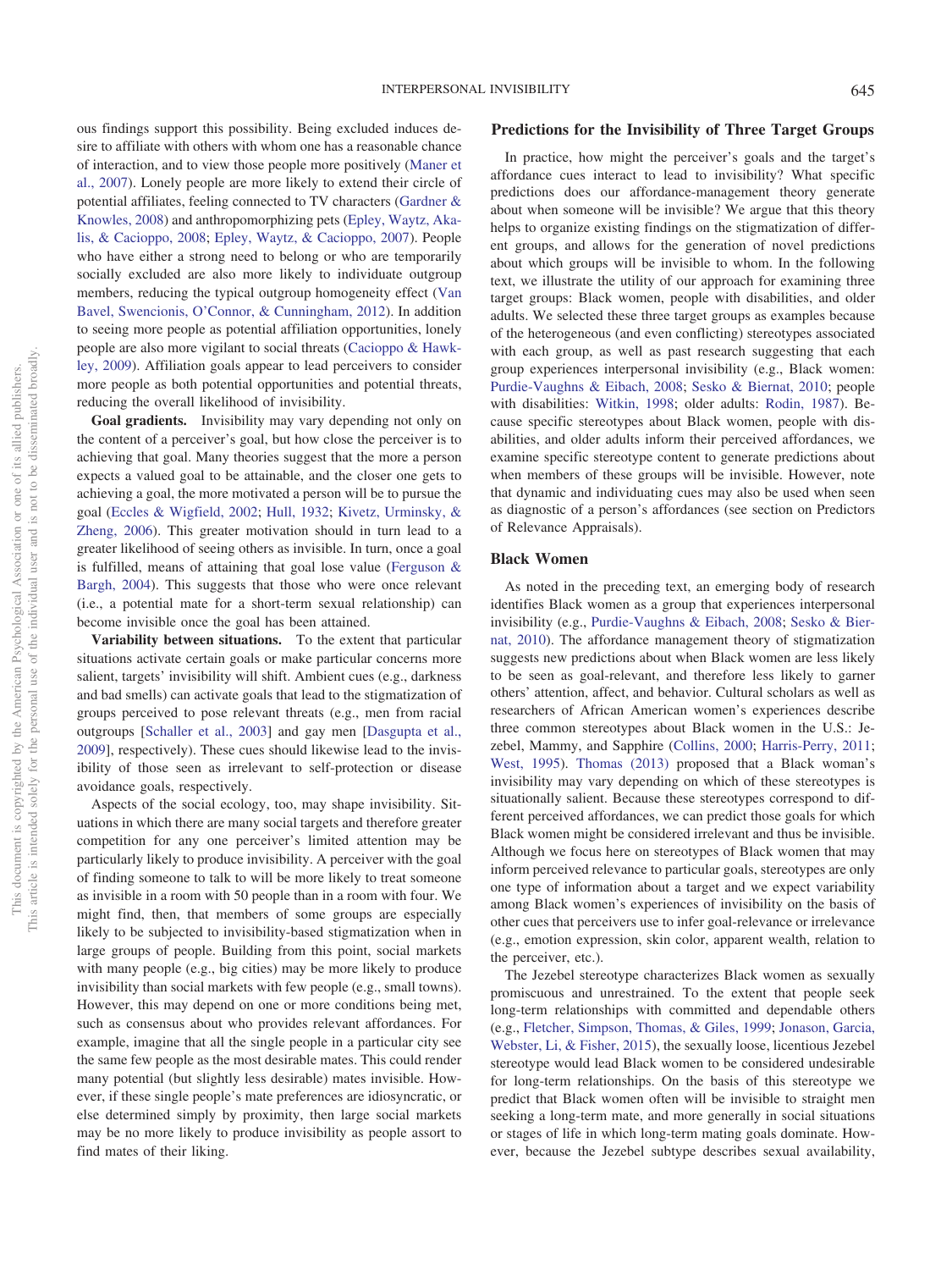Black women may *not* be invisible to straight men seeking a short-term mate, or to women in relationships who believe their partner may be looking for a short-term mate, as Black women would then be perceived as opportunities or threats to these peoples' goals, respectively.

Black women are also stereotyped as more masculine than Asian and White women [\(Galinsky, Hall, & Cuddy, 2013;](#page-20-25) [Goff,](#page-20-26) [Thomas, & Jackson, 2008;](#page-20-26) [Johnson, Freeman, & Pauker, 2012\)](#page-20-27), and this has implications for the perceived desirability of Black women across perceiver racial groups. Heterosexual Black-White and Black-Asian interracial marriages are much more likely to include a Black husband than a Black wife [\(Galinsky et al., 2013\)](#page-20-25). If straight men see masculinity as an undesirable quality in both short- and long-term mates, then in contrast to the aforementioned prediction, Black women may be seen as less desirable to straight men across short- and long-term mating contexts.

Other stereotypes suggest circumstances in which Black women are unlikely to be invisible. The Mammy stereotype describes a tough but nurturing character. People seeking affiliation, a strong social ally, or comfort may perceive Black women as especially likely to afford these social benefits, and therefore be less likely to see Black women as invisible. The Sapphire stereotype presents Black women as independent, emasculating, powerful, and headstrong, and Black women are perceived to be good leaders [\(Ga](#page-20-25)[linsky et al., 2013;](#page-20-25) [Livingston, Rosette, & Washington, 2012\)](#page-22-26). This suggests that Black women may be less invisible to perceivers who seek a strong and independent leader (by posing a potential opportunity) or to those who seek to maintain a powerful leadership position (by posing a potential threat). Finally, Black women appear to be more closely associated with danger than White women, but less so than Black men [\(Jones & Fazio, 2010;](#page-20-28) [Thiem,](#page-24-25) [Neel, Simpson, & Todd, in press\)](#page-24-25). Perceivers concerned with self-protection may be more likely to see Black women as invisible when Black women are encountered in the context of Black men, and less invisible in the context of White women.

These examples rely on an interaction of perceiver goals (to find a mate, to have a leader, to stay safe), and the stereotypes that give meaning to a Black woman's intersectional race and gender cues. To the extent that members of different racial or sexual orientation groups are exposed to and/or endorse the same stereotypes of Black women, we would expect to find the same effects across different perceiver groups. For example, because mate selection preferences tend be consistent across racial groups [\(Sprecher,](#page-24-26) [Sullivan, & Hatfield, 1994\)](#page-24-26), the Jezebel stereotype may produce invisibility of straight Black women to straight men seeking a mate, regardless of the man's race. However, if different perceiver groups hold different stereotypes of Black women, Black women's invisibility should vary across perceiver groups. Different perceivers may see Black women as posing different affordances because they differently interpret the same cues. For example, if a straight Black man believes Black women are more likely to share his values than are other-race women, he may see Black women as highly relevant for a mate-seeking goal.

Unlike prototypicality-based approaches to invisibility (e.g., [Purdie-Vaughns & Eibach, 2008;](#page-23-0) [Sesko & Biernat, 2010\)](#page-24-2), which do not readily predict perceiver or situational variability in invisibility, our framework offers specific predictions about when, and for whom, Black women will and will not be invisible.

#### **People With Disabilities**

People with disabilities have also been described as invisible [\(Witkin, 1998\)](#page-25-18), and are often stigmatized [\(Esses & Beaufoy, 1994;](#page-19-28) [Farnall & Smith, 1999\)](#page-19-29), excluded from modern-day American society [\(Kitchin, 1998\)](#page-21-19), avoided [\(Snyder, Kleck, Strenta, & Men](#page-24-27)[tzer, 1979\)](#page-24-27), and targeted with prejudice colored by both antipathy and sympathy [\(Dovidio, Pagotto, & Hebl, 2011;](#page-19-30) [Katz, Glass,](#page-21-20) [Lucido, & Farber, 1977\)](#page-21-20). The current theory posits that people with disabilities will be invisible to the extent that they are appraised as irrelevant to others' goals. Because of perceptions of impaired competence [\(S. T. Fiske et al., 2002;](#page-19-12) [Louvet, 2007\)](#page-22-27), which suggests a generalized (perceived) inability to confer benefits to others, we expect that interpersonal invisibility may be a common experience among people with disabilities. For example, one study found that able-bodied children were less likely to look at, play with, or talk to a child confederate when he was in a wheelchair [\(Perlman & Routh, 1980,](#page-23-22) Study 2). However, our affordance-management theory of stigmatization also predicts specific circumstances in which people with disabilities will *not* be invisible.

People with disabilities may be perceived as posing threats to others, and thus experience threat-based stigmatization, to the extent that they are seen as receiving more than their fair share of resources or "unearned" entitlements (e.g., social welfare, dedicated parking spaces; [Paetzold et al., 2008\)](#page-23-23). We would expect that perceivers who are concerned with resource scarcity, and who believe people with disabilities are taking more than their fair share, will be especially likely to stigmatize people with disabilities not as invisible, but as posing a threat—perhaps even if they themselves have a physical disability.

People with certain physical disabilities may also be perceived to pose a threat of disease because they fall into a broader class of people who have physically atypical characteristics, which are processed heuristically as disease threats [\(Park, Faulkner, &](#page-23-24) [Schaller, 2003;](#page-23-24) [Schaller & Neuberg, 2012\)](#page-24-16). Perceivers motivated to avoid disease, either acutely (e.g., someone actively trying to remain healthy for an important upcoming event) or dispositionally, may be more likely to engage in threat-based than invisibilitybased stigmatization of people with physical disabilities.

As with the example of Black women, our theory predicts that people with disabilities will also be less invisible when they are perceived to provide goal-relevant opportunities to others. Disability may be more closely associated with concepts of childhood than with adulthood [\(Robey, Beckley, & Kirschner, 2006\)](#page-23-25), suggesting that people may infantilize people with disabilities and treat them as they would children—that is, as needing and deserving care [\(Buckels et al., 2015\)](#page-18-23). Anecdotal evidence suggests that people with disabilities are at times stereotyped as the perfect objects for charity and compassion (see [Park et al., 2003\)](#page-23-24). If a person with a disability is perceived as an opportunity to enact or display benevolence, he or she will be particularly visible to perceivers motivated to see themselves as moral or who seek the prestige associated with helping another.

Note that the group "people with physical disabilities" is quite heterogeneous and would include, for example, a person who has facial paralysis, who has a prosthetic limb, who is blind, who is paraplegic, or who has a chronic illness. The life situations of people with disabilities are likewise variable, with some being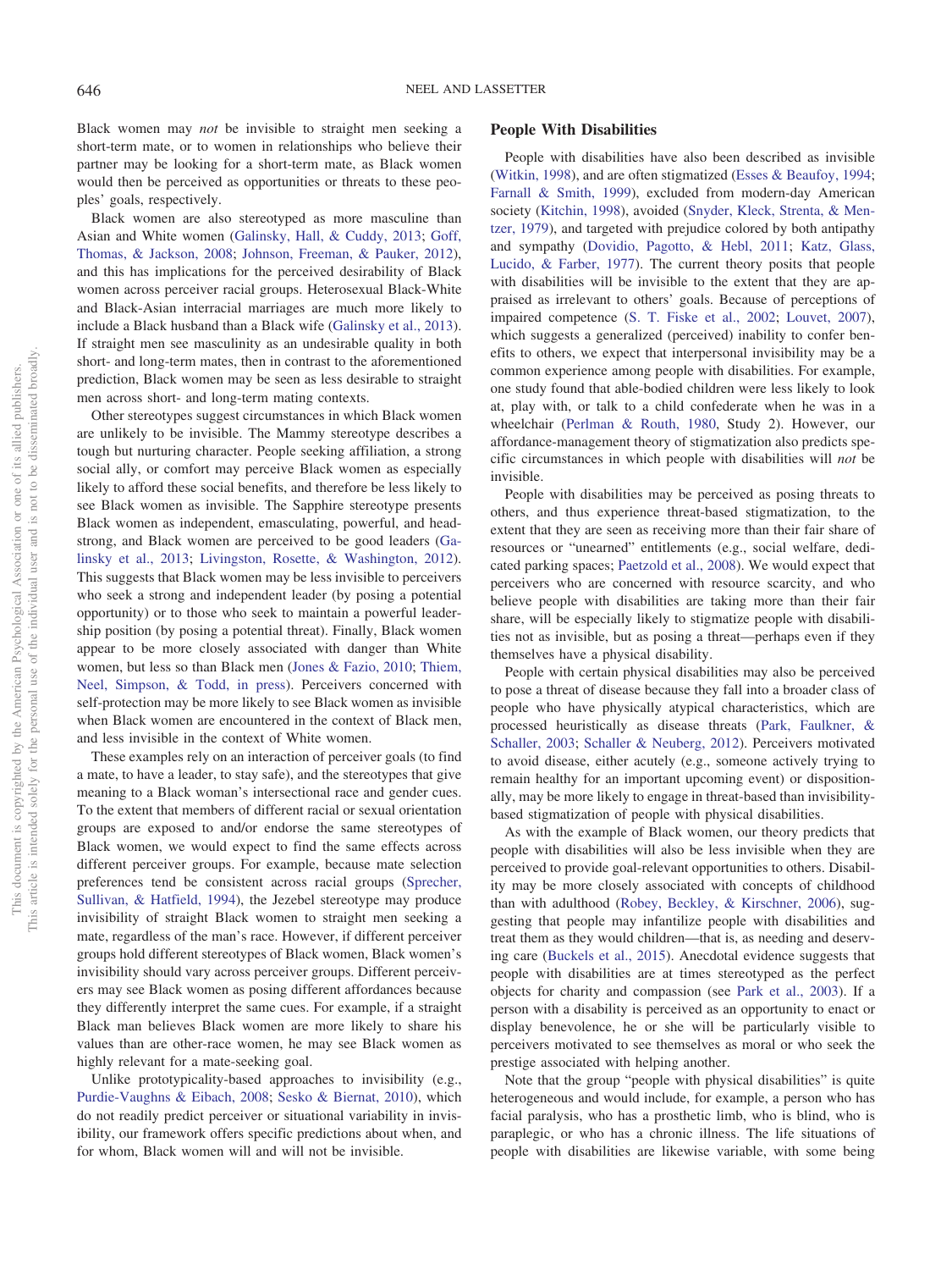friend, family, or workplace networks and others being relatively socially isolated. Again, our perspective may be particularly useful for anticipating when people who vary in their particular disability or circumstances are more likely to be stigmatized as invisible, as threatening, or neither. We would predict that, for example, someone who has quadriplegia and who is also independently wealthy (and so has plentiful resources) may be more likely to be invisible to able-bodied others than either a person with a less disabling condition or someone with quadriplegia who is poor: This person's inability to use their limbs may be perceived as indicating less general ability to facilitate others' goals (low perceived opportunity), but because of their wealth this person also would be perceived not to depend on or require shared resources (low perceived threat). Interestingly, because of their financial independence, this person would also likely be deemed unsuitable as a target for charitable donations (low perceived opportunity). People with disabilities who are poor may be likely to be subject to resource-threat-based stigmatization, whereas their wealthy counterparts are disproportionately likely to be invisible. An affordance-management perspective may prove useful for identifying those combinations of circumstances that lead people with disabilities to be stigmatized in specific ways.

quite wealthy and others living in poverty, and some having large

# **Older Adults**

Much work has explored the ways in which older adults are subjected to age-based stigmatization (see [Chasteen & Cary, 2015;](#page-18-24) [Kite & Johnson, 1988;](#page-21-21) [Nelson, 2004;](#page-23-26) [North & Fiske, 2013;](#page-23-27) [Richeson & Shelton, 2007;](#page-23-28) [Zebrowitz & Montepare, 2000\)](#page-25-20). Older adults tend to be "cognitively disregarded" by younger adults [\(Rodin, 1987\)](#page-23-1) and stereotyped as absent-minded, forgetful, and slow, potentially indicating low general social value [\(Heckhausen](#page-20-29) [& Baltes, 1991;](#page-20-29) [Heckhausen, Dixon, & Baltes, 1989\)](#page-20-30). Importantly, these stereotypes can become internalized as people age [\(Levy,](#page-21-22) [2003\)](#page-21-22): Older adults express negative attitudes toward older adults that are comparable to attitudes of younger adults [\(Nosek, Banaji,](#page-23-29) [& Greenwald, 2002\)](#page-23-29), and so also may selectively engage in invisibility-based stigmatization of older adults. At the same time, older adults provide opportunities for one another, for example, for friendship, that would likely render them less invisible to older than to younger adults. Older adults also may be perceived as higher in status and power than younger adults (e.g., [Hummert et](#page-20-16) [al., 1994\)](#page-20-16), and as having valuable cultural information and skills [\(Henrich & Gil-White, 2001\)](#page-20-15), which should lead younger adults to perceive older adults as capable of facilitating and/or impeding some goals.

To the extent that they are generally perceived to have low social value, older adults, like Black women and people with disabilities, may find invisibility-based stigmatization to be a common experience. Specific stereotypes suggest circumstances especially likely to produce invisibility. Older adults may be perceived as asexual by young adults (e.g., [Gott & Hinchliff, 2003\)](#page-20-31), suggesting that they may be invisible to young people seeking a new mate. Because age decreases women's perceived sexual desirability more so than men's [\(Deuisch, Zalenski, & Clark, 1986;](#page-18-25) [Sontag,](#page-24-28) [1972\)](#page-24-28), older women may be particularly likely to experience invisibility in mating-related contexts [\(Rodin, 1982\)](#page-23-13).

Additionally, older adults are likely to be invisible to perceivers concerned with self-protection given that the body loses muscle mass and becomes weaker in older age [\(Bassey, 1998;](#page-17-19) [Goodpaster](#page-20-32) [et al., 2006\)](#page-20-32), and because older adults are less violent on average than are younger adults (e.g., [Wilson & Daly, 1985\)](#page-25-13). Even people typically stereotyped as dangerous, such as Black men, may no longer be seen to pose a threat when they reach older age (e.g., [Kang & Chasteen, 2009\)](#page-21-23), and thus have an increased likelihood of invisibility (though see [Lundberg, Neel, Lassetter, & Todd, 2018\)](#page-22-28).

Yet like Black women and people with disabilities, older adults are also stereotyped as posing specific affordances to others, and these affordances set boundary conditions to their invisibility. To the extent that a perceiver particularly values a mate's status and resources, wealthy and high-status older adults may be perceived as attractive long-term mates, and given sex differences in the desire for a mate with resources [\(Buss, 1989;](#page-18-26) [Kenrick, Sadalla,](#page-21-24) [Groth, & Trost, 1990\)](#page-21-24), wealth and status may particularly boost the perceived mate value of (straight) older men. Younger adults may see older adults as posing threats to succession (by occupying desirable, and limited, positions of influence and employment and/or by maintaining high status and power) and to consumption (by depleting shared resources; [North & Fiske, 2013\)](#page-23-27), suggesting that perceivers particularly concerned with these threats will be less likely to see older adults as invisible. Older adults are also a heterogeneous group often subtyped in a number of different ways [\(Hummert, 1990\)](#page-20-33), and will vary in the extent to which these different stereotypes are applied. Stereotypes of the "perfect grandparent" and "matriarch/patriarch" [\(Brewer, Dull, & Lui, 1981;](#page-17-20) [Hummert, 1990\)](#page-20-33), for example, suggest that perceivers who seek emotional or financial support, or assistance caring for children, will see some older adults as opportunities.

To review, the affordance-management theory of stigmatization points to the importance of examining the relation of perceiver goals, target cues, and situational contexts in generating predictions about invisibility, and produces differential, nuanced predictions about the invisibility of Black women, people with disabilities, and older adults. Applying this approach to explore the stigmatization of other groups—such as immigrants, people with a mental illness, or sexual minorities, to name just a few—may provide a unified structure for examining stigmatization in its many forms. This approach can even be applied to high-status groups, whose status and power would lead them to rarely experience invisibility, but who may be stereotyped in ways that would suggest domain-specific irrelevance (e.g., a White man in a typically feminine domain, like childcare).

#### **Related Concepts and Theoretical Perspectives**

#### **Contrast With Prototype-Based Theories of Invisibility**

Our approach to invisibility differs from prototype-based theories of invisibility in several important ways. Prototype-based perspectives anticipate that members of multiply nonprototypical groups (Black women, Asian men, gay Latinos, etc.) will experience what we have termed both representational invisibility (lack of representation in cultural and historical products; [Fryberg &](#page-19-0) [Townsend, 2008;](#page-19-0) [Purdie-Vaughns & Eibach, 2008\)](#page-23-0) and interpersonal invisibility (perceivers' inattention and indifference to specific targets; [Sesko & Biernat, 2010\)](#page-24-2). Although prototype-based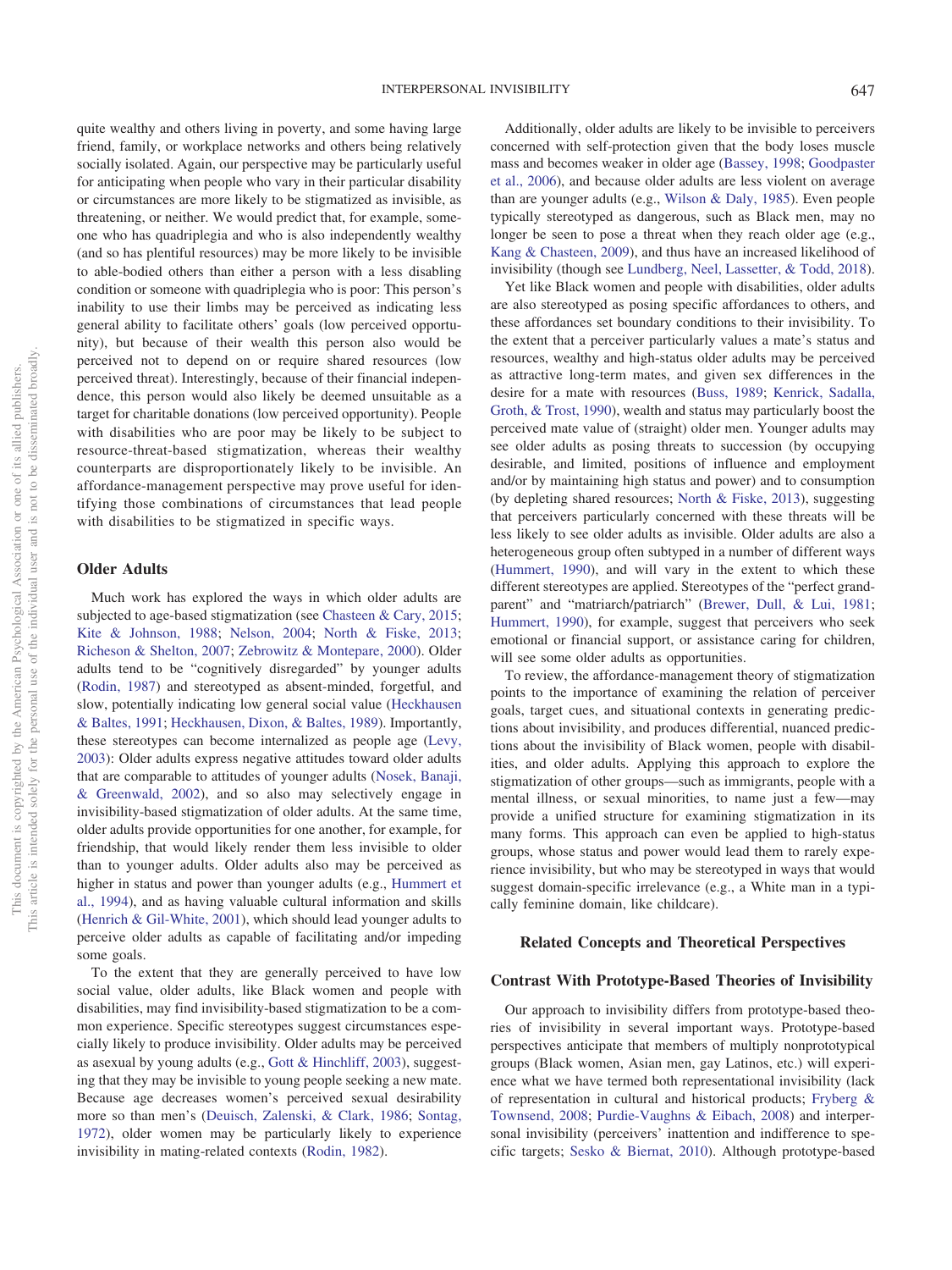perspectives have generated some support, it is unclear how the mechanism of nonprototypicality would produce the situational, perceiver, or target variability in interpersonal invisibility anticipated by an affordance-management approach. That is, if interpersonal invisibility emerges from targets' intersectional identities, which do not depend on or vary across situations or perceivers but rather are a property of the target (e.g., being a Black woman), a prototypicality-based perspective does not easily suggest a) situations in which these same targets will *not* be interpersonally invisible, b) when prototypical targets (e.g., Black men, White women) might become interpersonally invisible, or c) perceiver factors beyond perceived group prototypicality that would make them more likely to see others as interpersonally invisible.

That said, the affordance-management theory presented here does not imply that prototypicality has no relation to interpersonal invisibility. Rather, prototypicality will contribute to interpersonal invisibility when prototypicality informs relevance appraisals. More prototypical group members may be especially likely to come to mind when generating exemplars of a category [\(Silvera,](#page-24-29) [Krull, & Sassler, 2002\)](#page-24-29). When a perceiver's goal requires generating exemplars of a category, then, prototypicality will directly inform group members' appraised relevance. For example, a White manager with a goal to bring more racial and gender diversity to a primarily White and male work team would be more likely to bring to mind Black men and White women than Black women because, as discussed, these groups are considered prototypical of the category "Black" and "woman." Or similarly, if a White journalist would like to interview a Black expert on race, she may be more likely to seek out a Black man than a Black woman because Black men are seen as most representative of the group "Black people" and therefore as most relevant to her goal.

Our theory thus predicts that prototypicality can produce interpersonal invisibility *to the extent that prototypicality informs relevance*. In contrast to prototype-based theories of invisibility, however, the current theory also predicts that these same prototypical group members will sometimes be interpersonally invisible when stereotypes of the prototypical group suggest irrelevance (as when a straight White woman is seeking a long-term romantic partner, and may overlook Black men as potential mates, given stereotypes that Black men are low status and aggressive; [Brown-](#page-17-0)[Iannuzzi et al., 2014\)](#page-17-0).

Although in the current article we have focused on understanding interpersonal invisibility, and not representational invisibility, the two may be linked. Note that in the examples of the manager and journalist deciding who to hire or interview, interpersonal invisibility may contribute to representational invisibility by influencing diversity at a company and representation in news media. Likewise, representational invisibility may contribute to interpersonal invisibility. Given that cultural products are one major way in which stereotypes are both represented and learned (e.g., [Lauzen, Dozier, & Horan, 2008;](#page-21-25) [Mok, 1998;](#page-22-29) [Weisbuch, Pauker, &](#page-25-21) [Ambady, 2009\)](#page-25-21), if a group is not represented in cultural products, perceivers may have fewer and weaker stereotypes about what the group is like. Thus, people from the unrepresented target group may fail to be seen as relevant because perceivers have not learned to associate them with particular affordances. In addition, lack of representation may itself communicate that the group lacks importance or status, and therefore is unlikely to pose relevant affordances for perceivers' goals (and so can be ignored and treated with indifference). Representational invisibility can contribute to interpersonal invisibility to the extent that it informs perceivers' appraisals of targets' goal-irrelevance.

In sum, our theory suggests that prototypicality can contribute to interpersonal invisibility via the mechanism of relevance appraisal. Likewise, interpersonal and representational invisibility, although distinct classes of phenomena, may nonetheless influence one another. Discovering and describing the precise relation among prototypicality, relevance appraisal, representational invisibility, and interpersonal invisibility is an exciting area for future empirical research.

#### **Models of Social Perception**

Our approach's reliance on independent threat and opportunity dimensions may call to readers' minds other two-dimensional models of social perception. For example, the stereotype content model [\(S. T. Fiske et al., 2002;](#page-19-12) [S. T. Fiske, Cuddy, & Glick, 2007\)](#page-19-31) identifies *warmth* and *competence* as two fundamental dimensions of social perception (see also [Wojciszke, 1994\)](#page-25-22), and proposes that combinations of these dimensions correspond to differential forms of prejudice and stigmatization (e.g., Asians stereotyped as competent but cold, and thus envied; homeless people stereotyped as incompetent and cold, and thus subjected to contempt; old people stereotyped as warm but incompetent, and thus pitied; [Cuddy,](#page-18-27) [Fiske, & Glick, 2008\)](#page-18-27). Other models have somewhat differently characterized two or three fundamental dimensions of social perception as ability and willingness; agency and experience; agency, beliefs, and communion; dominance and trustworthiness; or uniquely human and essentially human characteristics [\(Gray,](#page-20-34) [Gray, & Wegner, 2007;](#page-20-34) [Haslam, 2006;](#page-20-35) [Koch, Imhoff, Dotsch,](#page-21-26) [Unkelbach, & Alves, 2016;](#page-21-26) [Montoya & Horton, 2014;](#page-22-30) [Todorov,](#page-24-30) [Said, Engell, & Oosterhof, 2008\)](#page-24-30). Is our focus on goal-relevant opportunities and threats merely a recapitulation of one or more of these models?

In short, no. Our affordance-management approach is largely compatible with such models, but not redundant with them. These models tend to describe *dimensions along which people generally assess others' potential affordances,* whereas our approach focuses on *how others' affordances are currently relevant*. That is, in our theory, the inferences these other models describe act as inputs that perceivers can use to appraise relevance to target goals. Consider the stereotype content model: Regardless of which quadrant of competence and warmth a group is stereotyped to occupy, members of that group will be invisible when perceivers appraise that group to be goal-irrelevant. For example, Asian men, generally stereotyped in the U.S. as competent and cold, may be perceived to pose a threat to those seeking a job [\(Butz & Yogeeswaran,](#page-18-28) [2011\)](#page-18-28), but invisible to some women who are looking for a romantic partner [\(Galinsky et al., 2013\)](#page-20-25).

Furthermore, threat and opportunity dimensions do not map directly on to warmth and competence judgments. For example, perceived competence may amplify *both* threat and opportunity perceptions; greater competence would render enemies more dangerous and allies better able to aid. Yet those who have little competence also can be quite threatening to one's goals, for example when one depends on the assistance of an incompetent person. Models like the stereotype content model broadly account for associations that inform the likelihood that members of differ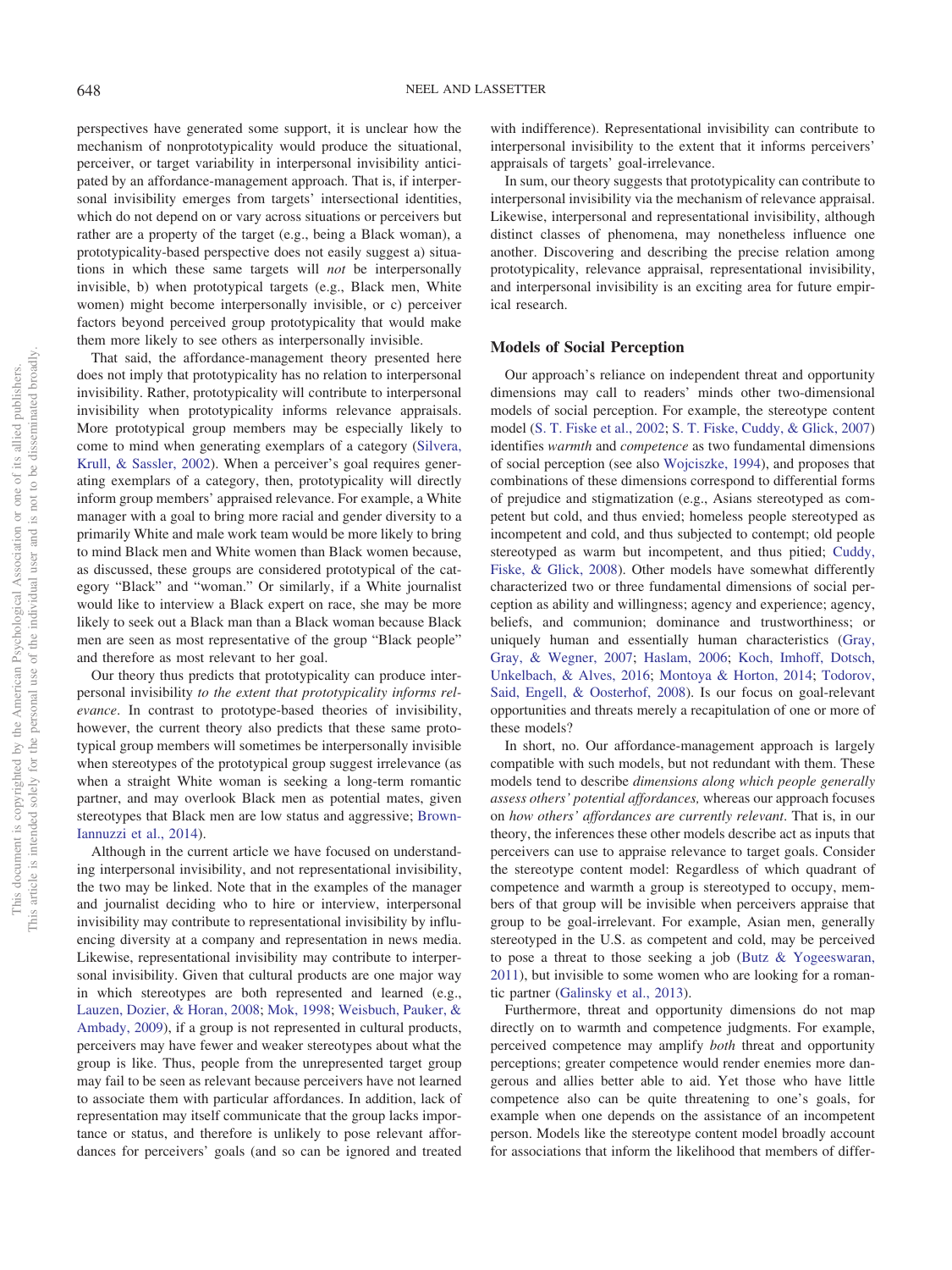ent groups are assessed as relevant to any particular goal. But the stereotype content itself does not account for interpersonal invisibility.

#### **Stigma Concealability**

Invisibility may at first blush appear similar to identity or stigma concealment. Many stigmatized identities or cues are not readily apparent to others (e.g., belonging to a minority religion, having a mental illness, being gay), and thus people with these identities or who bear these cues experience stigmatization in different ways from those with conspicuous stigmas [\(Barreto & Ellemers, 2015;](#page-17-21) [Jones et al., 1984;](#page-21-8) [Quinn & Chaudoir, 2009\)](#page-23-30), such as deciding when, how, and to whom to disclose their stigma [\(Derlega & Berg,](#page-18-29) [1987\)](#page-18-29). Although stigma concealability may appear to resemble invisibility and the two phenomena share some terminology (e.g., "visible" stigmas), concealability is qualitatively distinct from a target's interpersonal invisibility. Stigma concealability refers to whether a target can effectively mask the cues people use to infer underlying identities or potential affordances. For simplicity, we have tended to focus on easily observed (typically nonconcealed) cues in explaining the affordance-management theory of invisibility, but we can consider how concealable cues would operate in the model outlined in [Figure 1.](#page-3-0) A cue's concealability affects whether that cue is available to perceivers (see "target cues" box of [Figure](#page-3-0) [1\)](#page-3-0). Interpersonal invisibility refers to a perceivers' inattention and indifference toward a target (see "stigmatization outcomes") on the basis of their appraised irrelevance. Thus, in our model concealability informs early stages of the relevance appraisal process, whereas invisibility is an outcome of the resultant relevance appraisals.

Targets may choose to conceal an affordance cue in order to be invisible to others, as when a gay man conceals his sexual orientation from strangers who might discriminate against gay men. However, at other times targets may *reveal* their affordance cue in order to be invisible—as when a gay man reveals his sexual orientation to a woman who is pursuing him romantically. Likewise, targets may conceal or reveal in order to appear relevant to others. A gay man might conceal his sexual orientation to be a valued team member in a highly masculine workplace (because of stereotypes of gay men suggesting weakness or femininity; [Kite &](#page-21-27) [Deaux, 1987\)](#page-21-27), but reveal his sexual orientation to attract another man as a romantic partner. Concealability thus affects whether certain cues are available to perceivers to assess target relevance, whereas interpersonal invisibility is a possible outcome of that appraisal process.

#### **Further Directions and Implications**

#### **The Relevance Appraisal Matrix**

This article articulates an affordance-management model of social judgment and behavior in the service of understanding stigmatization. We have focused on those appraised as neither facilitating nor obstructing one's goals (i.e., those seen as motivationally irrelevant). However, we anticipate that the Relevance Appraisal Matrix, with its theorized antecedents and consequences, will also prove a useful lens for understanding attention, emotion, and behavior toward those appraised to facilitate, impede, or both facilitate and impede goals (i.e., the other three quadrants of the Relevance Appraisal Matrix). Consider targets appraised to both facilitate and obstruct goals. These targets may be seen as simultaneous threats and opportunities to a single goal (as with an attractive friend in reference to a mating goal, or a police officer in reference to a self-protection goal). But they may also be seen as facilitating one goal, while obstructing another (a straight woman may see a particular man as a desirable sexual partner, but also as potentially physically dangerous). Whether perceivers differently respond to targets who are high-threat, high-opportunity for a single goal versus across multiple goals awaits further study. In addition, reactions and behavior toward high threat, high opportunity targets may qualitatively differ from reactions and behavior toward other targets—not simply an addition of behavior toward high opportunity targets and high threat targets. For example, perceivers may feel ambivalent toward these targets [\(Cacioppo &](#page-18-17) [Berntson, 1994;](#page-18-17) [Dovidio & Gaertner, 2004\)](#page-18-30), and may attempt to resolve this ambivalence via a variety of strategies (e.g., [Clark,](#page-18-31) [Wegener, & Fabrigar, 2008;](#page-18-31) [Festinger, 1964;](#page-19-32) [Maio, Bell, & Esses,](#page-22-31) [1996\)](#page-22-31). Managing these targets may require perceivers to pay particular attention to and monitor these targets. These are only a few of the numerous possible research directions suggested by the Relevance Appraisal Matrix, which may provide a unifying framework for understanding an array of social phenomena.

# **Other Appraisals: Novelty, Uncertainty, Coping Resources, and Environmental Constraints**

Appraisals form the fulcrum of our theory. We have focused on relevance appraisals, which many perspectives agree are foundational in social cognition, judgment, emotion, and behavior [\(Brewer, 1988;](#page-17-4) [Cunningham & Brosch, 2012;](#page-18-4) [Eitam & Higgins,](#page-19-11) [2010;](#page-19-11) [Ellsworth & Scherer, 2003;](#page-19-7) [Fiske & Neuberg, 1990;](#page-19-10) [Moors](#page-22-5) [et al., 2013\)](#page-22-5). However, it is worth noting that research has identified a number of additional, commonly made appraisals, such as stimulus novelty, uncertainty, a perceiver's own resources for coping with a stimulus, and the behaviors that are possible in a specific environment [\(Cesario, Plaks, Hagiwara, Navarrete, &](#page-18-32) [Higgins, 2010;](#page-18-32) [Lazarus & Folkman, 1984;](#page-21-28) [Moors et al., 2013;](#page-22-5) [Tomaka, Blascovich, Kelsey, & Leitten, 1993;](#page-24-31) [Trawalter,](#page-25-23) [Richeson, & Shelton, 2009\)](#page-25-23). Some of these appraisals contribute to the relevance appraisal process, whereas others shape how a perceiver responds to targets appraised as relevant.

Whereas the affordances of a familiar target (a close friend) or an easily categorized target (a highly prototypical man) are inferred with relative ease, a target who is novel or whose affordances are uncertain must be further processed until the perceiver sufficiently assesses the target's goal-relevance. One aspect of this process— categorization— helps perceivers anticipate what a novel target will be like. Thus, difficulty categorizing a novel target can obstruct the process of relevance appraisal, and this difficulty can be experienced as aversive (see [Lick & Johnson,](#page-21-29) [2015,](#page-21-29) for a review). For example, difficulty categorizing gay and transgender people predicts negative evaluations of those targets [\(Lick & Johnson, 2013;](#page-21-30) [Stern & Rule, 2018\)](#page-24-32). Thus, an initial form of negative prejudice toward difficult-to-categorize targets can emerge toward targets during the relevance appraisal process itself, and this prejudice is distinct from the negative prejudice we have focused on throughout our article that emerges as a product of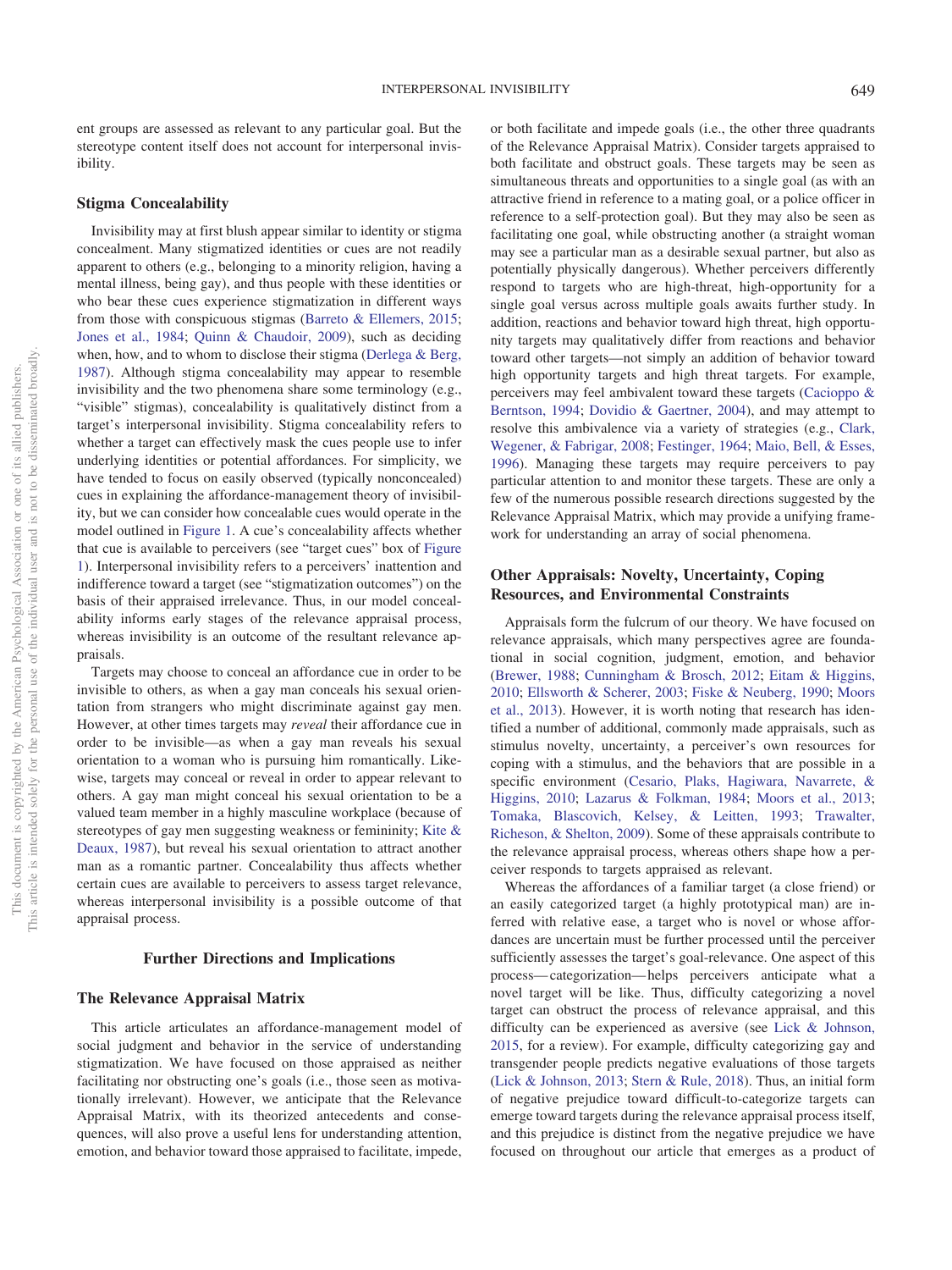appraisal as a threat. Once perceivers experience disfluency-based negativity toward a target, this can precipitate other negative inferences about the target, such as stereotypes that could justify those negative feelings [\(Bahns, 2017;](#page-17-22) [Crandall, Bahns, Warner, &](#page-18-33) [Schaller, 2011\)](#page-18-33). As people have more contact with these unfamiliar groups, the process of assessing their relevance (including categorization) should become easier and produce less disfluencybased prejudice [\(Pearson & Dovidio, 2013\)](#page-23-31). However, we anticipate that this will not eliminate all prejudice toward a target: Even a fluently categorized person can be a target of prejudice or indifference, depending on the target's appraised relevance.

Other appraisals contribute not to the perceived relevance of a target, but rather to the selection of specific behaviors to manage a relevant target. Consider the distinction between primary and secondary appraisals [\(Lazarus & Folkman, 1984\)](#page-21-28). Primary appraisals assess the situation, whereas secondary appraisals assess one's ability to cope with the situation. When a situation is seen to demand more resources than a person currently has, that person will engage in behavior like freezing, aggression, escape, or overcompensation [\(Tomaka et al., 1993;](#page-24-31) [Trawalter et al., 2009\)](#page-25-23). Which of these responses is engaged depends on appraisal of the action possibilities within the situation—as when Whites in an enclosed environment respond to Black faces with approach behavior that could facilitate aggression, but Whites in an open environment respond to those same faces with avoidance behavior that could facilitate flight [\(Cesario et al., 2010\)](#page-18-32). Appraisals of novelty, uncertainty, coping resources, and environmental constraints on behavior thus help to shape the initial relevance appraisal process, as well as the specific behaviors with which perceivers respond to relevant targets.

#### **Multiple Goals**

For simplicity, we have focused primarily on how perceivers assess and subsequently treat targets in reference to single goals. However, people often pursue not one single goal in isolation, but several goals at the same time [\(Chun, Kruglanski, Sleeth-Keppler,](#page-18-34) [& Friedman, 2011;](#page-18-34) [Kernan & Lord, 1990;](#page-21-31) [Köpetz, Faber, Fish](#page-21-32)[bach, & Kruglanski, 2011;](#page-21-32) [Unsworth, Yeo, & Beck, 2014;](#page-25-24) [Van](#page-25-25)[couver, Weinhardt, & Schmidt, 2010\)](#page-25-25). This suggests a number of interesting directions to expand upon the current theory. First, the more goals a perceiver has, the greater will be the number of potentially relevant targets. Thus, one straightforward prediction is that perceivers pursuing multiple goals will treat fewer others as interpersonally invisible. Second, as noted in our discussion on which targets are invisible, those targets who are relevant to multiple goals will be less likely to be invisible. Expanding the current model to fully consider multiple goals will be a useful direction for future research.

#### **The Target Perspective on Invisibility**

We have primarily considered targets from the perceiver perspective, but the current theory speaks to the target perspective on invisibility in numerous ways. Because full treatment of the target perspective is beyond the scope of the current article, we note here only a few directions suggested by the theory.

Being interpersonally invisible can have social consequences, such as limiting the target's ability to reap benefits from others. In some cases—for example, when experienced as interpersonal rejection or ostracism— being a target of interpersonal invisibility will feel quite aversive (see [Williams, 2007\)](#page-25-26). However, invisibility does not obligate negative outcomes for the target, and invisibility may sometimes impose minimal or no costs. For example, in the case of two people who appraise each other as irrelevant (i.e., "null relationships," [A. P. Fiske, 1992\)](#page-19-2), invisibility should not be experienced by either party as aversive. There may also be times when invisibility offers respite from unwanted attention and prejudice [\(Purdie-Vaughns & Eibach, 2008;](#page-23-0) [Thomas, 2013\)](#page-24-0). The affordance-management approach suggests that targets will seek to manage their invisibility only when they perceive invisibility as an obstruction to achieving their own goals and therefore as something that *needs* to be managed.

Should a target desire not to be invisible, our theory suggests that attempts to do so will be most successful if they lead perceivers to appraise targets as relevant—which can be accomplished either by changing perceivers' goals to ones for which the target would be considered relevant, or by changing the perceivers' appraisal of the target's relevance to existing goals. To be clear, we do not suggest that targets are *responsible* for changing their invisibility, but rather highlight the implications of our model for predicting what targets may do, and how successful those attempts will be at reducing invisibility.

It is important to note that targets are perceivers, too, seeking to manage the environment for their own goals [\(Major, Quinton,](#page-22-32) [McCoy, & Schmader, 2000;](#page-22-32) [Neel, Neufeld, & Neuberg, 2013;](#page-22-33) [Shelton, 2000\)](#page-24-33). Applying the current theory to the target perspective suggests numerous directions for future research to explore, such as how targets detect whether they are invisible to others, the circumstances in which invisibility will feel aversive versus tolerable versus desirable, and the specific strategies targets adopt to manage unwanted invisibility or to seek desired invisibility.

#### **Reducing Invisibility**

What can be done to reduce invisibility that produces negative outcomes for targets? Work in intergroup conflict shows that intergroup contact can reduce prejudice and stigmatization, especially when certain conditions are met (see [Pettigrew & Tropp,](#page-23-32) [2006\)](#page-23-32). Following from our discussion of novelty and fluency, our theory suggests that to successfully reduce a group's invisibility, mere contact may need to be accompanied by perceptions of goal-relevance; contact alone may be insufficient to make a group no longer seem irrelevant. Interventions that highlight or create group interdependence [\(Aronson & Bridgeman, 1979;](#page-17-23) [Shnabel,](#page-24-34) [Dovidio, & Levin, 2016\)](#page-24-34) or emphasize a common ingroup identity [\(Gaertner, Dovidio, Anastasio, Bachman, & Rust, 1993\)](#page-20-36) may better reduce invisibility than contact alone, albeit only to the extent that they render the invisible group relevant to others' concerns.

Researchers might begin by intervening with perceivers who are most likely to see others as invisible (e.g., high power and high status perceivers) or by focusing on assessments of targets most likely to be recurrently invisible (e.g., targets judged as low in power, status, and/or competence). Note, however, that our theory of interpersonal invisibility suggests that to the extent that goal relevance is a comparative assessment, interventions aimed at reducing invisibility could carry unwanted side effects (e.g., re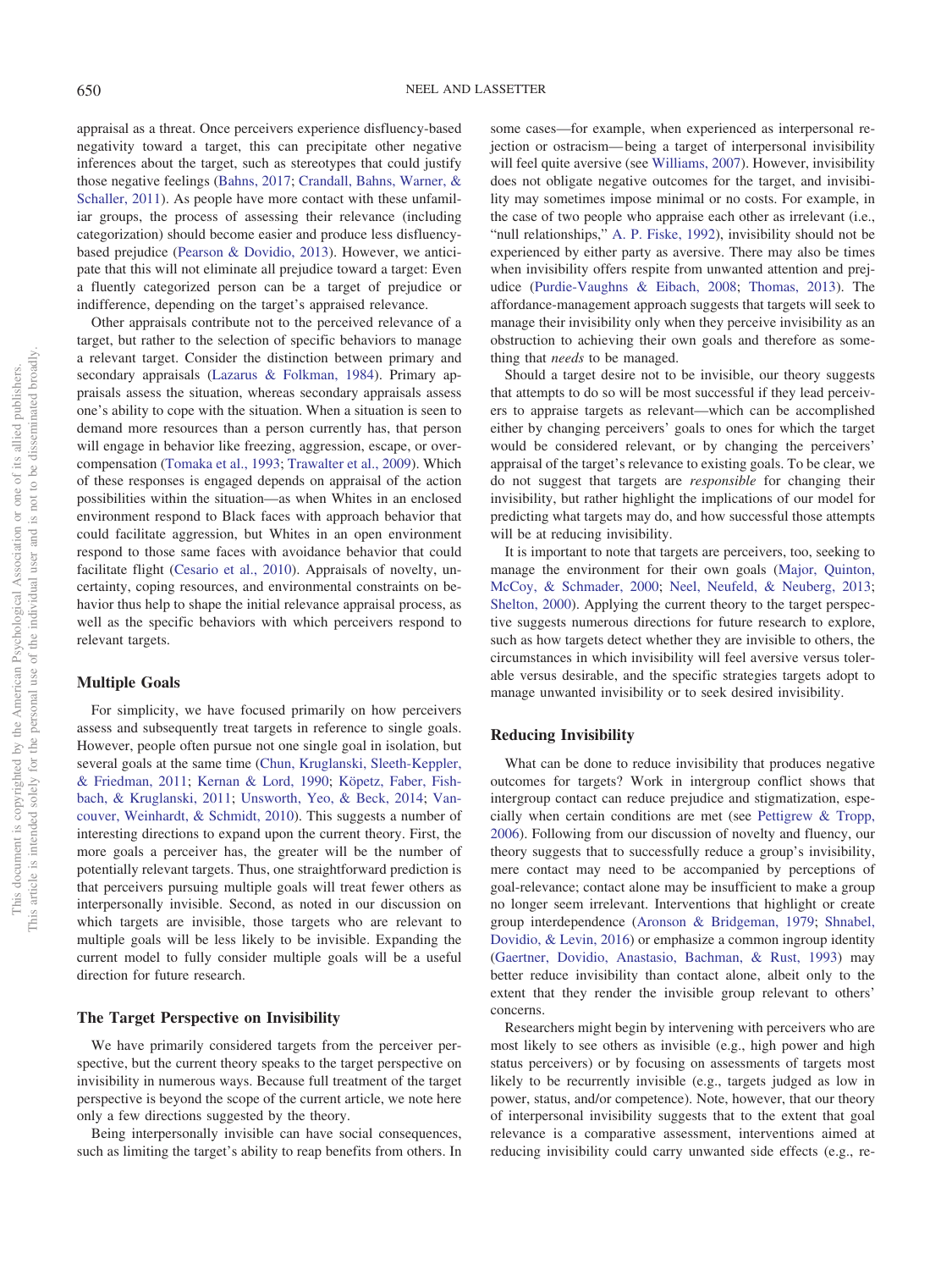ducing the invisibility of one target might increase the invisibility of another). Researchers should be mindful of these potential tradeoffs.

#### **Conclusion**

Our theory of interpersonal invisibility both integrates existing work and provides numerous directions for future research. It is worth noting that the affordance-management approach we adopt has already uncovered and helped to explain many of the nuances of threat-based stigmatization (e.g., [Pirlott & Cook, 2018;](#page-23-33) [Schaller](#page-24-16) [& Neuberg, 2012\)](#page-24-16) and other social psychological phenomena [\(Johnson & Freeman, 2010;](#page-20-6) [Maner et al., 2005;](#page-22-34) [McArthur &](#page-22-1) [Baron, 1983;](#page-22-1) [Neuberg & Cottrell, 2008;](#page-23-3) [Zebrowitz & Montepare,](#page-25-1) [2006\)](#page-25-1). Our theory of interpersonal invisibility not only complements this prior work, but by considering threats and opportunities as distinct dimensions, our theoretical approach exposes novel research questions that extend beyond stigmatization: How do people judge and interact with those who are perceived to pose simultaneous threats and opportunities (the top right quadrant of the Relevance Appraisal Matrix, [Figure 1\)](#page-3-0)? What happens when a target is perceived to pose a threat for one goal, but an opportunity for another? How might this extension of the affordancemanagement framework help us understand dynamics in close relationships— do we tend to see close others as varying in the extent to which they threaten or facilitate our goals? Consideration of threats and opportunities as independent dimensions may fruitfully guide affordance-management-based analysis of phenomena beyond stigmatization.

The affordance-management theory of invisibility contributes to the rich and growing body of research on groups at the intersection of multiple identities— groups that have historically been understudied and for which social psychological understanding is nascent [\(Kang & Bodenhausen, 2015;](#page-21-33) [Remedios & Snyder, 2015\)](#page-23-34). By considering those factors of perceivers, targets, goals, and situations that dynamically shape social judgment and behavior, affordance-management provides a generative approach for identifying new research directions and uncovering nuance in psychological phenomena such as interpersonal invisibility.

#### **References**

- <span id="page-17-14"></span>Ackerman, J. M., Becker, D. V., Mortensen, C. R., Sasaki, T., Neuberg, S. L., & Kenrick, D. T. (2009). A pox on the mind: Disjunction of attention and memory in the processing of physical disfigurement. *Journal of Experimental Social Psychology, 45,* 478 – 485. [http://dx.doi](http://dx.doi.org/10.1016/j.jesp.2008.12.008) [.org/10.1016/j.jesp.2008.12.008](http://dx.doi.org/10.1016/j.jesp.2008.12.008)
- <span id="page-17-13"></span>Adams, R. B., Jr., Pauker, K., & Weisbuch, M. (2010). Looking the other way: The role of gaze direction in the cross-race memory effect. *Journal of Experimental Social Psychology, 46,* 478 – 481. [http://dx.doi.org/10](http://dx.doi.org/10.1016/j.jesp.2009.12.016) [.1016/j.jesp.2009.12.016](http://dx.doi.org/10.1016/j.jesp.2009.12.016)
- <span id="page-17-16"></span><span id="page-17-6"></span>Altemeyer, B. (1988). *Enemies of freedom*. San Francisco: Jossey-Bass.
- Anderson, C., Hildreth, J. A. D., & Howland, L. (2015). Is the desire for status a fundamental human motive? A review of the empirical literature. *Psychological Bulletin, 141,* 574 – 601. [http://dx.doi.org/10.1037/a00](http://dx.doi.org/10.1037/a0038781) [38781](http://dx.doi.org/10.1037/a0038781)
- <span id="page-17-17"></span>Anderson, C., Kraus, M. W., Galinsky, A. D., & Keltner, D. (2012). The local-ladder effect: Social status and subjective well-being. *Psychological Science, 23,* 764 –771. [http://dx.doi.org/10.1177/09567976](http://dx.doi.org/10.1177/0956797611434537) [11434537](http://dx.doi.org/10.1177/0956797611434537)
- <span id="page-17-15"></span>Anderson, U. S., Perea, E. F., Becker, D. V., Ackerman, J. M., Shapiro, J. R., Neuberg, S. L., & Kenrick, D. T. (2010). I only have eyes for you:

Ovulation redirects attention (but not memory) to attractive men. *Journal of Experimental Social Psychology, 46,* 804 – 808. [http://dx.doi.org/](http://dx.doi.org/10.1016/j.jesp.2010.04.015) [10.1016/j.jesp.2010.04.015](http://dx.doi.org/10.1016/j.jesp.2010.04.015)

- <span id="page-17-23"></span>Aronson, E., & Bridgeman, D. (1979). Jigsaw groups and the desegregated classroom: In pursuit of common goals. *Personality and Social Psychology Bulletin, 5,* 438 – 446. [http://dx.doi.org/10.1177/01461672](http://dx.doi.org/10.1177/014616727900500405) [7900500405](http://dx.doi.org/10.1177/014616727900500405)
- <span id="page-17-5"></span>Austin, J. T., & Vancouver, J. B. (1996). Goal constructs in psychology: Structure, process, and content. *Psychological Bulletin, 120,* 338 –375. <http://dx.doi.org/10.1037/0033-2909.120.3.338>
- <span id="page-17-22"></span>Bahns, A. J. (2017). Threat as justification of prejudice. *Group Processes & Intergroup Relations, 20,* 52–74. [http://dx.doi.org/10.1177/136](http://dx.doi.org/10.1177/1368430215591042) [8430215591042](http://dx.doi.org/10.1177/1368430215591042)
- <span id="page-17-12"></span>Baldwin, M., Keefer, L. A., Gravelin, C. R., & Biernat, M. (2013). Perceived importance of cross-race targets facilitates recall: Support for a motivated account of face memory. *Group Processes & Intergroup Relations, 16,* 505–515. <http://dx.doi.org/10.1177/1368430212460893>
- <span id="page-17-21"></span>Barreto, M., & Ellemers, N. (2015). Detecting and experiencing prejudice: New answers to old questions. In J. M. Olson & M. P. Zanna (Eds.), *Advances in experimental social psychology* (Vol. 52, pp. 139 –219). New York, NY: Academic Press.
- <span id="page-17-19"></span>Bassey, E. J. (1998). Longitudinal changes in selected physical capabilities: Muscle strength, flexibility and body size. *Age and Ageing, 27*(Suppl. 3), 12–16. [http://dx.doi.org/10.1093/ageing/27.suppl\\_3.12](http://dx.doi.org/10.1093/ageing/27.suppl_3.12)
- <span id="page-17-1"></span>Baumeister, R. F., & Leary, M. R. (1995). The need to belong: Desire for interpersonal attachments as a fundamental human motivation. *Psychological Bulletin, 117,* 497–529. [http://dx.doi.org/10.1037/0033-2909.117](http://dx.doi.org/10.1037/0033-2909.117.3.497) [.3.497](http://dx.doi.org/10.1037/0033-2909.117.3.497)
- <span id="page-17-7"></span>Becker, D. V., Kenrick, D. T., Neuberg, S. L., Blackwell, K. C., & Smith, D. M. (2007). The confounded nature of angry men and happy women. *Journal of Personality and Social Psychology, 92,* 179 –190. [http://dx](http://dx.doi.org/10.1037/0022-3514.92.2.179) [.doi.org/10.1037/0022-3514.92.2.179](http://dx.doi.org/10.1037/0022-3514.92.2.179)
- <span id="page-17-18"></span>Benoit-Smullyan, E. (1944). Status, status types, and status interrelations. *American Sociological Review, 9,* 151–161. [http://dx.doi.org/10.2307/](http://dx.doi.org/10.2307/2086307) [2086307](http://dx.doi.org/10.2307/2086307)
- <span id="page-17-8"></span>Biernat, M., & Dovidio, J. F. (2000). Stigma and stereotypes. In T. F. Heatherton, R. E. Kleck, M. R. Hebl, & J. G. Hull (Eds.), *The social psychology of stigma* (pp. 88 –125). New York, NY: Guilford Press.
- <span id="page-17-10"></span>Blascovich, J., Mendes, W. B., Hunter, S. B., & Lickel, B. (2000). Stigma, threat, and social interactions. In T. F. Heatherton, R. E. Kleck, M. R. Hebl, & J. G. Hull (Eds.), *The social psychology of stigma* (pp. 307– 333). New York, NY: Guilford Press.
- <span id="page-17-11"></span>Bornstein, R. F. (1989). Exposure and affect: Overview and meta-analysis of research, 1968 –1987. *Psychological Bulletin, 106,* 265–289. [http://](http://dx.doi.org/10.1037/0033-2909.106.2.265) [dx.doi.org/10.1037/0033-2909.106.2.265](http://dx.doi.org/10.1037/0033-2909.106.2.265)
- <span id="page-17-9"></span>Brendl, C. M., Markman, A. B., & Messner, C. (2003). The devaluation effect: Activating a need devalues unrelated objects. *The Journal of Consumer Research, 29,* 463– 473. <http://dx.doi.org/10.1086/346243>
- <span id="page-17-4"></span>Brewer, M. B. (1988). A dual process model of impression formation. In R. S. Wyer & T. K. Srull (Eds.), *Advances in social cognition* (Vol. 1, pp. 1–36). New York, NY: Psychology Press.
- <span id="page-17-20"></span>Brewer, M. B., Dull, V., & Lui, L. (1981). Perceptions of the elderly: Stereotypes as prototypes. *Journal of Personality and Social Psychology, 41,* 656 – 670. <http://dx.doi.org/10.1037/0022-3514.41.4.656>
- <span id="page-17-0"></span>Brown-Iannuzzi, J. L., Hoffman, K. M., Payne, B. K., & Trawalter, S. (2014). The invisible man: Interpersonal goals moderate inattentional blindness to African Americans. *Journal of Experimental Psychology: General, 143,* 33–37. <http://dx.doi.org/10.1037/a0031407>
- <span id="page-17-2"></span>Bruner, J. S. (1957). On perceptual readiness. *Psychological Review, 64,* 123–152. <http://dx.doi.org/10.1037/h0043805>
- <span id="page-17-3"></span>Bruner, J. S., & Goodman, C. C. (1947). Value and need as organizing factors in perception. *Journal of Abnormal and Social Psychology, 42,* 33– 44. <http://dx.doi.org/10.1037/h0058484>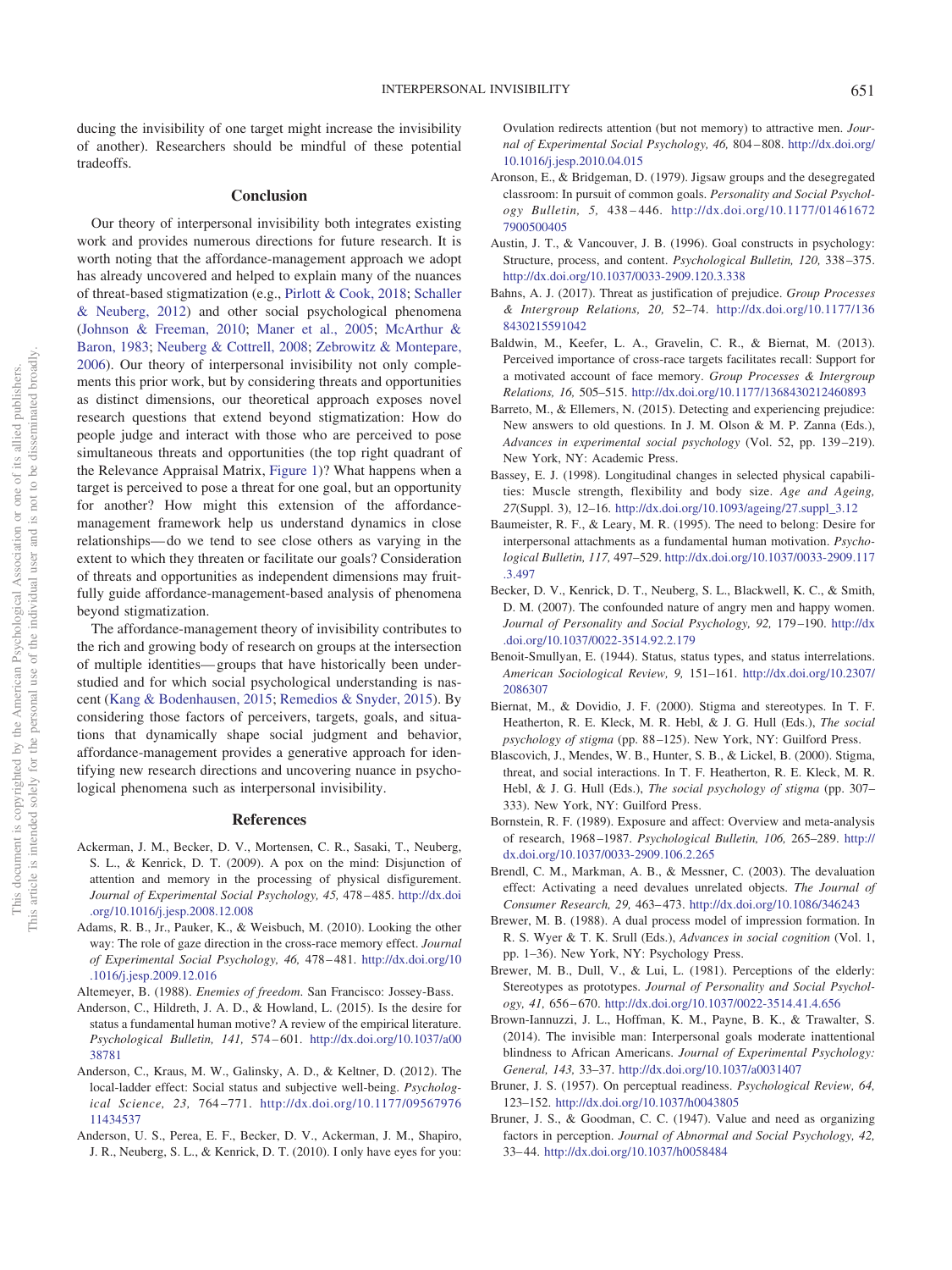- <span id="page-18-23"></span>Buckels, E. E., Beall, A. T., Hofer, M. K., Lin, E. Y., Zhou, Z., & Schaller, M. (2015). Individual differences in activation of the parental care motivational system: Assessment, prediction, and implications. *Journal of Personality and Social Psychology, 108,* 497–514. [http://dx.doi.org/](http://dx.doi.org/10.1037/pspp0000023) [10.1037/pspp0000023](http://dx.doi.org/10.1037/pspp0000023)
- <span id="page-18-26"></span>Buss, D. M. (1989). Sex differences in human mate preferences: Evolutionary hypotheses tested in 37 cultures. *Behavioral and Brain Sciences, 12,* 1–14. <http://dx.doi.org/10.1017/S0140525X00023992>
- <span id="page-18-28"></span>Butz, D. A., & Yogeeswaran, K. (2011). A new threat in the air: Macroeconomic threat increases prejudice against Asian Americans. *Journal of Experimental Social Psychology, 47,* 22–27. [http://dx.doi.org/10.1016/j](http://dx.doi.org/10.1016/j.jesp.2010.07.014) [.jesp.2010.07.014](http://dx.doi.org/10.1016/j.jesp.2010.07.014)
- <span id="page-18-17"></span>Cacioppo, J. T., & Berntson, G. G. (1994). Relationship between attitudes and evaluative space: A critical review, with emphasis on the separability of positive and negative substrates. *Psychological Bulletin, 115,* 401– 423. <http://dx.doi.org/10.1037/0033-2909.115.3.401>
- <span id="page-18-21"></span>Cacioppo, J. T., & Hawkley, L. C. (2009). Perceived social isolation and cognition. *Trends in Cognitive Sciences, 13,* 447– 454. [http://dx.doi.org/](http://dx.doi.org/10.1016/j.tics.2009.06.005) [10.1016/j.tics.2009.06.005](http://dx.doi.org/10.1016/j.tics.2009.06.005)
- <span id="page-18-20"></span>Carstensen, L. L. (2006). The influence of a sense of time on human development. *Science, 312,* 1913–1915. [http://dx.doi.org/10.1126/](http://dx.doi.org/10.1126/science.1127488) [science.1127488](http://dx.doi.org/10.1126/science.1127488)
- <span id="page-18-13"></span>Carver, C. S. (2004). Negative affects deriving from the behavioral approach system. *Emotion, 4,* 3–22. [http://dx.doi.org/10.1037/1528-3542](http://dx.doi.org/10.1037/1528-3542.4.1.3) [.4.1.3](http://dx.doi.org/10.1037/1528-3542.4.1.3)
- <span id="page-18-32"></span>Cesario, J., Plaks, J. E., Hagiwara, N., Navarrete, C. D., & Higgins, E. T. (2010). The ecology of automaticity. How situational contingencies shape action semantics and social behavior. *Psychological Science, 21,* 1311–1317. <http://dx.doi.org/10.1177/0956797610378685>
- <span id="page-18-12"></span>Chance, J. E., & Goldstein, A. G. (1996). The other-race effect and eyewitness identification. In S. L. Sporer, R. S. Malpass, & G. Koehnken (Eds.), *Psychological issues in eyewitness identification* (pp. 153–176). Hillsdale, NJ: Lawrence Erlbaum.
- <span id="page-18-24"></span>Chasteen, A. L., & Cary, L. A. (2015). Age stereotypes and age stigma. In M. Diehl & H.-W. Wahl (Eds.), *Annual review of gerontology and geriatrics. Subjective aging: New developments and future directions* (Vol. 35, pp. 91–115). New York, NY: Springer.
- <span id="page-18-19"></span>Cheng, J. T., Tracy, J. L., Foulsham, T., Kingstone, A., & Henrich, J. (2013). Two ways to the top: Evidence that dominance and prestige are distinct yet viable avenues to social rank and influence. *Journal of Personality and Social Psychology, 104,* 103–125. [http://dx.doi.org/10](http://dx.doi.org/10.1037/a0030398) [.1037/a0030398](http://dx.doi.org/10.1037/a0030398)
- <span id="page-18-34"></span>Chun, W. Y., Kruglanski, A. W., Sleeth-Keppler, D., & Friedman, R. S. (2011). Multifinality in implicit choice. *Journal of Personality and Social Psychology, 101,* 1124 –1137. [http://dx.doi.org/10.1037/a00](http://dx.doi.org/10.1037/a0023778) [23778](http://dx.doi.org/10.1037/a0023778)
- <span id="page-18-31"></span>Clark, J. K., Wegener, D. T., & Fabrigar, L. R. (2008). Attitudinal ambivalence and message-based persuasion: Motivated processing of proattitudinal information and avoidance of counterattitudinal information. *Personality and Social Psychology Bulletin, 34,* 565–577. [http://dx.doi](http://dx.doi.org/10.1177/0146167207312527) [.org/10.1177/0146167207312527](http://dx.doi.org/10.1177/0146167207312527)

<span id="page-18-8"></span><span id="page-18-0"></span>Clifford, E. (1963). Social visibility. *Child Development, 34,* 799 – 808.

- Cogan, E., Parker, S., & Zellner, D. A. (2013). Beauty beyond compare: Effects of context extremity and categorization on hedonic contrast. *Journal of Experimental Psychology: Human Perception and Performance, 39,* 16 –22. <http://dx.doi.org/10.1037/a0031020>
- <span id="page-18-22"></span>Collins, P. H. (2000). *Black feminist thought: Knowledge, consciousness, and the politics of empowerment*. New York, NY: Routledge.
- <span id="page-18-6"></span>Correll, J., Park, B., Judd, C. M., & Wittenbrink, B. (2002). The police officer's dilemma: Using ethnicity to disambiguate potentially threatening individuals. *Journal of Personality and Social Psychology, 83,* 1314 –1329. <http://dx.doi.org/10.1037/0022-3514.83.6.1314>

<span id="page-18-14"></span>Cosmides, L., & Tooby, J. (2000). Evolutionary psychology and the

emotions. In M. Lewis & J. M. Haviland-Jones (Eds.), *Handbook of emotions* (2nd ed., pp. 91–115). New York, NY: Guilford Press.

- <span id="page-18-10"></span>Cottrell, C. A., & Neuberg, S. L. (2005). Different emotional reactions to different groups: A sociofunctional threat-based approach to "prejudice." *Journal of Personality and Social Psychology, 88,* 770 –789. <http://dx.doi.org/10.1037/0022-3514.88.5.770>
- <span id="page-18-18"></span>Cottrell, C. A., Neuberg, S. L., & Li, N. P. (2007). What do people desire in others? A sociofunctional perspective on the importance of different valued characteristics. *Journal of Personality and Social Psychology, 92,* 208 –231. <http://dx.doi.org/10.1037/0022-3514.92.2.208>
- <span id="page-18-16"></span>Cottrell, C. A., Richards, D. A., & Nichols, A. L. (2010). Predicting policy attitudes from general prejudice versus specific intergroup emotions. *Journal of Experimental Social Psychology, 46,* 247–254. [http://dx.doi](http://dx.doi.org/10.1016/j.jesp.2009.10.008) [.org/10.1016/j.jesp.2009.10.008](http://dx.doi.org/10.1016/j.jesp.2009.10.008)
- <span id="page-18-33"></span>Crandall, C. S., Bahns, A. J., Warner, R., & Schaller, M. (2011). Stereotypes as justifications of prejudice. *Personality and Social Psychology Bulletin, 37,* 1488 –1498. <http://dx.doi.org/10.1177/0146167211411723>
- <span id="page-18-1"></span>Crenshaw, K. (1993). Demarginalizing the intersection of race and sex: A Black feminist critique of antidiscrimination doctrine, feminist theory and antiracist politics. In D. K. Weisbert (Ed.), *Feminist legal theory: Foundations* (pp. 383–395). Philadelphia, PA: Temple University Press. (Original work published 1989)
- <span id="page-18-9"></span>Crocker, J., Major, B., & Steele, C. (1998). Social stigma. In D. T. Gilbert, S. T. Fiske, & G. Lindzey (Eds.), *The handbook of social psychology* (Vol. 2, pp. 504 –553). New York, NY: McGraw-Hill.
- <span id="page-18-27"></span>Cuddy, A. J., Fiske, S. T., & Glick, P. (2008). Warmth and competence as universal dimensions of social perception: The stereotype content model and the BIAS map. In M. P. Zanna (Ed.), *Advances in experimental social psychology* (Vol. 40, pp. 61–149). New York, NY: Academic Press. [http://dx.doi.org/10.1016/S0065-2601\(07\)00002-0](http://dx.doi.org/10.1016/S0065-2601%2807%2900002-0)
- <span id="page-18-4"></span>Cunningham, W. A., & Brosch, T. (2012). Motivational salience: Amygdala tuning from traits, needs, values, and goals. *Current Directions in Psychological Science, 21,* 54 –59. [http://dx.doi.org/10.1177/](http://dx.doi.org/10.1177/0963721411430832) [0963721411430832](http://dx.doi.org/10.1177/0963721411430832)
- <span id="page-18-7"></span>Cunningham, W. A., Zelazo, P. D., Packer, D. J., & Van Bavel, J. J. (2007). The iterative reprocessing model: A multilevel framework for attitudes and evaluation. *Social Cognition, 25,* 736 –760. [http://dx.doi.org/10](http://dx.doi.org/10.1521/soco.2007.25.5.736) [.1521/soco.2007.25.5.736](http://dx.doi.org/10.1521/soco.2007.25.5.736)
- <span id="page-18-15"></span>Dasgupta, N., Desteno, D., Williams, L. A., & Hunsinger, M. (2009). Fanning the flames of prejudice: The influence of specific incidental emotions on implicit prejudice. *Emotion, 9,* 585–591. [http://dx.doi.org/](http://dx.doi.org/10.1037/a0015961) [10.1037/a0015961](http://dx.doi.org/10.1037/a0015961)
- <span id="page-18-2"></span>Delton, A. W., Cosmides, L., Guemo, M., Robertson, T. E., & Tooby, J. (2012). The psychosemantics of free riding: Dissecting the architecture of a moral concept. *Journal of Personality and Social Psychology, 102,* 1252–1270. <http://dx.doi.org/10.1037/a0027026>
- <span id="page-18-29"></span>Derlega, V. J., & Berg, J. H. (Eds.). (1987). *Self-disclosure: Theory, research, and therapy*. New York, NY: Springer Science and Business Media. <http://dx.doi.org/10.1007/978-1-4899-3523-6>
- <span id="page-18-25"></span>Deuisch, F. M., Zalenski, C. M., & Clark, M. E. (1986). Is there a double standard of aging? *Journal of Applied Social Psychology, 16,* 771–785. <http://dx.doi.org/10.1111/j.1559-1816.1986.tb01167.x>
- <span id="page-18-5"></span>Devine, P. G. (1989). Stereotypes and prejudice: Their automatic and controlled components. *Journal of Personality and Social Psychology, 56,* 5–18. <http://dx.doi.org/10.1037/0022-3514.56.1.5>
- <span id="page-18-3"></span>Dietze, P., & Knowles, E. D. (2016). Social class and the motivational relevance of other human beings: Evidence from visual attention. *Psychological Science, 27,* 1517–1527. [http://dx.doi.org/10.1177/095](http://dx.doi.org/10.1177/0956797616667721) [6797616667721](http://dx.doi.org/10.1177/0956797616667721)
- <span id="page-18-11"></span>Dijksterhuis, A., & Aarts, H. (2010). Goals, attention, and (un)consciousness. *Annual Review of Psychology, 61,* 467– 490. [http://dx.doi.org/10](http://dx.doi.org/10.1146/annurev.psych.093008.100445) [.1146/annurev.psych.093008.100445](http://dx.doi.org/10.1146/annurev.psych.093008.100445)
- <span id="page-18-30"></span>Dovidio, J. F., & Gaertner, S. L. (2004). Aversive racism. In M. P. Zanna (Ed.), *Advances in experimental social psychology* (Vol. 36, pp. 4 –56).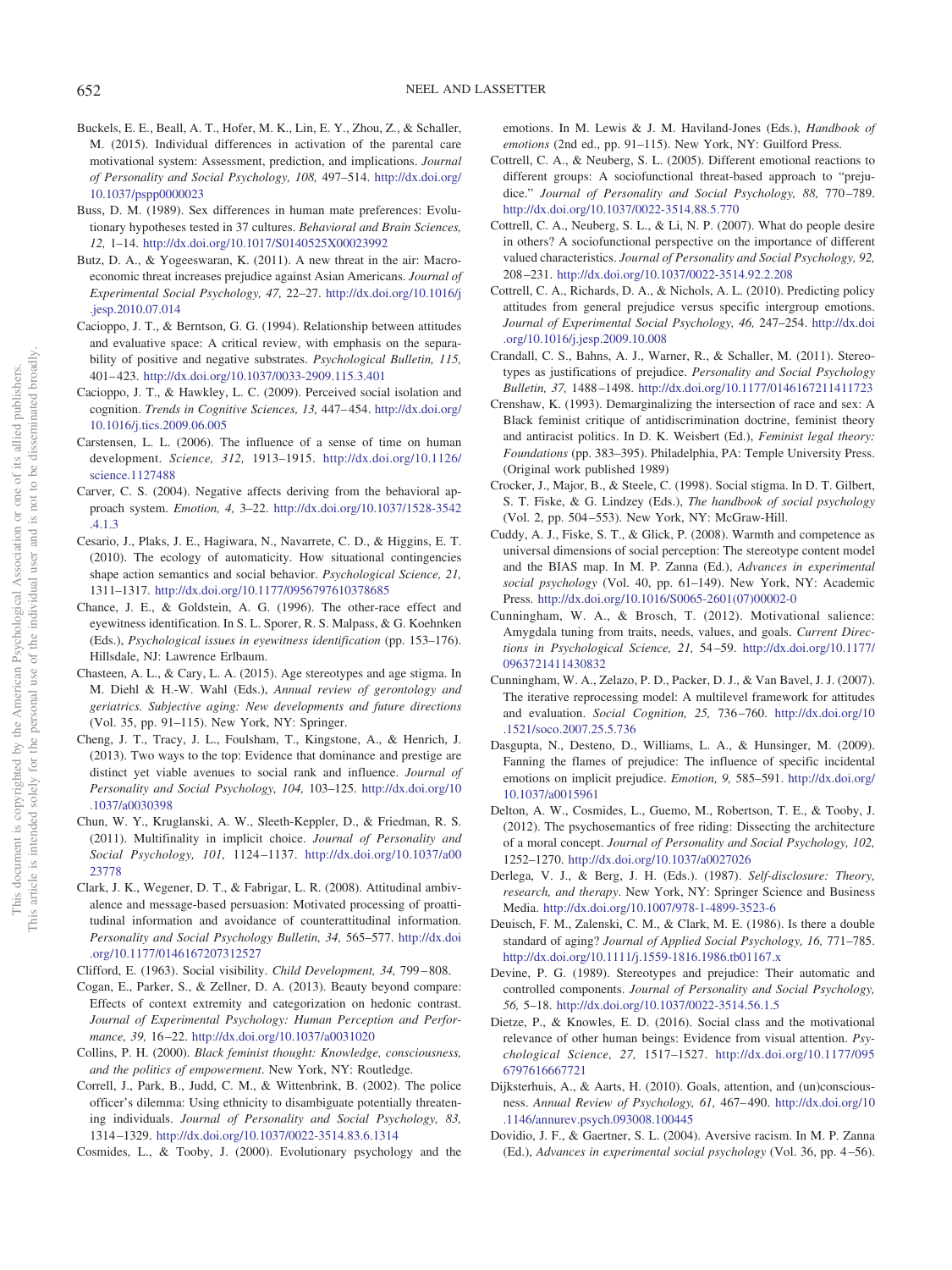New York, NY: Academic Press. [http://dx.doi.org/10.1016/S0065-](http://dx.doi.org/10.1016/S0065-2601%2804%2936001-6) [2601\(04\)36001-6](http://dx.doi.org/10.1016/S0065-2601%2804%2936001-6)

- <span id="page-19-17"></span>Dovidio, J. F., Major, B., & Crocker, J. (2000). Stigma: Introduction and overview. In T. F. Heatherton, R. E. Kleck, & M. R. Hebl (Eds.), *The social psychology of stigma* (pp. 1–28). New York, NY: Guilford Press.
- <span id="page-19-30"></span>Dovidio, J. F., Pagotto, L., & Hebl, M. R. (2011). Implicit attitudes and discrimination against people with physical disabilities. In R. L. Wiener & S. L. Wilborn (Eds.), *Disability and aging discrimination* (pp. 157– 183). New York, NY: Springer. [http://dx.doi.org/10.1007/978-1-4419-](http://dx.doi.org/10.1007/978-1-4419-6293-5_9) [6293-5\\_9](http://dx.doi.org/10.1007/978-1-4419-6293-5_9)
- <span id="page-19-14"></span>Duncan, B. L. (1976). Differential social perception and attribution of intergroup violence: Testing the lower limits of sterotyping of blacks. *Journal of Personality and Social Psychology, 34,* 590 –598. [http://dx](http://dx.doi.org/10.1037/0022-3514.34.4.590) [.doi.org/10.1037/0022-3514.34.4.590](http://dx.doi.org/10.1037/0022-3514.34.4.590)
- <span id="page-19-18"></span>Eberhardt, J. L., Goff, P. A., Purdie, V. J., & Davies, P. G. (2004). Seeing black: Race, crime, and visual processing. *Journal of Personality and Social Psychology, 87,* 876 – 893. [http://dx.doi.org/10.1037/0022-3514](http://dx.doi.org/10.1037/0022-3514.87.6.876) [.87.6.876](http://dx.doi.org/10.1037/0022-3514.87.6.876)
- <span id="page-19-26"></span>Eccles, J. S., & Wigfield, A. (2002). Motivational beliefs, values, and goals. *Annual Review of Psychology, 53,* 109 –132. [http://dx.doi.org/10](http://dx.doi.org/10.1146/annurev.psych.53.100901.135153) [.1146/annurev.psych.53.100901.135153](http://dx.doi.org/10.1146/annurev.psych.53.100901.135153)
- <span id="page-19-11"></span>Eitam, B., & Higgins, E. T. (2010). Motivation in mental accessibility: Relevance of a representation (ROAR) as a new framework. *Social and Personality Psychology Compass, 4,* 951–967. [http://dx.doi.org/10](http://dx.doi.org/10.1111/j.1751-9004.2010.00309.x) [.1111/j.1751-9004.2010.00309.x](http://dx.doi.org/10.1111/j.1751-9004.2010.00309.x)
- <span id="page-19-5"></span>Eitam, B., Miele, D. B., & Higgins, E. T. (2013). Motivated remembering: Remembering as accessibility and accessibility as motivational relevance. In D. E. Carlston (Ed.), *The Oxford handbook of social cognition* (pp. 463– 475). New York, NY: Oxford University Press.
- <span id="page-19-19"></span>Eitam, B., Shoval, R., & Yeshurun, Y. (2015). Seeing without knowing: Task relevance dissociates between visual awareness and recognition. *Annals of the New York Academy of Sciences, 1339,* 125–137. [http://dx](http://dx.doi.org/10.1111/nyas.12673) [.doi.org/10.1111/nyas.12673](http://dx.doi.org/10.1111/nyas.12673)
- <span id="page-19-7"></span>Ellsworth, P. C., & Scherer, K. R. (2003). Appraisal processes in emotion. In R. J. Davidon, K. R. Scherer, & H. H. Goldsmith (Eds.), *Handbook of affective sciences* (pp. 572–595). New York, NY: Oxford University Press.
- <span id="page-19-13"></span>Emmons, R. A. (1995). Levels and domains in personality: An introduction. *Journal of Personality, 63,* 341–364. [http://dx.doi.org/10.1111/j](http://dx.doi.org/10.1111/j.1467-6494.1995.tb00499.x) [.1467-6494.1995.tb00499.x](http://dx.doi.org/10.1111/j.1467-6494.1995.tb00499.x)
- <span id="page-19-24"></span>Epley, N., Waytz, A., Akalis, S., & Cacioppo, J. T. (2008). When we need a human: Motivational determinants of anthropomorphism. *Social Cognition, 26,* 143–155. <http://dx.doi.org/10.1521/soco.2008.26.2.143>
- <span id="page-19-25"></span>Epley, N., Waytz, A., & Cacioppo, J. T. (2007). On seeing human: A three-factor theory of anthropomorphism. *Psychological Review, 114,* 864 – 886. <http://dx.doi.org/10.1037/0033-295X.114.4.864>
- <span id="page-19-28"></span>Esses, V. M., & Beaufoy, S. L. (1994). Determinants of attitudes toward people with disabilities. *Journal of Social Behavior and Personality, 9,*  $43 - 64.$
- <span id="page-19-29"></span>Farnall, O., & Smith, K. A. (1999). Reactions to people with disabilities: Personal contact versus viewing of specific media portrayals. *Journalism & Mass Communication Quarterly, 76,* 659 – 672. [http://dx.doi.org/10](http://dx.doi.org/10.1177/107769909907600404) [.1177/107769909907600404](http://dx.doi.org/10.1177/107769909907600404)
- <span id="page-19-3"></span>Ferguson, M. J., & Bargh, J. A. (2004). Liking is for doing: The effects of goal pursuit on automatic evaluation. *Journal of Personality and Social Psychology, 87,* 557–572. <http://dx.doi.org/10.1037/0022-3514.87.5.557>
- <span id="page-19-15"></span>Fessler, D. M., Holbrook, C., & Snyder, J. K. (2012). Weapons make the man (larger): Formidability is represented as size and strength in humans. *PLoS ONE, 7,* e32751. [http://dx.doi.org/10.1371/journal.pone](http://dx.doi.org/10.1371/journal.pone.0032751) [.0032751](http://dx.doi.org/10.1371/journal.pone.0032751)
- <span id="page-19-32"></span>Festinger, L. (1964). Behavioral support for opinion change. *Public Opinion Quarterly, 28,* 404 – 417. <http://dx.doi.org/10.1086/267263>
- <span id="page-19-9"></span>Firestone, C., & Scholl, B. J. (2015). Cognition does not affect perception: Evaluating the evidence for "top-down" effects. *Behavioral and Brain Sciences, 39,* 1–72.
- <span id="page-19-4"></span>Fishbach, A., & Ferguson, M. J. (2007). The goal construct in social psychology. In A. W. Kruglanski & E. T. Higgins (Eds.), *Social psychology: Handbook of basic principles* (2nd ed., pp. 490 –515). New York, NY: Guilford Press.
- <span id="page-19-2"></span>Fiske, A. P. (1992). The four elementary forms of sociality: Framework for a unified theory of social relations. *Psychological Review, 99,* 689 –723. <http://dx.doi.org/10.1037/0033-295X.99.4.689>
- <span id="page-19-20"></span>Fiske, A. P., Haslam, N., & Fiske, S. T. (1991). Confusing one person with another: What errors reveal about the elementary forms of social relations. *Journal of Personality and Social Psychology, 60, 656-674.* <http://dx.doi.org/10.1037/0022-3514.60.5.656>
- Fiske, S. T. (1992). Thinking is for doing: Portraits of social cognition from daguerreotype to laserphoto. *Journal of Personality and Social Psychology, 63,* 877– 889. <http://dx.doi.org/10.1037/0022-3514.63.6.877>
- <span id="page-19-21"></span>Fiske, S. T. (1993). Controlling other people. The impact of power on stereotyping. *American Psychologist, 48,* 621– 628. [http://dx.doi.org/10](http://dx.doi.org/10.1037/0003-066X.48.6.621) [.1037/0003-066X.48.6.621](http://dx.doi.org/10.1037/0003-066X.48.6.621)
- <span id="page-19-22"></span>Fiske, S. T. (2010). Interpersonal stratification: Status, power, and subordination. In S. T. Fiske, D. Gilbert, & G. Lindzey (Eds.), *Handbook of social psychology* (5th ed., pp. 941–982). New York, NY: Wiley. [http://](http://dx.doi.org/10.1002/9780470561119.socpsy002026) [dx.doi.org/10.1002/9780470561119.socpsy002026](http://dx.doi.org/10.1002/9780470561119.socpsy002026)
- <span id="page-19-31"></span>Fiske, S. T., Cuddy, A. J., & Glick, P. (2007). Universal dimensions of social cognition: Warmth and competence. *Trends in Cognitive Sciences, 11,* 77– 83. <http://dx.doi.org/10.1016/j.tics.2006.11.005>
- <span id="page-19-12"></span>Fiske, S. T., Cuddy, A. J., Glick, P., & Xu, J. (2002). A model of (often mixed) stereotype content: Competence and warmth respectively follow from perceived status and competition. *Journal of Personality and Social Psychology, 82,* 878 –902. [http://dx.doi.org/10.1037/0022-3514](http://dx.doi.org/10.1037/0022-3514.82.6.878) [.82.6.878](http://dx.doi.org/10.1037/0022-3514.82.6.878)
- <span id="page-19-10"></span>Fiske, S. T., & Neuberg, S. L. (1990). A continuum of impression formation, from category-based to individuating processes: Influences of information and motivation on attention and interpretation. In M. P. Zanna (Ed.), *Advances in experimental social psychology* (Vol. 23, pp. 1–74). New York, NY: Academic Press. [http://dx.doi.org/10.1016/S0065-](http://dx.doi.org/10.1016/S0065-2601%2808%2960317-2) [2601\(08\)60317-2](http://dx.doi.org/10.1016/S0065-2601%2808%2960317-2)
- <span id="page-19-6"></span>Fitzsimons, G. M., & Shah, J. Y. (2009). Confusing one instrumental other for another: Goal effects on social categorization. *Psychological Science, 20,* 1468 –1472. [http://dx.doi.org/10.1111/j.1467-9280.2009](http://dx.doi.org/10.1111/j.1467-9280.2009.02475.x) [.02475.x](http://dx.doi.org/10.1111/j.1467-9280.2009.02475.x)
- <span id="page-19-27"></span>Fletcher, G. J., Simpson, J. A., Thomas, G., & Giles, L. (1999). Ideals in intimate relationships. *Journal of Personality and Social Psychology, 76,* 72– 89. <http://dx.doi.org/10.1037/0022-3514.76.1.72>
- <span id="page-19-23"></span>Foulsham, T., Cheng, J. T., Tracy, J. L., Henrich, J., & Kingstone, A. (2010). Gaze allocation in a dynamic situation: Effects of social status and speaking. *Cognition, 117,* 319 –331. [http://dx.doi.org/10.1016/j](http://dx.doi.org/10.1016/j.cognition.2010.09.003) [.cognition.2010.09.003](http://dx.doi.org/10.1016/j.cognition.2010.09.003)
- <span id="page-19-1"></span>Franklin, A. J. (1999). Invisibility syndrome and racial identity development in psychotherapy and counseling African American men. *The Counseling Psychologist, 27,* 761–793. [http://dx.doi.org/10.1177/001](http://dx.doi.org/10.1177/0011000099276002) [1000099276002](http://dx.doi.org/10.1177/0011000099276002)
- <span id="page-19-16"></span>Freeman, J. B., & Ambady, N. (2011). A dynamic interactive theory of person construal. *Psychological Review, 118,* 247–279. [http://dx.doi.org/](http://dx.doi.org/10.1037/a0022327) [10.1037/a0022327](http://dx.doi.org/10.1037/a0022327)
- <span id="page-19-8"></span>Frijda, N. H. (1987). Emotion, cognitive structure, and action tendency. *Cognition and Emotion, 1,* 115–143. [http://dx.doi.org/10.1080/](http://dx.doi.org/10.1080/02699938708408043) [02699938708408043](http://dx.doi.org/10.1080/02699938708408043)
- <span id="page-19-0"></span>Fryberg, S. A., & Townsend, S. S. M. (2008). The psychology of invisibility. In G. Adams, M. Biernat, N. R. Branscombe, C. S. Crandall, & L. S. Wrightsman (Eds.), *Commemorating Brown: The social psychology of racism and discrimination* (pp. 173–193). Washington, DC: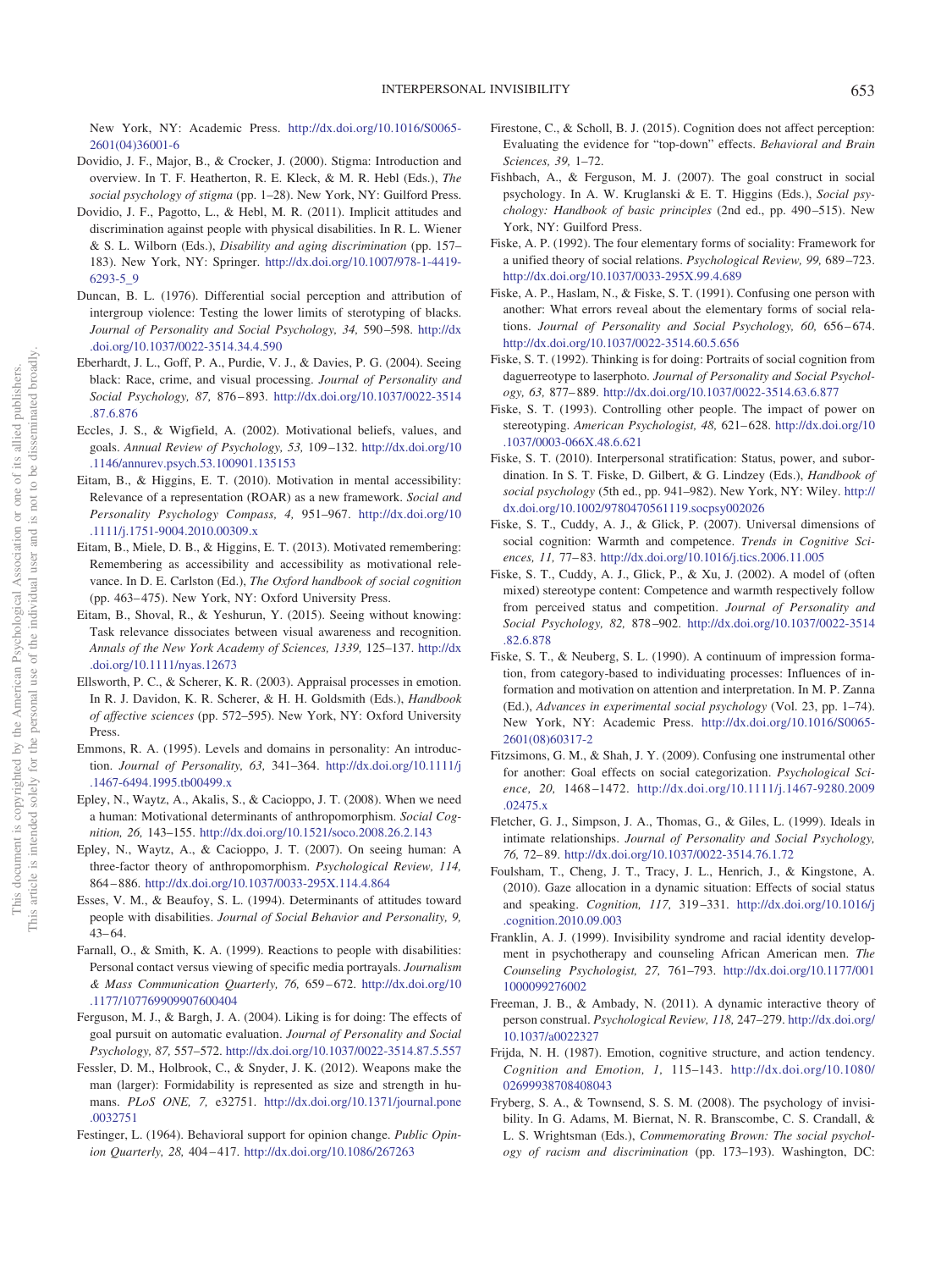American Psychological Association. [http://dx.doi.org/10.1037/11681-](http://dx.doi.org/10.1037/11681-010) [010](http://dx.doi.org/10.1037/11681-010)

- <span id="page-20-7"></span>Funder, D. C. (2012). Accurate personality judgment. *Current Directions in Psychological Science, 21,* 177–182. [http://dx.doi.org/10.1177/096](http://dx.doi.org/10.1177/0963721412445309) [3721412445309](http://dx.doi.org/10.1177/0963721412445309)
- <span id="page-20-36"></span>Gaertner, S. L., Dovidio, J. F., Anastasio, P. A., Bachman, B. A., & Rust, M. C. (1993). The common ingroup identity model: Recategorization and the reduction of intergroup bias. *European Review of Social Psychology, 4,* 1–26. <http://dx.doi.org/10.1080/14792779343000004>
- <span id="page-20-18"></span>Galinsky, A. D., Gruenfeld, D. H., & Magee, J. C. (2003). From power to action. *Journal of Personality and Social Psychology, 85,* 453– 466. <http://dx.doi.org/10.1037/0022-3514.85.3.453>
- <span id="page-20-25"></span>Galinsky, A. D., Hall, E. V., & Cuddy, A. J. (2013). Gendered races: Implications for interracial marriage, leadership selection, and athletic participation. *Psychological Science, 24,* 498 –506. [http://dx.doi.org/10](http://dx.doi.org/10.1177/0956797612457783) [.1177/0956797612457783](http://dx.doi.org/10.1177/0956797612457783)
- <span id="page-20-9"></span>Gamson, W. A. (1995). Hiroshima, the Holocaust, and the politics of exclusion: 1994 Presidential address. *American Sociological Review, 60,* 1–20. <http://dx.doi.org/10.2307/2096342>
- <span id="page-20-21"></span>Gardner, W. L., & Knowles, M. L. (2008). Love makes you real: Favorite television characters are perceived as "real" in a social facilitation paradigm. *Social Cognition, 26,* 156 –168. [http://dx.doi.org/10.1521/](http://dx.doi.org/10.1521/soco.2008.26.2.156) [soco.2008.26.2.156](http://dx.doi.org/10.1521/soco.2008.26.2.156)
- <span id="page-20-8"></span>Gawronski, B., Cunningham, W. A., LeBel, E. P., & Deutsch, R. (2010). Attentional influences on affective priming: Does categorisation influence spontaneous evaluations of multiply categorisable objects? *Cognition and Emotion, 24,* 1008 –1025. [http://dx.doi.org/10.1080/026](http://dx.doi.org/10.1080/02699930903112712) [99930903112712](http://dx.doi.org/10.1080/02699930903112712)
- <span id="page-20-2"></span>Gibson, J. J. (1979). *The ecological approach to visual perception*. Boston, MA: Houghton, Mifflin, and Company.
- <span id="page-20-26"></span>Goff, P. A., Thomas, M. A., & Jackson, M. C. (2008). "Ain't I a Woman?": Towards an intersectional approach to person perception and groupbased harms. *Sex Roles, 59,* 392– 403.

<span id="page-20-32"></span><span id="page-20-10"></span>Goffman, E. (1963). *Stigma*. Englewood Cliffs, NJ: Prentice Hall.

- Goodpaster, B. H., Park, S. W., Harris, T. B., Kritchevsky, S. B., Nevitt, M., Schwartz, A. V.,... Newman, A. B. (2006). The loss of skeletal muscle strength, mass, and quality in older adults: The health, aging and body composition study. *The Journals of Gerontology Series A, Biological Sciences and Medical Sciences, 61,* 1059 –1064. [http://dx.doi.org/](http://dx.doi.org/10.1093/gerona/61.10.1059) [10.1093/gerona/61.10.1059](http://dx.doi.org/10.1093/gerona/61.10.1059)
- <span id="page-20-31"></span>Gott, M., & Hinchliff, S. (2003). How important is sex in later life? The views of older people. *Social Science & Medicine, 56,* 1617–1628. [http://dx.doi.org/10.1016/S0277-9536\(02\)00180-6](http://dx.doi.org/10.1016/S0277-9536%2802%2900180-6)
- <span id="page-20-34"></span>Gray, H. M., Gray, K., & Wegner, D. M. (2007). Dimensions of mind perception. *Science, 315,* 619. [http://dx.doi.org/10.1126/science](http://dx.doi.org/10.1126/science.1134475) [.1134475](http://dx.doi.org/10.1126/science.1134475)
- <span id="page-20-19"></span>Guinote, A. (2007a). Power and goal pursuit. *Personality and Social Psychology Bulletin, 33,* 1076 –1087. [http://dx.doi.org/10.1177/014](http://dx.doi.org/10.1177/0146167207301011) [6167207301011](http://dx.doi.org/10.1177/0146167207301011)
- <span id="page-20-20"></span>Guinote, A. (2007b). Power affects basic cognition: Increased attentional inhibition and flexibility. *Journal of Experimental Social Psychology, 43,* 685– 697. <http://dx.doi.org/10.1016/j.jesp.2006.06.008>
- <span id="page-20-13"></span>Hanna, W. J., & Rogovsky, B. (1991). Women with disabilities: Two handicaps plus. *Disability, Handicap & Society, 6, 49-63. [http://dx.doi](http://dx.doi.org/10.1080/02674649166780041)* [.org/10.1080/02674649166780041](http://dx.doi.org/10.1080/02674649166780041)
- <span id="page-20-23"></span>Harris-Perry, M. V. (2011). *Sister citizen: Shame, stereotypes, and Black women in America*. New Haven, CT: Yale University Press.
- <span id="page-20-1"></span>Haselton, M. G., & Nettle, D. (2006). The paranoid optimist: An integrative evolutionary model of cognitive biases. *Personality and Social Psychology Review, 10,* 47– 66. [http://dx.doi.org/10.1207/s153](http://dx.doi.org/10.1207/s15327957pspr1001_3) [27957pspr1001\\_3](http://dx.doi.org/10.1207/s15327957pspr1001_3)
- <span id="page-20-35"></span>Haslam, N. (2006). Dehumanization: An integrative review. *Personality and Social Psychology Review, 10,* 252–264. [http://dx.doi.org/10.1207/](http://dx.doi.org/10.1207/s15327957pspr1003_4) [s15327957pspr1003\\_4](http://dx.doi.org/10.1207/s15327957pspr1003_4)
- <span id="page-20-29"></span>Heckhausen, J., & Baltes, P. B. (1991). Perceived controllability of expected psychological change across adulthood and old age. *Journal of Gerontology, 46,* 165–173. <http://dx.doi.org/10.1093/geronj/46.4.P165>
- <span id="page-20-30"></span>Heckhausen, J., Dixon, R. A., & Baltes, P. B. (1989). Gains and losses in development throughout adulthood as perceived by different adult age groups. *Developmental Psychology, 25,* 109 –121. [http://dx.doi.org/10](http://dx.doi.org/10.1037/0012-1649.25.1.109) [.1037/0012-1649.25.1.109](http://dx.doi.org/10.1037/0012-1649.25.1.109)
- <span id="page-20-15"></span>Henrich, J., & Gil-White, F. J. (2001). The evolution of prestige: Freely conferred deference as a mechanism for enhancing the benefits of cultural transmission. *Evolution and Human Behavior, 22,* 165–196. [http://dx.doi.org/10.1016/S1090-5138\(00\)00071-4](http://dx.doi.org/10.1016/S1090-5138%2800%2900071-4)
- <span id="page-20-4"></span>Hilton, J. L., & Darley, J. M. (1991). The effects of interaction goals on person perception. In M. P. Zanna (Ed.), *Advances in experimental social psychology* (Vol. 24, pp. 236 –267). San Diego, CA: Academic Press. [http://dx.doi.org/10.1016/S0065-2601\(08\)60331-7](http://dx.doi.org/10.1016/S0065-2601%2808%2960331-7)
- <span id="page-20-5"></span>Holbrook, C., Galperin, A., Fessler, D. M. T., Johnson, K. L., Bryant, G. A., & Haselton, M. G. (2014). If looks could kill: Anger attributions are intensified by affordances for doing harm. *Emotion, 14,* 455– 461. <http://dx.doi.org/10.1037/a0035826>
- <span id="page-20-0"></span>hooks, b. (1981). *Ain't I a woman: Black women and feminism*. London, UK: Pluto Press.
- <span id="page-20-14"></span>Howland, C. A., & Rintala, D. H. (2001). Dating behaviors of women with physical disabilities. *Sexuality and Disability, 19,* 41–70. [http://dx.doi](http://dx.doi.org/10.1023/A:1010768804747) [.org/10.1023/A:1010768804747](http://dx.doi.org/10.1023/A:1010768804747)
- <span id="page-20-12"></span>Hugenberg, K., Young, S. G., Bernstein, M. J., & Sacco, D. F. (2010). The categorization-individuation model: An integrative account of the otherrace recognition deficit. *Psychological Review, 117,* 1168 –1187. [http://](http://dx.doi.org/10.1037/a0020463) [dx.doi.org/10.1037/a0020463](http://dx.doi.org/10.1037/a0020463)
- <span id="page-20-22"></span>Hull, C. L. (1932). The goal-gradient hypothesis and maze learning. *Psychological Review, 39,* 25– 43. <http://dx.doi.org/10.1037/h0072640>
- <span id="page-20-33"></span>Hummert, M. L. (1990). Multiple stereotypes of elderly and young adults: A comparison of structure and evaluations. *Psychology and Aging, 5,* 182–193. <http://dx.doi.org/10.1037/0882-7974.5.2.182>
- <span id="page-20-16"></span>Hummert, M. L., Garstka, T. A., Shaner, J. L., & Strahm, S. (1994). Stereotypes of the elderly held by young, middle-aged, and elderly adults. *Journal of Gerontology, 49,* 240 –249. [http://dx.doi.org/10.1093/](http://dx.doi.org/10.1093/geronj/49.5.P240) [geronj/49.5.P240](http://dx.doi.org/10.1093/geronj/49.5.P240)
- <span id="page-20-11"></span>Ito, T. A., & Urland, G. R. (2003). Race and gender on the brain: Electrocortical measures of attention to the race and gender of multiply categorizable individuals. *Journal of Personality and Social Psychology, 85,* 616 – 626. <http://dx.doi.org/10.1037/0022-3514.85.4.616>
- <span id="page-20-17"></span>Jamal, A. A. (2008). *Race and Arab Americans before and after 9/11: From invisible citizens to visible subjects*. Syracuse, NY: Syracuse University Press.
- <span id="page-20-3"></span>James, W. (1983). *The principles of psychology*. Cambridge, MA: Harvard University Press. (Original work published 1890)
- <span id="page-20-6"></span>Johnson, K. L., & Freeman, J. B. (2010). A new look at person construal: Seeing beyond dominance and discreteness. In E. Balcetis & G. D. Lassiter (Eds.), *The social psychology of visual perception* (pp. 253– 272). New York, NY: Psychology Press.
- <span id="page-20-27"></span>Johnson, K. L., Freeman, J. B., & Pauker, K. (2012). Race is gendered: How covarying phenotypes and stereotypes bias sex categorization. *Journal of Personality and Social Psychology, 102,* 116 –131. [http://dx](http://dx.doi.org/10.1037/a0025335) [.doi.org/10.1037/a0025335](http://dx.doi.org/10.1037/a0025335)
- <span id="page-20-24"></span>Jonason, P. K., Garcia, J. R., Webster, G. D., Li, N. P., & Fisher, H. E. (2015). Relationship dealbreakers: Traits people avoid in potential mates. *Personality and Social Psychology Bulletin, 41,* 1697–1711. <http://dx.doi.org/10.1177/0146167215609064>
- <span id="page-20-28"></span>Jones, C. R., & Fazio, R. H. (2010). Person categorization and automatic racial stereotyping effects on weapon identification. *Personality and Social Psychology Bulletin, 36,* 1073–1085. [http://dx.doi.org/10.1177/](http://dx.doi.org/10.1177/0146167210375817) [0146167210375817](http://dx.doi.org/10.1177/0146167210375817)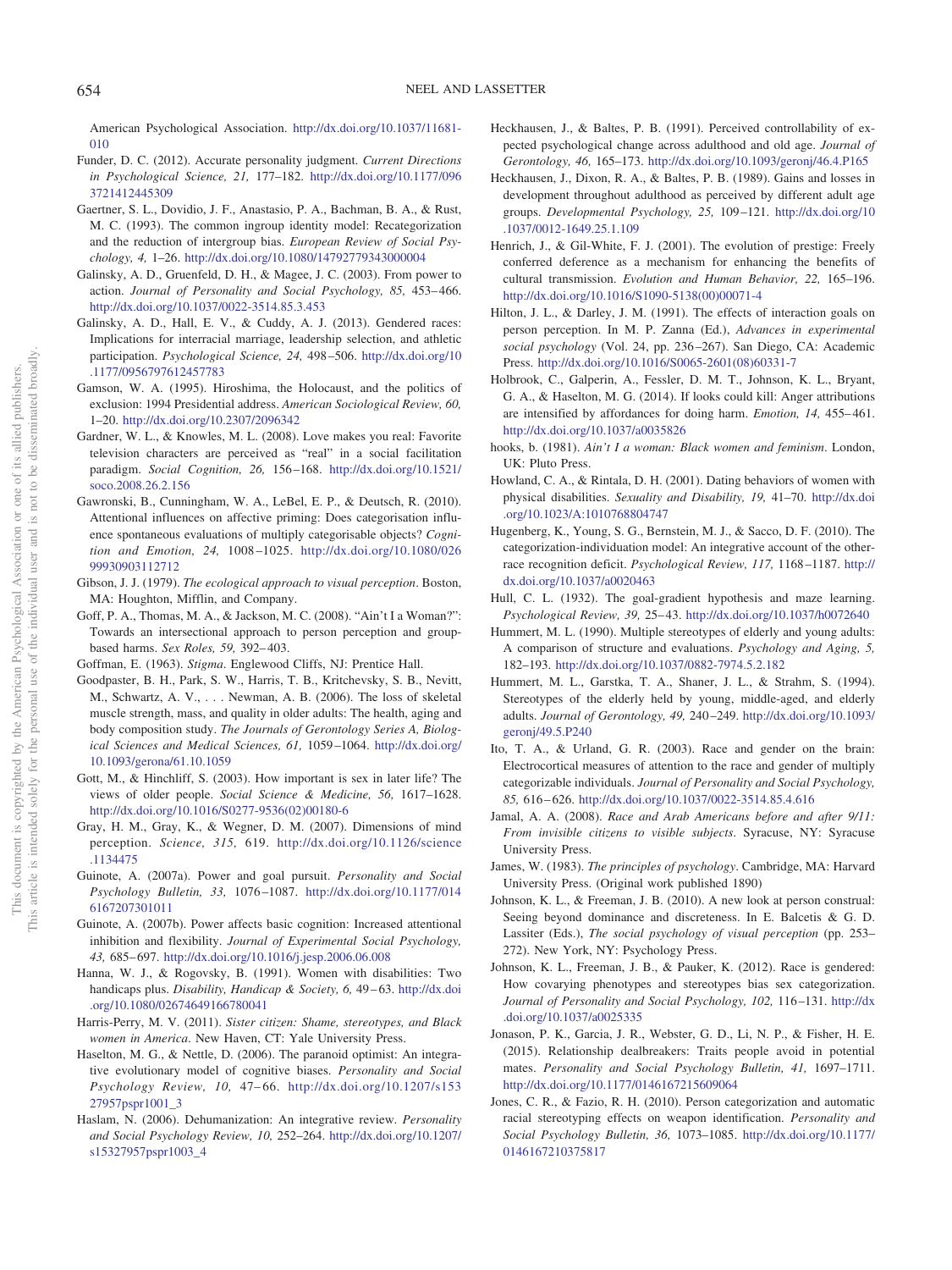- <span id="page-21-8"></span>Jones, E. E., Farina, A., Hastorf, A. H., Markus, H., Miller, D. T., & Scott, R. A. (1984). *The dimensions of stigma: The psychology of marked relationships*. New York, NY: Freeman.
- <span id="page-21-33"></span>Kang, S. K., & Bodenhausen, G. V. (2015). Multiple identities in social perception and interaction: Challenges and opportunities. *Annual Review of Psychology, 66,* 547–574. [http://dx.doi.org/10.1146/annurev-psych-](http://dx.doi.org/10.1146/annurev-psych-010814-015025)[010814-015025](http://dx.doi.org/10.1146/annurev-psych-010814-015025)
- <span id="page-21-23"></span>Kang, S. K., & Chasteen, A. L. (2009). The moderating role of age-group identification and perceived threat on stereotype threat among older adults. *International Journal of Aging & Human Development, 69,* 201–220. <http://dx.doi.org/10.2190/AG.69.3.c>
- <span id="page-21-13"></span>Kaplan, K. J. (1972). On the ambivalence-indifference problem in attitude theory and measurement: A suggested modification of the semantic differential technique. *Psychological Bulletin, 77,* 361–372. [http://dx.doi](http://dx.doi.org/10.1037/h0032590) [.org/10.1037/h0032590](http://dx.doi.org/10.1037/h0032590)
- <span id="page-21-20"></span>Katz, I., Glass, D. C., Lucido, D. J., & Farber, J. (1977). Ambivalence, guilt, and the denigration of a physically handicapped victim. *Journal of Personality, 45,* 419 – 429. [http://dx.doi.org/10.1111/j.1467-6494.1977](http://dx.doi.org/10.1111/j.1467-6494.1977.tb00161.x) [.tb00161.x](http://dx.doi.org/10.1111/j.1467-6494.1977.tb00161.x)
- <span id="page-21-5"></span>Kawakami, K., Amodio, D. M., & Hugenberg, K. (2017). Intergroup perception and cognition: An integrative framework for understanding the causes and consequences of social categorization. In M. P. Zanna (Ed.), *Advances in experimental social psychology* (Vol. 55, pp. 1– 80). New York, NY: Academic Press. [http://dx.doi.org/10.1016/bs.aesp.2016](http://dx.doi.org/10.1016/bs.aesp.2016.10.001) [.10.001](http://dx.doi.org/10.1016/bs.aesp.2016.10.001)
- <span id="page-21-15"></span>Keltner, D., Gruenfeld, D. H., & Anderson, C. (2003). Power, approach, and inhibition. *Psychological Review, 110,* 265–284. [http://dx.doi.org/](http://dx.doi.org/10.1037/0033-295X.110.2.265) [10.1037/0033-295X.110.2.265](http://dx.doi.org/10.1037/0033-295X.110.2.265)
- <span id="page-21-1"></span>Kenrick, D. T., Griskevicius, V., Neuberg, S. L., & Schaller, M. (2010). Renovating the pyramid of needs: Contemporary extensions built upon ancient foundations. *Perspectives on Psychological Science, 5,* 292–314. <http://dx.doi.org/10.1177/1745691610369469>
- <span id="page-21-7"></span>Kenrick, D. T., & Gutierres, S. E. (1980). Contrast effects and judgments of physical attractiveness: When beauty becomes a social problem. *Journal of Personality and Social Psychology, 39,* 131–140. [http://dx](http://dx.doi.org/10.1037/0022-3514.38.1.131) [.doi.org/10.1037/0022-3514.38.1.131](http://dx.doi.org/10.1037/0022-3514.38.1.131)
- <span id="page-21-24"></span>Kenrick, D. T., Sadalla, E. K., Groth, G., & Trost, M. R. (1990). Evolution, traits, and the stages of human courtship: Qualifying the parental investment model. *Journal of Personality, 58,* 97–116. [http://dx.doi.org/10](http://dx.doi.org/10.1111/j.1467-6494.1990.tb00909.x) [.1111/j.1467-6494.1990.tb00909.x](http://dx.doi.org/10.1111/j.1467-6494.1990.tb00909.x)
- <span id="page-21-31"></span>Kernan, M. C., & Lord, R. G. (1990). Effects of valence, expectancies, and goal-performance discrepancies in single and multiple goal environments. *Journal of Applied Psychology, 75,* 194 –203. [http://dx.doi.org/](http://dx.doi.org/10.1037/0021-9010.75.2.194) [10.1037/0021-9010.75.2.194](http://dx.doi.org/10.1037/0021-9010.75.2.194)
- <span id="page-21-0"></span>King, D. K. (1988). Multiple jeopardy, multiple consciousness: The context of a Black feminist ideology. *Signs: Journal of Women in Culture and Society, 14,* 42–72. <http://dx.doi.org/10.1086/494491>
- <span id="page-21-19"></span>Kitchin, R. (1998). 'Out of Place', 'Knowing One's Place': Space, power and the exclusion of disabled people. *Disability & Society, 13,* 343–356. <http://dx.doi.org/10.1080/09687599826678>
- <span id="page-21-27"></span>Kite, M. E., & Deaux, K. (1987). Gender belief systems: Homosexuality and the implicit inversion theory. *Psychology of Women Quarterly, 11,* 83–96. <http://dx.doi.org/10.1111/j.1471-6402.1987.tb00776.x>
- <span id="page-21-21"></span>Kite, M. E., & Johnson, B. T. (1988). Attitudes toward older and younger adults: A meta-analysis. *Psychology and Aging, 3,* 233–244. [http://dx](http://dx.doi.org/10.1037/0882-7974.3.3.233) [.doi.org/10.1037/0882-7974.3.3.233](http://dx.doi.org/10.1037/0882-7974.3.3.233)
- <span id="page-21-18"></span>Kivetz, R., Urminsky, O., & Zheng, Y. (2006). The goal-gradient hypothesis resurrected: Purchase acceleration, illusionary goal progress, and customer retention. *Journal of Marketing Research, 43,* 39 –58. [http://](http://dx.doi.org/10.1509/jmkr.43.1.39) [dx.doi.org/10.1509/jmkr.43.1.39](http://dx.doi.org/10.1509/jmkr.43.1.39)
- <span id="page-21-26"></span>Koch, A., Imhoff, R., Dotsch, R., Unkelbach, C., & Alves, H. (2016). The ABC of stereotypes about groups: Agency/socioeconomic success, conservative-progressive beliefs, and communion. *Journal of Personal-*

*ity and Social Psychology, 110,* 675–709. [http://dx.doi.org/10.1037/](http://dx.doi.org/10.1037/pspa0000046) [pspa0000046](http://dx.doi.org/10.1037/pspa0000046)

- <span id="page-21-10"></span>Koivisto, M., & Revonsuo, A. (2007). How meaning shapes seeing. *Psychological Science, 18,* 845– 849. [http://dx.doi.org/10.1111/j.1467-9280](http://dx.doi.org/10.1111/j.1467-9280.2007.01989.x) [.2007.01989.x](http://dx.doi.org/10.1111/j.1467-9280.2007.01989.x)
- <span id="page-21-32"></span>Köpetz, C., Faber, T., Fishbach, A., & Kruglanski, A. W. (2011). The multifinality constraints effect: How goal multiplicity narrows the means set to a focal end. *Journal of Personality and Social Psychology, 100,* 810 – 826. <http://dx.doi.org/10.1037/a0022980>
- <span id="page-21-17"></span>Kruglanski, A. W., Köpetz, C., Bélanger, J. J., Chun, W. Y., Orehek, E., & Fishbach, A. (2013). Features of multifinality. *Personality and Social Psychology Review, 17,* 22–39. [http://dx.doi.org/10.1177/1088](http://dx.doi.org/10.1177/1088868312453087) [868312453087](http://dx.doi.org/10.1177/1088868312453087)
- <span id="page-21-3"></span>Kruglanski, A. W., Shah, J. Y., Fishbach, A., Friedman, R., Chun, W. Y., & Sleeth-Keppler, D. (2002). A theory of goal systems. In M. P. Zanna (Ed.), *Advances in experimental social psychology* (Vol. 34, pp. 331– 378). San Diego, CA: Academic Press.
- <span id="page-21-4"></span>Kubota, J. T., & Ito, T. A. (2014). The role of expression and race in weapons identification. *Emotion, 14,* 1115–1124. [http://dx.doi.org/10](http://dx.doi.org/10.1037/a0038214) [.1037/a0038214](http://dx.doi.org/10.1037/a0038214)
- <span id="page-21-6"></span>Kunda, Z., & Thagard, P. (1996). Forming impressions from stereotypes, traits, and behaviors: A parallel-constraint-satisfaction theory. *Psychological Review, 103,* 284 –308. [http://dx.doi.org/10.1037/0033-295X](http://dx.doi.org/10.1037/0033-295X.103.2.284) [.103.2.284](http://dx.doi.org/10.1037/0033-295X.103.2.284)
- <span id="page-21-9"></span>Kurzban, R., & Leary, M. R. (2001). Evolutionary origins of stigmatization: The functions of social exclusion. *Psychological Bulletin, 127,* 187–208. <http://dx.doi.org/10.1037/0033-2909.127.2.187>
- <span id="page-21-16"></span>Lammers, J., Galinsky, A. D., Gordijn, E. H., & Otten, S. (2012). Power increases social distance. *Social Psychological & Personality Science, 3,* 282–290. <http://dx.doi.org/10.1177/1948550611418679>
- <span id="page-21-25"></span>Lauzen, M. M., Dozier, D. M., & Horan, N. (2008). Constructing gender stereotypes through social roles in prime-time television. *Journal of Broadcasting & Electronic Media, 52,* 200 –214. [http://dx.doi.org/10](http://dx.doi.org/10.1080/08838150801991971) [.1080/08838150801991971](http://dx.doi.org/10.1080/08838150801991971)
- <span id="page-21-28"></span>Lazarus, R. S., & Folkman, S. (1984). *Stress, appraisal, and coping*. New York, NY: Springer.
- <span id="page-21-14"></span>Leary, M. R., Jongman-Sereno, K. P., & Diebels, K. J. (2014). The pursuit of status: A self-presentational perspective on the quest for social value. In J. T. Cheng, J. L. Tracy, & C. Anderson (Eds.), *The psychology of social status* (pp. 159 –178). New York, NY: Springer. [http://dx.doi.org/](http://dx.doi.org/10.1007/978-1-4939-0867-7_8) [10.1007/978-1-4939-0867-7\\_8](http://dx.doi.org/10.1007/978-1-4939-0867-7_8)
- <span id="page-21-11"></span>Lench, H. C., Bench, S. W., Darbor, K. E., & Moore, M. (2015). A functionalist manifesto: Goal-related emotions from an evolutionary perspective. *Emotion Review, 7,* 90 –98. [http://dx.doi.org/10.1177/175](http://dx.doi.org/10.1177/1754073914553001) [4073914553001](http://dx.doi.org/10.1177/1754073914553001)
- <span id="page-21-12"></span>Levine, L. J. (1996). The anatomy of disappointment: A naturalistic test of appraisal models of sadness, anger, and hope. *Cognition and Emotion, 10,* 337–360. <http://dx.doi.org/10.1080/026999396380178>
- <span id="page-21-22"></span>Levy, B. R. (2003). Mind matters: Cognitive and physical effects of aging self-stereotypes. *The Journals of Gerontology Series B, Psychological Sciences and Social Sciences, 58,* 203–211. [http://dx.doi.org/10.1093/](http://dx.doi.org/10.1093/geronb/58.4.P203) [geronb/58.4.P203](http://dx.doi.org/10.1093/geronb/58.4.P203)
- <span id="page-21-2"></span>Lewin, K. (1935). *A dynamic theory of personality*. New York, NY: McGraw-Hill.
- <span id="page-21-30"></span>Lick, D. J., & Johnson, K. L. (2013). Fluency of visual processing explains prejudiced evaluations following categorization of concealable identities. *Journal of Experimental Social Psychology, 49,* 419 – 425. [http://](http://dx.doi.org/10.1016/j.jesp.2013.01.001) [dx.doi.org/10.1016/j.jesp.2013.01.001](http://dx.doi.org/10.1016/j.jesp.2013.01.001)
- <span id="page-21-29"></span>Lick, D. J., & Johnson, K. L. (2015). The interpersonal consequences of processing ease: Fluency as a metacognitive foundation for prejudice. *Current Directions in Psychological Science, 24,* 143–148. [http://dx.doi](http://dx.doi.org/10.1177/0963721414558116) [.org/10.1177/0963721414558116](http://dx.doi.org/10.1177/0963721414558116)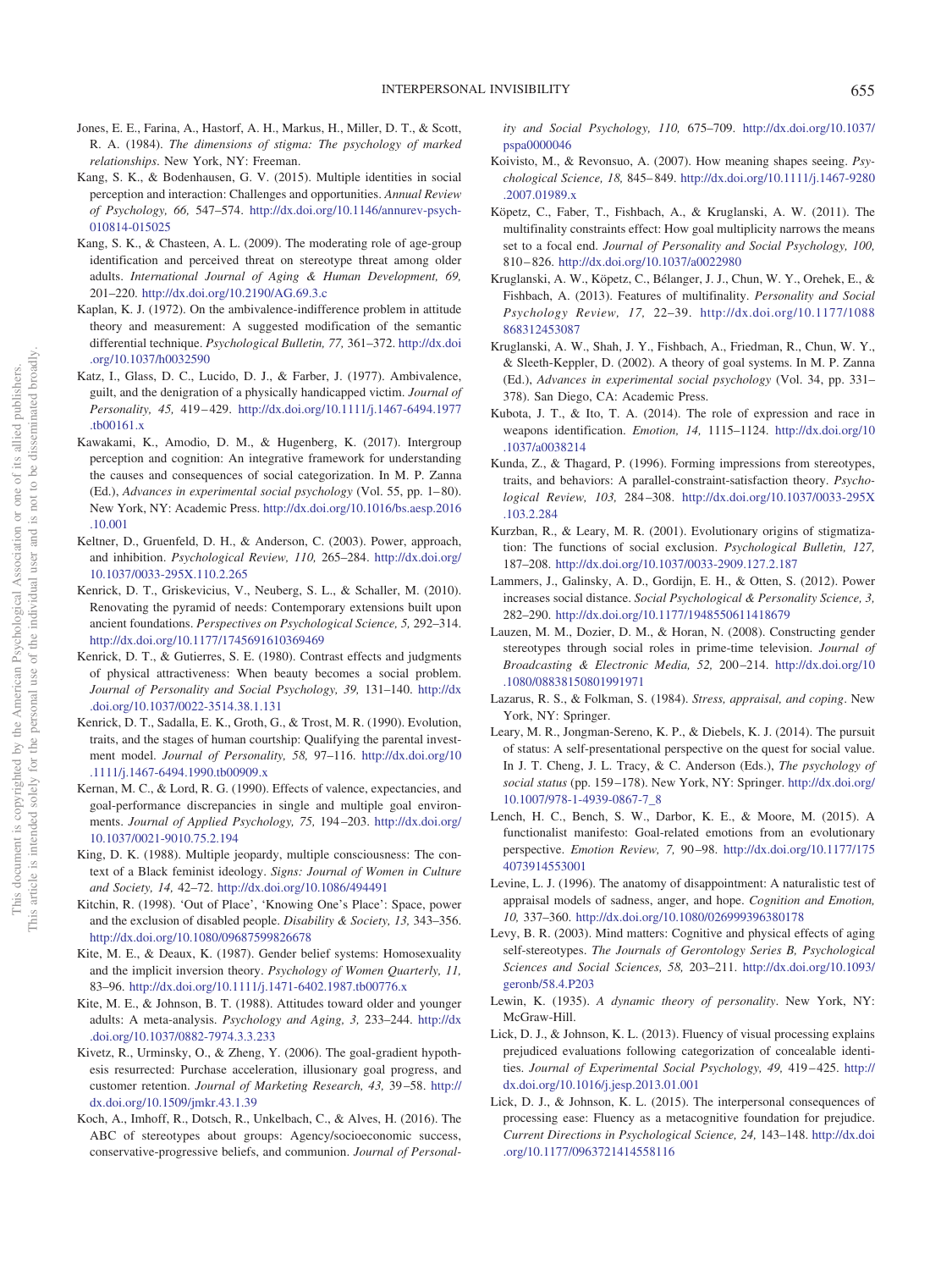- <span id="page-22-13"></span>Link, B. G., & Phelan, J. C. (2001). Conceptualizing stigma. *Annual Review of Sociology, 27,* 363–385. [http://dx.doi.org/10.1146/annurev](http://dx.doi.org/10.1146/annurev.soc.27.1.363) [.soc.27.1.363](http://dx.doi.org/10.1146/annurev.soc.27.1.363)
- <span id="page-22-26"></span>Livingston, R. W., Rosette, A. S., & Washington, E. F. (2012). Can an agentic Black woman get ahead? The impact of race and interpersonal dominance on perceptions of female leaders. *Psychological Science, 23,* 354 –358. <http://dx.doi.org/10.1177/0956797611428079>
- <span id="page-22-27"></span>Louvet, E. (2007). Social judgment toward job applicants with disabilities: Perception of personal qualities and competences. *Rehabilitation Psychology, 52,* 297–303. <http://dx.doi.org/10.1037/0090-5550.52.3.297>
- <span id="page-22-28"></span>Lundberg, G. J. W., Neel, R., Lassetter, B., & Todd, A. R. (2018). Racial bias in implicit danger associations generalizes to older male targets. *PLoS ONE, 13,* e0197398. [http://dx.doi.org/10.1371/journal.pone](http://dx.doi.org/10.1371/journal.pone.0197398) [.0197398](http://dx.doi.org/10.1371/journal.pone.0197398)
- <span id="page-22-16"></span>Mack, A., & Rock, I. (1998). *Inattentional blindness*. Cambridge, MA: MIT Press.
- <span id="page-22-10"></span>Macrae, C. N., & Bodenhausen, G. V. (2000). Social cognition: Thinking categorically about others. *Annual Review of Psychology, 51,* 93–120. <http://dx.doi.org/10.1146/annurev.psych.51.1.93>
- <span id="page-22-18"></span>Macrae, C. N., & Quadflieg, S. (2010). Perceiving people. In S. T. Fiske, D. T. Gilbert, & G. Lindzey (Eds.), *Handbook of social psychology* (pp. 428 – 463). Hoboken, NJ: Wiley [http://dx.doi.org/10.1002/9780470](http://dx.doi.org/10.1002/9780470561119.socpsy001012) [561119.socpsy001012](http://dx.doi.org/10.1002/9780470561119.socpsy001012)
- <span id="page-22-23"></span>Magee, J. C., & Galinsky, A. D. (2008). Social hierarchy: The selfreinforcing nature of power and status. *The Academy of Management Annals, 2,* 351–398. <http://dx.doi.org/10.5465/19416520802211628>
- <span id="page-22-31"></span>Maio, G. R., Bell, D. W., & Esses, V. M. (1996). Ambivalence and persuasion: The processing of messages about immigrant groups. *Journal of Experimental Social Psychology, 32,* 513–536. [http://dx.doi.org/](http://dx.doi.org/10.1006/jesp.1996.0023) [10.1006/jesp.1996.0023](http://dx.doi.org/10.1006/jesp.1996.0023)
- <span id="page-22-22"></span>Major, B., & O'Brien, L. T. (2005). The social psychology of stigma. *Annual Review of Psychology, 56,* 393– 421. [http://dx.doi.org/10.1146/](http://dx.doi.org/10.1146/annurev.psych.56.091103.070137) [annurev.psych.56.091103.070137](http://dx.doi.org/10.1146/annurev.psych.56.091103.070137)
- <span id="page-22-32"></span>Major, B., Quinton, W. J., McCoy, S. K., & Schmader, T. (2000). Reducing prejudice: The target's perspective. In S. Oskamp (Ed.), *The Claremont symposium on applied psychology: Reducing prejudice and discrimination* (pp. 211–237). Mahwah, NJ: Erlbaum Publishers.
- <span id="page-22-0"></span>Maner, J. K., DeWall, C. N., Baumeister, R. F., & Schaller, M. (2007). Does social exclusion motivate interpersonal reconnection? Resolving the "porcupine problem." *Journal of Personality and Social Psychology, 92,* 42–55. <http://dx.doi.org/10.1037/0022-3514.92.1.42>
- <span id="page-22-24"></span>Maner, J. K., DeWall, C. N., & Gailliot, M. T. (2008). Selective attention to signs of success: Social dominance and early stage interpersonal perception. *Personality and Social Psychology Bulletin, 34,* 488 –501. <http://dx.doi.org/10.1177/0146167207311910>
- <span id="page-22-3"></span>Maner, J. K., Kenrick, D. T., Becker, D. V., Delton, A. W., Hofer, B., Wilbur, C. J., & Neuberg, S. L. (2003). Sexually selective cognition: Beauty captures the mind of the beholder. *Journal of Personality and Social Psychology, 85,* 1107–1120. [http://dx.doi.org/10.1037/0022-3514](http://dx.doi.org/10.1037/0022-3514.85.6.1107) [.85.6.1107](http://dx.doi.org/10.1037/0022-3514.85.6.1107)
- <span id="page-22-34"></span>Maner, J. K., Kenrick, D. T., Becker, D. V., Robertson, T. E., Hofer, B., Neuberg, S. L.,... Schaller, M. (2005). Functional projection: How fundamental social motives can bias interpersonal perception. *Journal of Personality and Social Psychology, 88,* 63–78. [http://dx.doi.org/10](http://dx.doi.org/10.1037/0022-3514.88.1.63) [.1037/0022-3514.88.1.63](http://dx.doi.org/10.1037/0022-3514.88.1.63)
- <span id="page-22-4"></span>Maner, J. K., Miller, S. L., Moss, J. H., Leo, J. L., & Plant, E. A. (2012). Motivated social categorization: Fundamental motives enhance people's sensitivity to basic social categories. *Journal of Personality and Social Psychology, 103,* 70 – 83. <http://dx.doi.org/10.1037/a0028172>
- <span id="page-22-2"></span>Markman, A. B., & Brendl, C. M. (2000). The influence of goals on value and choice. *The Psychology of Learning and Motivation: Advances in Research and Theory, 39,* 97–128. [http://dx.doi.org/10.1016/S0079-](http://dx.doi.org/10.1016/S0079-7421%2800%2980032-8) [7421\(00\)80032-8](http://dx.doi.org/10.1016/S0079-7421%2800%2980032-8)
- <span id="page-22-1"></span>McArthur, L. Z., & Baron, R. M. (1983). Toward an ecological theory of social perception. *Psychological Review, 90,* 215–238. [http://dx.doi.org/](http://dx.doi.org/10.1037/0033-295X.90.3.215) [10.1037/0033-295X.90.3.215](http://dx.doi.org/10.1037/0033-295X.90.3.215)
- <span id="page-22-12"></span>McCormick, P. A. (1997). Orienting attention without awareness. *Journal of Experimental Psychology: Human Perception and Performance, 23,* 168 –180. <http://dx.doi.org/10.1037/0096-1523.23.1.168>
- <span id="page-22-19"></span>Meissner, C. A., & Brigham, J. C. (2001). Thirty years of investigating the own-race bias in memory for faces: A meta-analytic review. *Psychology, Public Policy, and Law, 7,* 3–35. [http://dx.doi.org/10.1037/1076-8971.7](http://dx.doi.org/10.1037/1076-8971.7.1.3) [.1.3](http://dx.doi.org/10.1037/1076-8971.7.1.3)
- <span id="page-22-7"></span>Miller, S. L., & Maner, J. K. (2011). Ovulation as a male mating prime: Subtle signs of women's fertility influence men's mating cognition and behavior. *Journal of Personality and Social Psychology, 100,* 295–308. <http://dx.doi.org/10.1037/a0020930>
- <span id="page-22-9"></span>Miller, S. L., Maner, J. K., & Becker, D. V. (2010). Self-protective biases in group categorization: Threat cues shape the psychological boundary between "us" and "them." *Journal of Personality and Social Psychology, 99,* 62–77. <http://dx.doi.org/10.1037/a0018086>
- <span id="page-22-29"></span>Mok, T. A. (1998). Getting the message: Media images and stereotypes and their effect on Asian Americans. *Cultural Diversity and Mental Health, 4,* 185–202. <http://dx.doi.org/10.1037/1099-9809.4.3.185>
- <span id="page-22-14"></span>Molden, D. C., Lucas, G. M., Gardner, W. L., Dean, K., & Knowles, M. L. (2009). Motivations for prevention or promotion following social exclusion: Being rejected versus being ignored. *Journal of Personality and Social Psychology, 96,* 415– 431. <http://dx.doi.org/10.1037/a0012958>
- <span id="page-22-30"></span>Montoya, R. M., & Horton, R. S. (2014). A two-dimensional model for the study of interpersonal attraction. *Personality and Social Psychology Review, 18,* 59 – 86. <http://dx.doi.org/10.1177/1088868313501887>
- <span id="page-22-20"></span>Moors, A. (2017). The integrated theory of emotional behavior follows a radically goal-directed approach. *Psychological Inquiry, 28,* 68 –75. <http://dx.doi.org/10.1080/1047840X.2017.1275207>
- <span id="page-22-21"></span>Moors, A., Boddez, Y., & De Houwer, J. (2017). The power of goaldirected processes in the causation of emotional and other actions. *Emotion Review, 9,* 310 –318. [http://dx.doi.org/10.1177/175407](http://dx.doi.org/10.1177/1754073916669595) [3916669595](http://dx.doi.org/10.1177/1754073916669595)
- <span id="page-22-5"></span>Moors, A., Ellsworth, P. C., Scherer, K. R., & Frijda, N. H. (2013). Appraisal theories of emotion: State of the art and future development. *Emotion Review, 5,* 119 –124. [http://dx.doi.org/10.1177/175407](http://dx.doi.org/10.1177/1754073912468165) [3912468165](http://dx.doi.org/10.1177/1754073912468165)
- <span id="page-22-15"></span>Most, S. B., Scholl, B. J., Clifford, E. R., & Simons, D. J. (2005). What you see is what you set: Sustained inattentional blindness and the capture of awareness. *Psychological Review, 112,* 217–242. [http://dx.doi.org/10](http://dx.doi.org/10.1037/0033-295X.112.1.217) [.1037/0033-295X.112.1.217](http://dx.doi.org/10.1037/0033-295X.112.1.217)
- <span id="page-22-11"></span>Mussweiler, T. (2003). Comparison processes in social judgment: Mechanisms and consequences. *Psychological Review, 110,* 472– 489. [http://](http://dx.doi.org/10.1037/0033-295X.110.3.472) [dx.doi.org/10.1037/0033-295X.110.3.472](http://dx.doi.org/10.1037/0033-295X.110.3.472)
- <span id="page-22-25"></span>Naber, N. (2000). Ambiguous insiders: An investigation of Arab American invisibility. *Ethnic and Racial Studies, 23,* 37– 61. [http://dx.doi.org/10](http://dx.doi.org/10.1080/014198700329123) [.1080/014198700329123](http://dx.doi.org/10.1080/014198700329123)
- <span id="page-22-8"></span>Navarrete, C. D., McDonald, M. M., Molina, L. E., & Sidanius, J. (2010). Prejudice at the nexus of race and gender: An outgroup male target hypothesis. *Journal of Personality and Social Psychology, 98,* 933–945. <http://dx.doi.org/10.1037/a0017931>
- <span id="page-22-6"></span>Neel, R., Kenrick, D. T., White, A. E., & Neuberg, S. L. (2016). Individual differences in fundamental social motives. *Journal of Personality and Social Psychology, 110,* 887–907. [http://dx.doi.org/10.1037/pspp](http://dx.doi.org/10.1037/pspp0000068) [0000068](http://dx.doi.org/10.1037/pspp0000068)
- <span id="page-22-33"></span>Neel, R., Neufeld, S. L., & Neuberg, S. L. (2013). Would an obese person whistle vivaldi? Targets of prejudice self-present to minimize appearance of specific threats. *Psychological Science, 24,* 678 – 687. [http://dx](http://dx.doi.org/10.1177/0956797612458807) [.doi.org/10.1177/0956797612458807](http://dx.doi.org/10.1177/0956797612458807)
- <span id="page-22-17"></span>Neisser, U., & Becklen, R. (1975). Selective looking: Attending to visually specified events. *Cognitive Psychology, 7, 480-494*. [http://dx.doi.org/](http://dx.doi.org/10.1016/0010-0285%2875%2990019-5) [10.1016/0010-0285\(75\)90019-5](http://dx.doi.org/10.1016/0010-0285%2875%2990019-5)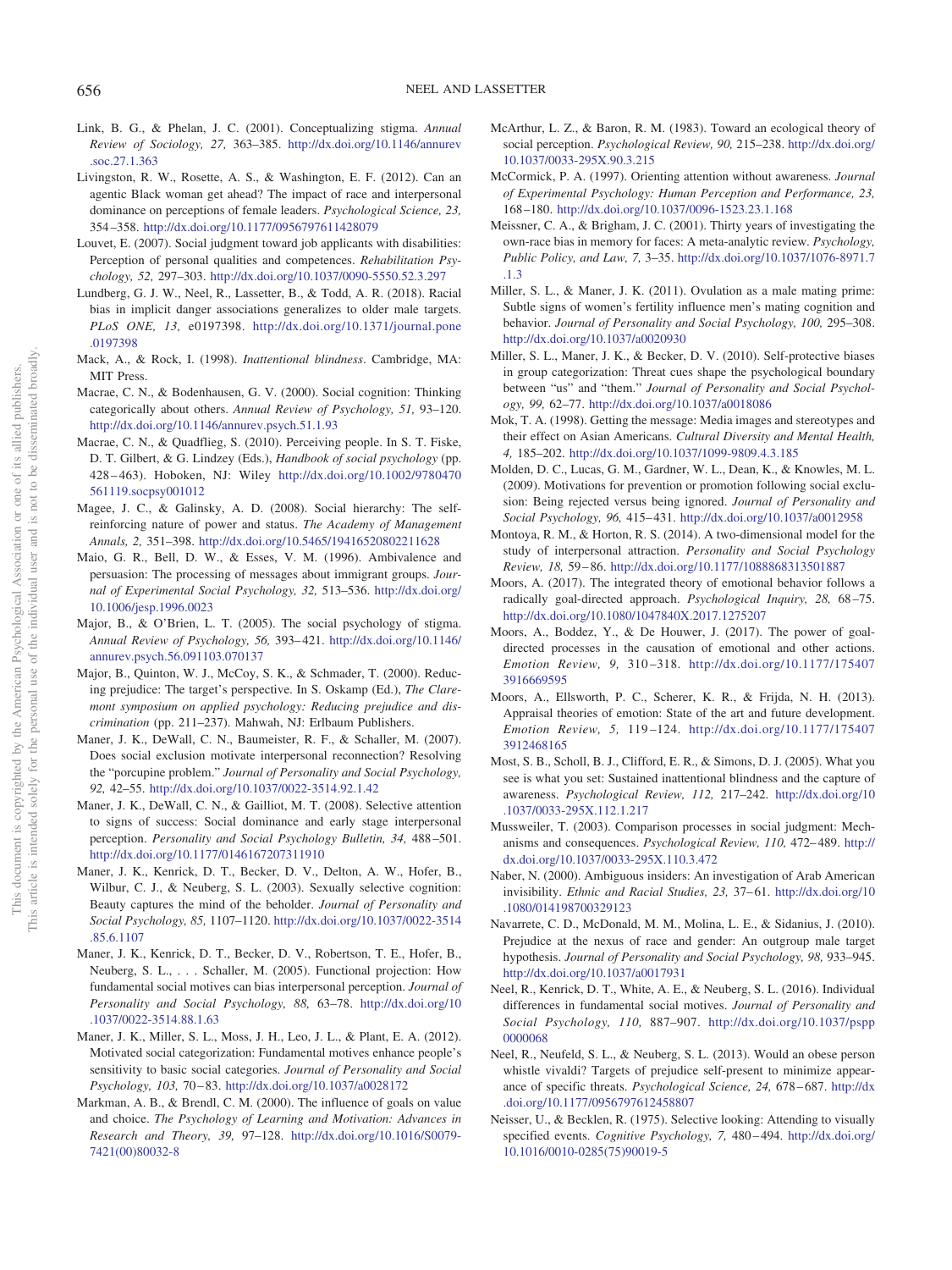- <span id="page-23-26"></span>Nelson, T. D. (Ed.). (2004). *Ageism: Stereotyping and prejudice against older persons*. Cambridge, MA: MIT Press.
- <span id="page-23-17"></span>Nesse, R. M., & Ellsworth, P. C. (2009). Evolution, emotions, and emotional disorders. *American Psychologist, 64,* 129 –139. [http://dx.doi.org/](http://dx.doi.org/10.1037/a0013503) [10.1037/a0013503](http://dx.doi.org/10.1037/a0013503)
- <span id="page-23-3"></span>Neuberg, S. L., & Cottrell, C. A. (2008). Managing the threats and opportunities afforded by human sociality. *Group Dynamics, 12,* 63–72. <http://dx.doi.org/10.1037/1089-2699.12.1.63>
- <span id="page-23-4"></span>Neuberg, S. L., Kenrick, D. T., & Schaller, M. (2010). Evolutionary social psychology. In S. T. Fiske, D. Gilbert, & G. Lindzey (Eds.), *Handbook of social psychology* (pp. 761–796). New York, NY: Wiley. [http://dx](http://dx.doi.org/10.1002/9780470561119.socpsy002021) [.doi.org/10.1002/9780470561119.socpsy002021](http://dx.doi.org/10.1002/9780470561119.socpsy002021)
- <span id="page-23-5"></span>Neuberg, S. L., & Schaller, M. (2014). Evolutionary social cognition. In E. Borgida & J. Bargh (Eds.), *APA handbook of personality and social psychology* (Vol. 1, pp. 3–45). Washington, DC: American Psychological Association.
- <span id="page-23-11"></span>Neuberg, S. L., Smith, D. M., & Asher, T. (2000). Why people stigmatize: Toward a biocultural framework. In T. F. Heatherton, R. E. Kleck, M. R. Hebl, & J. G. Hull (Eds.), *The social psychology of stigma* (pp. 31–61). New York, NY: Guilford Press.
- <span id="page-23-14"></span>Neuberg, S. L., & Sng, O. (2013). A life history theory of social perception: Stereotyping at the intersections of age, sex, ecology (and race). *Social Cognition, 31,* 696 –711. <http://dx.doi.org/10.1521/soco.2013.31.6.696>
- <span id="page-23-27"></span>North, M. S., & Fiske, S. T. (2013). Act your (old) age: Prescriptive, ageist biases over succession, consumption, and identity. *Personality and Social Psychology Bulletin, 39,* 720 –734. [http://dx.doi.org/10.1177/](http://dx.doi.org/10.1177/0146167213480043) [0146167213480043](http://dx.doi.org/10.1177/0146167213480043)
- <span id="page-23-29"></span>Nosek, B. A., Banaji, M. R., & Greenwald, A. G. (2002). Harvesting implicit group attitudes and beliefs from a demonstration web site. *Group Dynamics, 6,* 101–115. [http://dx.doi.org/10.1037/1089-2699.6.1](http://dx.doi.org/10.1037/1089-2699.6.1.101) [.101](http://dx.doi.org/10.1037/1089-2699.6.1.101)
- <span id="page-23-18"></span>Olson, J. M., & Zanna, M. P. (1993). Attitudes and attitude change. *Annual Review of Psychology, 44,* 117–154. [http://dx.doi.org/10.1146/annurev](http://dx.doi.org/10.1146/annurev.ps.44.020193.001001) [.ps.44.020193.001001](http://dx.doi.org/10.1146/annurev.ps.44.020193.001001)
- <span id="page-23-6"></span>Orehek, E., & Forest, A. L. (2016). When people serve as means to goals: Implications of a motivational account of close relationships. *Current Directions in Psychological Science, 25,* 79 – 84. [http://dx.doi.org/10](http://dx.doi.org/10.1177/0963721415623536) [.1177/0963721415623536](http://dx.doi.org/10.1177/0963721415623536)
- <span id="page-23-23"></span>Paetzold, R. L., Garcia, M. F., Colella, A., Ren, L. R., Triana, M. D. C., & Ziebro, M. (2008). Perceptions of people with disabilities: When is accommodation fair? *Basic and Applied Social Psychology, 30,* 27–35. <http://dx.doi.org/10.1080/01973530701665280>
- <span id="page-23-24"></span>Park, J. H., Faulkner, J., & Schaller, M. (2003). Evolved disease-avoidance processes and contemporary anti-social behavior: Prejudicial attitudes and avoidance of people with physical disabilities. *Journal of Nonverbal Behavior, 27,* 65– 87. <http://dx.doi.org/10.1023/A:1023910408854>
- <span id="page-23-7"></span>Payne, B. K. (2001). Prejudice and perception: The role of automatic and controlled processes in misperceiving a weapon. *Journal of Personality and Social Psychology, 81,* 181–192. [http://dx.doi.org/10.1037/0022-](http://dx.doi.org/10.1037/0022-3514.81.2.181) [3514.81.2.181](http://dx.doi.org/10.1037/0022-3514.81.2.181)
- <span id="page-23-31"></span>Pearson, A. R., & Dovidio, J. F. (2013). Intergroup fluency: How processing experiences shape intergroup cognition and communication. In J. P. Forgas, J. Laszlo, & O. Vincze (Eds.), *Social cognition and communication* (pp. 101–120). New York, NY: Psychology Press.
- <span id="page-23-22"></span>Perlman, J. L., & Routh, D. K. (1980). Stigmatizing effects of a child's wheelchair in successive and simultaneous interactions. *Journal of Pediatric Psychology, 5,* 43–55. <http://dx.doi.org/10.1093/jpepsy/5.1.43>
- <span id="page-23-32"></span>Pettigrew, T. F., & Tropp, L. R. (2006). A meta-analytic test of intergroup contact theory. *Journal of Personality and Social Psychology, 90,* 751– 783. <http://dx.doi.org/10.1037/0022-3514.90.5.751>
- <span id="page-23-12"></span>Phelan, J. C., Link, B. G., & Dovidio, J. F. (2008). Stigma and prejudice: One animal or two? *Social Science & Medicine, 67,* 358 –367. [http://dx](http://dx.doi.org/10.1016/j.socscimed.2008.03.022) [.doi.org/10.1016/j.socscimed.2008.03.022](http://dx.doi.org/10.1016/j.socscimed.2008.03.022)
- <span id="page-23-19"></span>Phillips, M. J. (1990). Damaged goods: Oral narratives of the experience of disability in American culture. *Social Science & Medicine, 30,* 849 – 857. [http://dx.doi.org/10.1016/0277-9536\(90\)90212-B](http://dx.doi.org/10.1016/0277-9536%2890%2990212-B)
- <span id="page-23-33"></span>Pirlott, A. G., & Cook, C. L. (2018). Prejudices and discrimination as goal activated and threat driven: The affordance management approach applied to sexual prejudice. *Psychological Review, 125,* 1002–1027. [http://](http://dx.doi.org/10.1037/rev0000125) [dx.doi.org/10.1037/rev0000125](http://dx.doi.org/10.1037/rev0000125)
- <span id="page-23-8"></span>Plant, E. A., Goplen, J., & Kunstman, J. W. (2011). Selective responses to threat: The roles of race and gender in decisions to shoot. *Personality and Social Psychology Bulletin, 37,* 1274 –1281. [http://dx.doi.org/10](http://dx.doi.org/10.1177/0146167211408617) [.1177/0146167211408617](http://dx.doi.org/10.1177/0146167211408617)
- <span id="page-23-0"></span>Purdie-Vaughns, V., & Eibach, R. P. (2008). Intersectional invisibility: The distinctive advantages and disadvantages of multiple subordinate-group identities. *Sex Roles, 59,* 377–391. [http://dx.doi.org/10.1007/s11199-](http://dx.doi.org/10.1007/s11199-008-9424-4) [008-9424-4](http://dx.doi.org/10.1007/s11199-008-9424-4)
- <span id="page-23-30"></span>Quinn, D. M., & Chaudoir, S. R. (2009). Living with a concealable stigmatized identity: The impact of anticipated stigma, centrality, salience, and cultural stigma on psychological distress and health. *Journal of Personality and Social Psychology, 97,* 634 – 651. [http://dx.doi.org/](http://dx.doi.org/10.1037/a0015815) [10.1037/a0015815](http://dx.doi.org/10.1037/a0015815)
- <span id="page-23-20"></span>Ratcliff, N. J., Hugenberg, K., Shriver, E. R., & Bernstein, M. J. (2011). The allure of status: High-status targets are privileged in face processing and memory. *Personality and Social Psychology Bulletin, 37,* 1003– 1015. <http://dx.doi.org/10.1177/0146167211407210>
- <span id="page-23-15"></span>Rattan, A., & Eberhardt, J. L. (2010). The role of social meaning in inattentional blindness: When the gorillas in our midst do not go unseen. *Journal of Experimental Social Psychology, 46,* 1085–1088. [http://dx](http://dx.doi.org/10.1016/j.jesp.2010.06.010) [.doi.org/10.1016/j.jesp.2010.06.010](http://dx.doi.org/10.1016/j.jesp.2010.06.010)
- <span id="page-23-34"></span>Remedios, J. D., & Snyder, S. H. (2015). How women of color detect and respond to multiple forms of prejudice. *Sex Roles, 73,* 371–383. [http://](http://dx.doi.org/10.1007/s11199-015-0453-5) [dx.doi.org/10.1007/s11199-015-0453-5](http://dx.doi.org/10.1007/s11199-015-0453-5)
- <span id="page-23-28"></span>Richeson, J. A., & Shelton, J. N. (2007). Negotiating interracial interactions costs, consequences, and possibilities. *Current Directions in Psychological Science, 16,* 316 –320. [http://dx.doi.org/10.1111/j.1467-8721](http://dx.doi.org/10.1111/j.1467-8721.2007.00528.x) [.2007.00528.x](http://dx.doi.org/10.1111/j.1467-8721.2007.00528.x)
- <span id="page-23-9"></span>Richeson, J. A., Todd, A. R., Trawalter, S., & Baird, A. A. (2008). Eye-gaze direction modulates race-related amygdala activity. *Group Processes & Intergroup Relations, 11,* 233–246. [http://dx.doi.org/10](http://dx.doi.org/10.1177/1368430207088040) [.1177/1368430207088040](http://dx.doi.org/10.1177/1368430207088040)
- <span id="page-23-21"></span>Roberts, B. W., & Robins, R. W. (2000). Broad dispositions, broad aspirations: The intersection of personality traits and major life goals. *Personality and Social Psychology Bulletin, 26,* 1284 –1296. [http://dx](http://dx.doi.org/10.1177/0146167200262009) [.doi.org/10.1177/0146167200262009](http://dx.doi.org/10.1177/0146167200262009)
- <span id="page-23-25"></span>Robey, K. L., Beckley, L., & Kirschner, M. (2006). Implicit infantilizing attitudes about disability. *Journal of Developmental and Physical Disabilities, 18,* 441– 453. <http://dx.doi.org/10.1007/s10882-006-9027-3>
- <span id="page-23-13"></span>Rodin, M. J. (1982). Non-engagement, failure to engage, and disengagement. *Personal Relationships, 4,* 31– 49.
- <span id="page-23-1"></span>Rodin, M. J. (1987). Who is memorable to whom: A study of cognitive disregard. *Social Cognition, 5,* 144 –165. [http://dx.doi.org/10.1521/soco](http://dx.doi.org/10.1521/soco.1987.5.2.144) [.1987.5.2.144](http://dx.doi.org/10.1521/soco.1987.5.2.144)
- <span id="page-23-16"></span>Roseman, I. J., Antoniou, A. A., & Jose, P. E. (1996). Appraisal determinants of emotions: Constructing a more accurate and comprehensive theory. *Cognition and Emotion, 10,* 241–278. [http://dx.doi.org/10.1080/](http://dx.doi.org/10.1080/026999396380240) [026999396380240](http://dx.doi.org/10.1080/026999396380240)
- <span id="page-23-2"></span>Rosenberg, M. J. (1956). Cognitive structure and attitudinal affect. *Journal of Abnormal and Social Psychology, 53,* 367–372. [http://dx.doi.org/10](http://dx.doi.org/10.1037/h0044579) [.1037/h0044579](http://dx.doi.org/10.1037/h0044579)
- <span id="page-23-10"></span>Rubinstein, R. S., Jussim, L., & Stevens, S. T. (2018). Reliance on individuating information and stereotypes in implicit and explicit person perception. *Journal of Experimental Social Psychology, 75,* 54 –70. <http://dx.doi.org/10.1016/j.jesp.2017.11.009>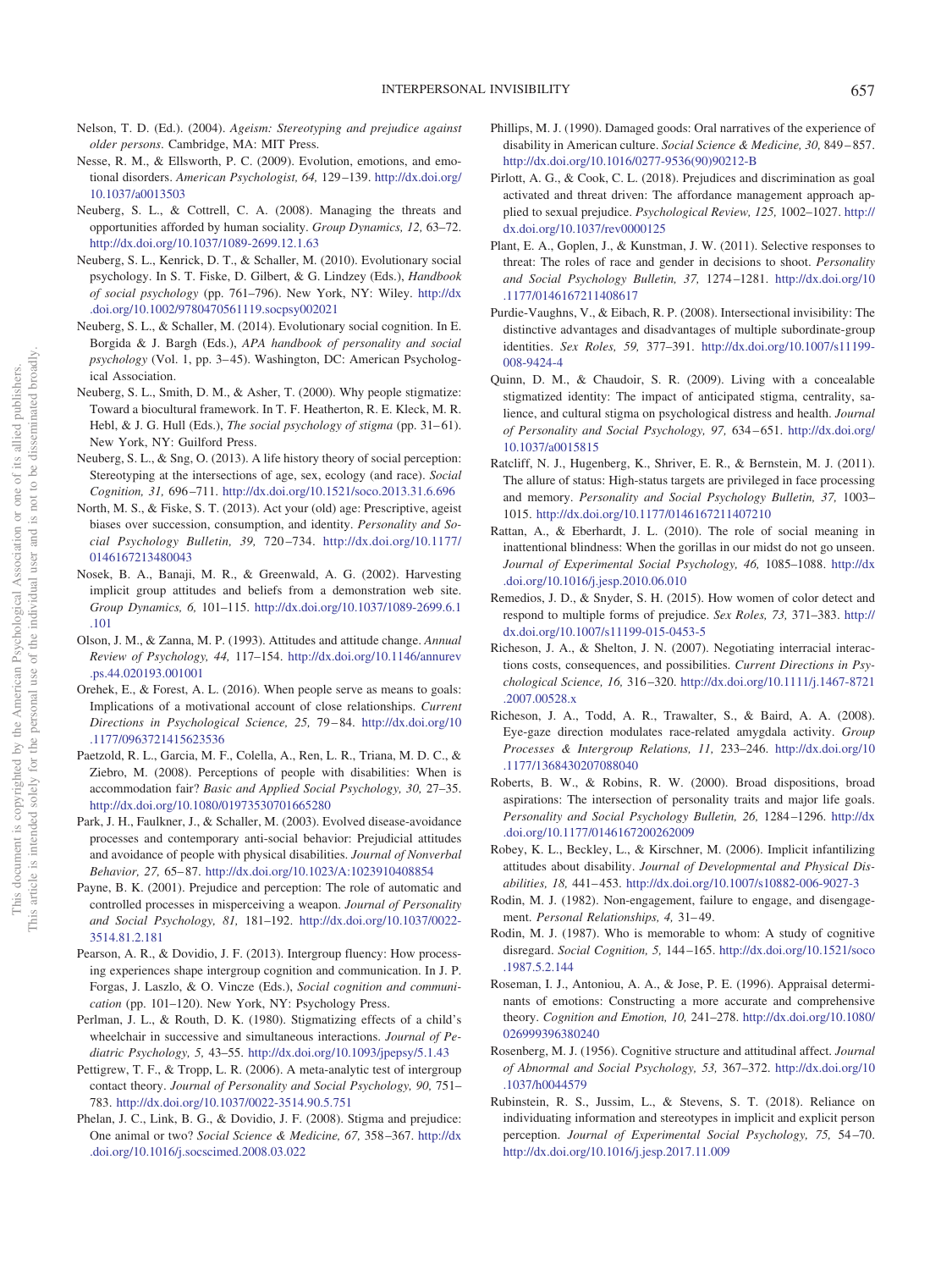- <span id="page-24-22"></span>Russell, J. A. (2003). Core affect and the psychological construction of emotion. *Psychological Review, 110,* 145–172. [http://dx.doi.org/10](http://dx.doi.org/10.1037/0033-295X.110.1.145) [.1037/0033-295X.110.1.145](http://dx.doi.org/10.1037/0033-295X.110.1.145)
- <span id="page-24-20"></span>Ryan, S., Oaten, M., Stevenson, R. J., & Case, T. I. (2012). Facial disfigurement is treated like an infectious disease. *Evolution and Human Behavior, 33,* 639 – 646. [http://dx.doi.org/10.1016/j.evolhumbehav.2012](http://dx.doi.org/10.1016/j.evolhumbehav.2012.04.001) [.04.001](http://dx.doi.org/10.1016/j.evolhumbehav.2012.04.001)
- <span id="page-24-24"></span>Salaita, S. G. (2005). Ethnic identity and imperative patriotism: Arab Americans before and after 9/11. *College Literature, 32,* 146 –168. <http://dx.doi.org/10.1353/lit.2005.0033>
- <span id="page-24-9"></span>Schaller, M., Kenrick, D. T., Neel, R., & Neuberg, S. L. (2017). Evolution and human motivation: A fundamental motives framework. *Social and Personality Psychology Compass, 11,* e12319. [http://dx.doi.org/10.1111/](http://dx.doi.org/10.1111/spc3.12319) [spc3.12319](http://dx.doi.org/10.1111/spc3.12319)
- <span id="page-24-16"></span>Schaller, M., & Neuberg, S. L. (2012). Danger, disease, and the nature of prejudices. In J. M. Olson & M. P. Zanna (Eds.), *Advances in experimental social psychology* (Vol. 46, pp. 1–54). San Diego, CA: Academic Press. <http://dx.doi.org/10.1016/B978-0-12-394281-4.00001-5>
- <span id="page-24-7"></span>Schaller, M., & Park, J. H. (2011). The behavioral immune system (and why it matters). *Current Directions in Psychological Science, 20,* 99 – 103. <http://dx.doi.org/10.1177/0963721411402596>
- <span id="page-24-10"></span>Schaller, M., Park, J. H., & Mueller, A. (2003). Fear of the dark: Interactive effects of beliefs about danger and ambient darkness on ethnic stereotypes. *Personality and Social Psychology Bulletin, 29,* 637– 649. [http://](http://dx.doi.org/10.1177/0146167203029005008) [dx.doi.org/10.1177/0146167203029005008](http://dx.doi.org/10.1177/0146167203029005008)
- <span id="page-24-8"></span>Scherer, K. R. (2001). Appraisal considered as a process of multilevel sequential checking. In K. R. Scherer, A. Schorr, & T. Johnstone (Eds.), *Appraisal processes in emotion: Theory, methods, research* (pp. 92– 120). New York, NY: Oxford University Press.
- <span id="page-24-21"></span>Scherer, K. R. (2005). What are emotions? And how can they be measured? *Social Sciences Information Information Sur les Sciences Sociales, 44,* 695–729. <http://dx.doi.org/10.1177/0539018405058216>
- <span id="page-24-1"></span>Schug, J., Alt, N. P., & Klauer, K. C. (2015). Gendered race prototypes: Evidence for the non-prototypicality of Asian men and Black women. *Journal of Experimental Social Psychology, 56,* 121–125. [http://dx.doi](http://dx.doi.org/10.1016/j.jesp.2014.09.012) [.org/10.1016/j.jesp.2014.09.012](http://dx.doi.org/10.1016/j.jesp.2014.09.012)
- <span id="page-24-4"></span>Schug, J., Alt, N. P., Lu, P. S., Gosin, M., & Fay, J. L. (2017). Gendered race in mass media: Invisibility of Asian men and Black women in popular magazines. *Psychology of Popular Media Culture, 6,* 222–236. <http://dx.doi.org/10.1037/ppm0000096>
- <span id="page-24-2"></span>Sesko, A. K., & Biernat, M. (2010). Prototypes of race and gender: The invisibility of Black women. *Journal of Experimental Social Psychology, 46,* 356 –360. <http://dx.doi.org/10.1016/j.jesp.2009.10.016>
- <span id="page-24-6"></span>Sesko, A. K., & Biernat, M. (2018). Invisibility of Black women: Drawing attention to individuality. *Group Processes and Intergroup Relations, 21,* 141–158.
- <span id="page-24-11"></span>Shah, J. Y., & Kruglanski, A. W. (2003). When opportunity knocks: Bottom-up priming of goals by means and its effects on self-regulation. *Journal of Personality and Social Psychology, 84,* 1109 –1122. [http://](http://dx.doi.org/10.1037/0022-3514.84.6.1109) [dx.doi.org/10.1037/0022-3514.84.6.1109](http://dx.doi.org/10.1037/0022-3514.84.6.1109)
- <span id="page-24-33"></span>Shelton, J. N. (2000). A reconceptualization of how we study issues of racial prejudice. *Personality and Social Psychology Review, 4,* 374 –390. [http://dx.doi.org/10.1207/S15327957PSPR0404\\_6](http://dx.doi.org/10.1207/S15327957PSPR0404_6)
- <span id="page-24-13"></span>Sherif, M. (1958). Superordinate goals in the reduction of intergroup conflict. *American Journal of Sociology, 63,* 349 –356. [http://dx.doi.org/](http://dx.doi.org/10.1086/222258) [10.1086/222258](http://dx.doi.org/10.1086/222258)
- <span id="page-24-34"></span>Shnabel, N., Dovidio, J. F., & Levin, Z. (2016). But it's my right! Framing effects on support for empowering policies. *Journal of Experimental Social Psychology, 63,* 36 – 49. [http://dx.doi.org/10.1016/j.jesp.2015.11](http://dx.doi.org/10.1016/j.jesp.2015.11.007) [.007](http://dx.doi.org/10.1016/j.jesp.2015.11.007)
- <span id="page-24-23"></span>Sidanius, J., & Pratto, F. (2001). *Social dominance: An intergroup theory of social hierarchy and oppression*. New York, NY: Cambridge University Press.
- <span id="page-24-29"></span>Silvera, D. H., Krull, D. S., & Sassler, M. A. (2002). Typhoid Pollyanna: The effect of category valence on retrieval order of positive and negative category members. *The European Journal of Cognitive Psychology, 14,* 227–236. <http://dx.doi.org/10.1080/09541440143000041>
- <span id="page-24-17"></span>Simons, D. J., & Chabris, C. F. (1999). Gorillas in our midst: Sustained inattentional blindness for dynamic events. *Perception, 28,* 1059 –1074. <http://dx.doi.org/10.1068/p281059>
- <span id="page-24-12"></span>Simons, D. J., & Rensink, R. A. (2005). Change blindness: Past, present, and future. *Trends in Cognitive Sciences, 9,* 16 –20. [http://dx.doi.org/10](http://dx.doi.org/10.1016/j.tics.2004.11.006) [.1016/j.tics.2004.11.006](http://dx.doi.org/10.1016/j.tics.2004.11.006)
- <span id="page-24-27"></span>Snyder, M. L., Kleck, R. E., Strenta, A., & Mentzer, S. J. (1979). Avoidance of the handicapped: An attributional ambiguity analysis. *Journal of Personality and Social Psychology, 37,* 2297–2306. [http://dx.doi.org/10](http://dx.doi.org/10.1037/0022-3514.37.12.2297) [.1037/0022-3514.37.12.2297](http://dx.doi.org/10.1037/0022-3514.37.12.2297)
- <span id="page-24-28"></span>Sontag, S. (1972, September 23). The double standard of aging. *Saturday review* (pp. 29 –38). New York, NY: Saturday Review Press. Retrieved from <https://www.unz.com/print/SaturdayRev-1972sep23-00029/>
- <span id="page-24-26"></span>Sprecher, S., Sullivan, Q., & Hatfield, E. (1994). Mate selection preferences: Gender differences examined in a national sample. *Journal of Personality and Social Psychology, 66,* 1074 –1080. [http://dx.doi.org/10](http://dx.doi.org/10.1037/0022-3514.66.6.1074) [.1037/0022-3514.66.6.1074](http://dx.doi.org/10.1037/0022-3514.66.6.1074)
- <span id="page-24-14"></span>Stangor, C., & Crandall, C. S. (2000). Threat and the social construction of stigma. In T. F. Heatherton, R. E. Kleck, M. R. Hebl, & J. G. Hull (Eds.), *The social psychology of stigma* (pp. 62– 87). New York, NY: Guilford Press.
- <span id="page-24-18"></span>Stangor, C., Lynch, L., Duan, C., & Glas, B. (1992). Categorization of individuals on the basis of multiple social features. *Journal of Personality and Social Psychology, 62,* 207–218. [http://dx.doi.org/10.1037/](http://dx.doi.org/10.1037/0022-3514.62.2.207) [0022-3514.62.2.207](http://dx.doi.org/10.1037/0022-3514.62.2.207)
- <span id="page-24-15"></span>Stephan, W. G., & Stephan, C. W. (1985). Intergroup anxiety. *Journal of Social Issues, 41,* 157–175. [http://dx.doi.org/10.1111/j.1540-4560.1985](http://dx.doi.org/10.1111/j.1540-4560.1985.tb01134.x) [.tb01134.x](http://dx.doi.org/10.1111/j.1540-4560.1985.tb01134.x)
- <span id="page-24-32"></span>Stern, C., & Rule, N. O. (2018). Physical androgyny and categorization difficulty shape political conservatives' attitudes toward transgender people. *Social Psychological & Personality Science, 9,* 24 –31. [http://dx](http://dx.doi.org/10.1177/1948550617703172) [.doi.org/10.1177/1948550617703172](http://dx.doi.org/10.1177/1948550617703172)
- <span id="page-24-3"></span>Sun, W., & Starosta, W. J. (2006). Perceptions of minority invisibility among Asian American professionals. *The Howard Journal of Communications, 17,* 119 –142. <http://dx.doi.org/10.1080/10646170600656870>
- <span id="page-24-19"></span>Taylor, S. E., Fiske, S. T., Etcoff, N. L., & Ruderman, A. J. (1978). Categorical and contextual bases of person memory and stereotyping. *Journal of Personality and Social Psychology, 36,* 778 –793. [http://dx](http://dx.doi.org/10.1037/0022-3514.36.7.778) [.doi.org/10.1037/0022-3514.36.7.778](http://dx.doi.org/10.1037/0022-3514.36.7.778)
- <span id="page-24-25"></span>Thiem, K. C., Neel, R., Simpson, A., & Todd, A. R. (in press). Are Black women and girls associated with danger? Implicit racial bias at the intersection of target age and gender. *Personality and Social Psychology Bulletin*.
- <span id="page-24-0"></span>Thomas, E. L. (2013). *The intersectional disarmament hypothesis: Black female prototypicality, stereotypicality, and visibility in context* (Doctoral dissertation). Retrieved from [https://pqdtopen.proquest.com/doc/](https://pqdtopen.proquest.com/doc/1495949797.html?FMT=ABS) [1495949797.html?FMT](https://pqdtopen.proquest.com/doc/1495949797.html?FMT=ABS)-ABS
- <span id="page-24-5"></span>Thomas, E. L., Dovidio, J. F., & West, T. V. (2014). Lost in the categorical shuffle: Evidence for the social non-prototypicality of black women. *Cultural Diversity & Ethnic Minority Psychology, 20,* 370 –376. [http://](http://dx.doi.org/10.1037/a0035096) [dx.doi.org/10.1037/a0035096](http://dx.doi.org/10.1037/a0035096)
- <span id="page-24-30"></span>Todorov, A., Said, C. P., Engell, A. D., & Oosterhof, N. N. (2008). Understanding evaluation of faces on social dimensions. *Trends in Cognitive Sciences, 12,* 455– 460. [http://dx.doi.org/10.1016/j.tics.2008](http://dx.doi.org/10.1016/j.tics.2008.10.001) [.10.001](http://dx.doi.org/10.1016/j.tics.2008.10.001)
- <span id="page-24-31"></span>Tomaka, J., Blascovich, J., Kelsey, R. M., & Leitten, C. L. (1993). Subjective, physiological, and behavioral effects of threat and challenge appraisal. *Journal of Personality and Social Psychology, 65,* 248 –260. <http://dx.doi.org/10.1037/0022-3514.65.2.248>